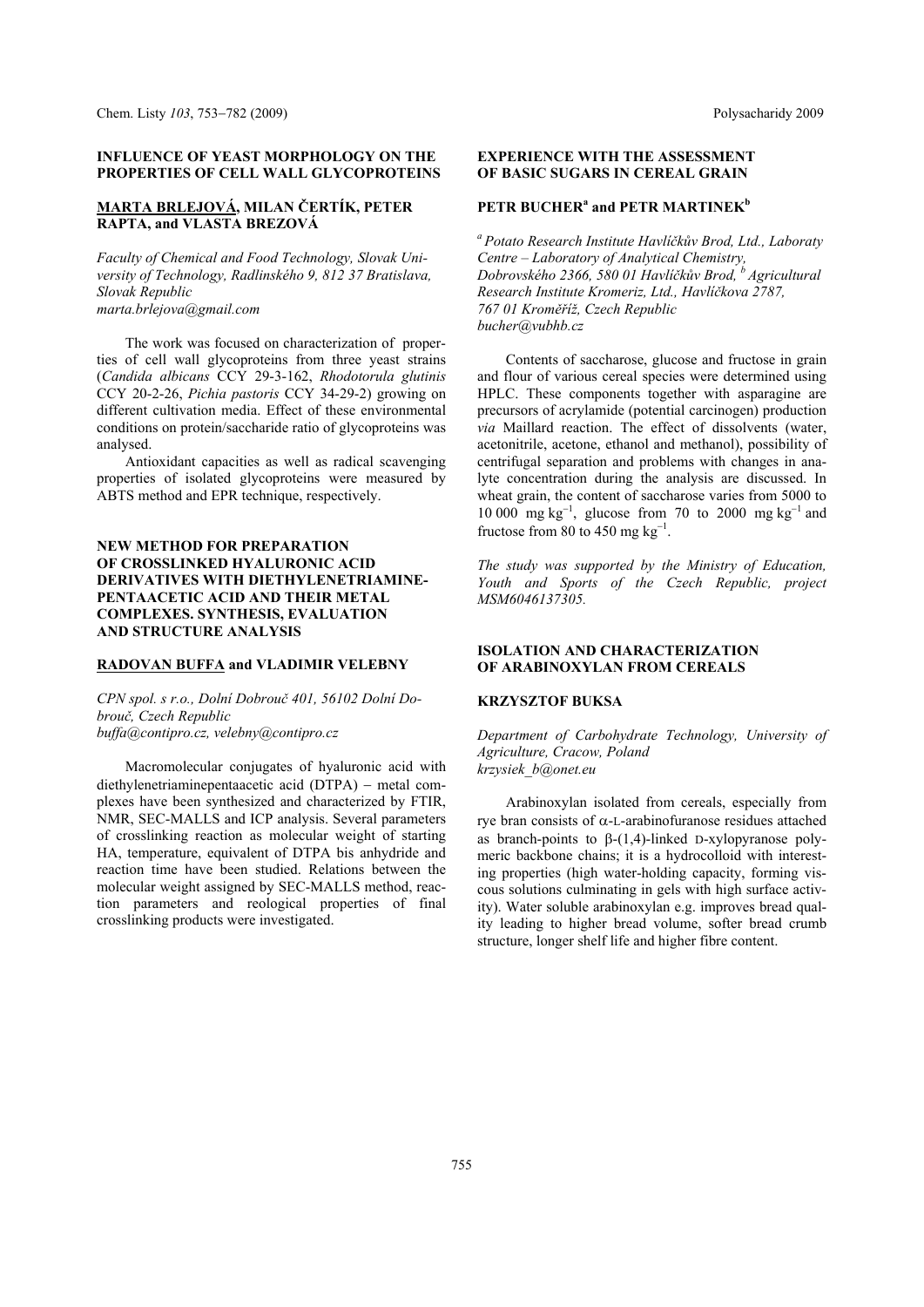### **AN ARABINOGALACTAN-PROTEIN ISOLATED FROM INSTANT COFFEE POWDER OF** *Coffea arabica*

# **MÁRIA MATULOVÁ<sup>a</sup> , PETER CAPEK<sup>a</sup> \*, JÁN KOZÁK<sup>a</sup>, LUCIANO NAVARINI<sup>b</sup>,** and FABIO S. LIVERANI<sup>b</sup>

*a Institute of Chemistry, Center for Glycomics, Slovak Academy of Sciences, Dúbravská cesta 9, SK-845 38 Bratislava, Slovakia, b Illycaffè S.p.A., Research & Innovation, via Flavia 110, I-34147 Trieste, Italy chemcape@savba.sk* 

It is known that polysaccharides  $-$  cellulose, galactomannan and arabinogalactan-proteins (AGPs) represent a dominant part of mature coffee beans. AGPs constitute about  $15-17$  % of dry weight of beans. These macromolecules exist as an extremely heterogeneous mixture of acidic arabinogalactan-proteins. They have a highly branched structure, are glycosylated and possess a large scale of functions in biological processes. They have been recognized as roasted coffee aroma precursors and play an important role in determining some functional properties of coffee brews. Due to their highly branched structures, AGPs can be easily extracted from coffee beans. However, drastic industrial processing conditions during the instant coffee powder preparation causes significant structural modifications in AGP macromolecules including depolymerization of the main and side chains. The extent of degradation depends on industrial conditions used, i.e. roasting, extraction and spray drying processes. Up to now little attention has been dedicated to the study of AGPs modifications in instant coffee prepared from roasted *Coffea arabica* beans<sup> $1,2$ </sup>.

In the present work we reports on the isolation and structural characterization of AGP from instant coffee powder prepared from roasted *Coffea arabica* beans. Chemical and spectroscopic analyses revealed a high degree of AGP destruction in comparison with AGP from the green coffee. Its native average molecular mass  $(-650000)$  was markedly reduced to about 5400. Structural studies on AGP indicated the presence of longer segments of non substituted 1,3-linked Gal*p* units in the backbone and lower degree of substitution by Ara*f* residues in side chains in comparison with the native AGP. The intensity of signals in NMR spectra due to terminal 1,3-linked  $\beta$ Galp units of the backbone as well as  $\alpha$ ,  $\beta$ Galp residues of the reducing ends confirmed the presence of lower molecular mass fragments of AGP in instant coffee powder.

*This work was supported by the Illy Caffe grant, VEGA Grant No. 2/0155/08, and APVV Grant No. 0030/08.* 

### **REFERENCES**

 1. Wolfrom L., Anderson E.: J. Agr. Food Chem. *15*, 687 (1967).

 2. Capek P., Matulová M., Navarini L., Suggi-Liverani F.: J. Food Nutr. Res. *48*, 80 (2009).

## **SLEDOVÁNÍ ZMĚN OBSAHU ŠKROBU A REZISTENTNÍHO ŠKROBU U HRACHU**

# **RADMILA DOSTÁLOVÁ a JIŘÍ HORÁČEK**

*Agritec, výzkum, šlechtění a služby s.r.o., Zemědělská 16, 787 01 Šumperk, Česká republika dostalova@agritec.cz* 

U hrachu zaujímá největší podíl semene škrob. Hrách je možno rozdělit na skupiny: 1. Hrách polní – *Pisum sativum* L. ssp. *sativum* var. *sativum*, který se sklízí v plné zralosti, se vyznačuje kulatými hladkými semeny a oválnými škrobovými zrny 2. Hrách dřeňový – *Pisum sativum* L. ssp. *sativum* var. *medullare* se svrasklými semeny má škrobová zrna paprsčitě rozštěpena, sklízí se v technologické zelené zralosti. K složkám, které pozitivně ovlivňují trávicí procesy, patří rezistentní škrob (RS). Englyst a spol.<sup>1</sup> ho definuje jako škrob a jeho degradační produkty, které zdravý člověk není schopný strávit a vstřebat v tenkém střevě. Z literárních zdrojů je zřejmé, že obsah RS závisí na množství amylosy a právě dřeňový hrách má vyšší obsah amylosy, než obilniny nebo pseudoobilniny<sup>3</sup>. V AGRITECu je k dispozici kolekce genových zdrojů hrachu (kulatosemenného, hrachu se svraštělým povrchem semen a intermediárního hrachu), u kterých byly zjišťovány korelace mezi obsahem škrobu a amylosy, amylopektinu a hrubého proteinu<sup>2</sup>.

Cílem práce bylo zjistit obsah celkového škrobu, amylosy a rezistentního škrobu v semenech polního a dřeňového hrachu, zjistit a postihnout změny obsahu RS u dřeňového hrachu v různých termínech technologické sklizně.



Obr. 1. **Grafické znázornění obsahu celkového škrobu %, amylosy % a v g/100 g sušiny**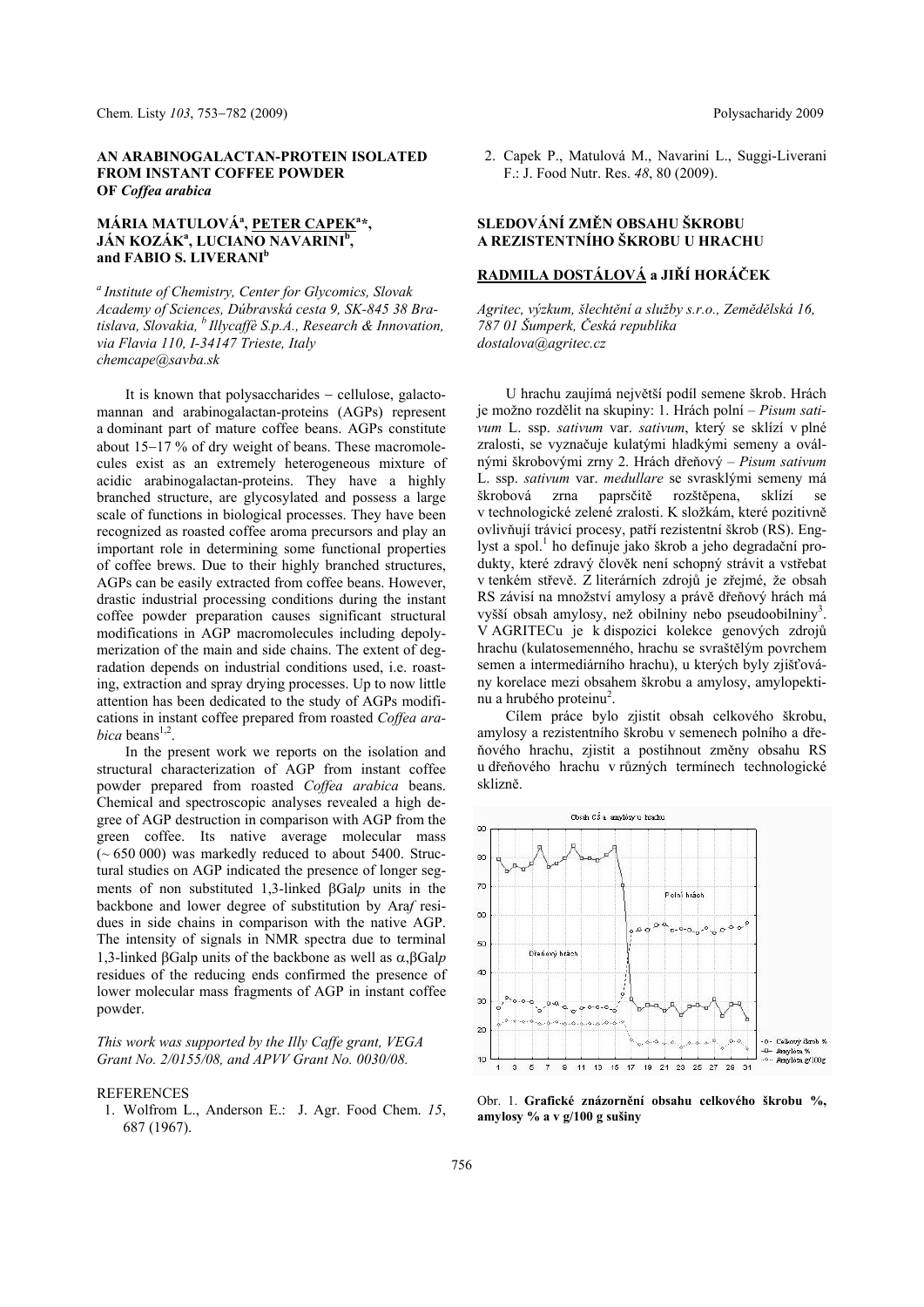

Obr. 2. **Závislost obsahu RS na amylose** 



Obr. 3. **Změny obsahu RS v průběhu dozrávání dřeňového hrachu** – 3 termíny sklizně

Obsah celkového škrobu v semenech hrachu byl stanoven metodikou NIRS (Near Infra-Red Spektroskopy). Kalibrace přístroje byla ověřena pomocí série standardních vzorků hrachu se známým obsahem škrobu. Obsah škrobu v těchto standardních vzorcích byl stanovován pomocí komerčního kitu Megazyme (AOAC metoda 996.11).

Stanovení rezistentního škrobu (tj. škrobu, který nepodléhá enzymatické hydrolýze) bylo prováděno pomocí komerčního kitu Megazyme (AOAC metoda 2002.02).

Stanovením obsahu škrobu (2006–2007) polního hrachu byly zjištěny hodnoty v rozmezí  $53,61-57,23$  %. Tento obsah je dle klasifikační stupnice pro kulatosemenný hrách klasifikován stupněm 7-8-9 (vysoký-velmi vysoký). Průměrný obsah amylosy byl 27,87 % (obr. 1). Obsah RS se pohyboval od 2,68–6,25 %. U dřeňového hrachu byl zjištěn obsah škrobu v rozmezí 26,57-32,55 %. Dle klasifikační stupnice pro dřeňový hrách je klasifikován stupněm 4-5-6 (nízký-střední). Průměrný obsah amylosy byl 76,82 % z celkového obsahu škrobu (obr. 1). Obsah rezistentního škrobu se pohyboval v rozmezí  $12,64-18,05\%$ v plné zralosti. V roce 2008 byly obsahy rezistentního škrobu (RS %) ve vzorcích dřeňových hrachů výrazně nižší než v předchozích ročnících. Obsah rezistentního škrobu v osivu kolísal v rozmezí 4,45–5,4 % RS v sušině.

Byly sledovány vztahy mezi obsahem amylosy a obsahem rezistentního škrobu u polního a dřeňového hrachu. Pomocí korelační analýzy byla zjištěna vysoce průkazná závislost obsahu amylosy a rezistentního škrobu u obou typů hrachů. Obsah RS na amylose lze vyjádřit vysoce průkazným korelačním koeficientem r = 0,74\*\*, což odpovídá mnoha literárním zdrojům<sup>4,5</sup> (obr. 2). Podobně byla zjištěna i závislost celkového škrobu a RS, kdy korelační koeficient dosáhl hodnoty  $r = -0.94**$ .

U dřeňového hrachu byly porovnávány obsahy RS ve třech termínech technologické sklizně.

Obsah RS nejdříve stoupá a dosahuje u některých kultivarů maximálních hodnot. Dále jeho obsah zřejmě stagnuje a později výrazně poklesne. Ve zralém semenu pak až na průměrnou hodnotu 4,84 % (obr. 3).

*Tato práce byla podpořena grantem Ministerstva školství mládeže a tělovýchovy ČR MSM 2B06085 a MSM 2678424601.* 

#### LITERATURA

- 1. Englyst H., N., Kingman J. H., Cummings J. H.: Eur. J. Clin. Nutr. *46*, 33 (1992).
- 2. Hýbl M., Urban J., Václavíková J., Griga M.: Czech J. Genet. Plant Breed. *37*, 114 (2001).
- 3. Mikulíková D., Čičová I., Antalíková G., Kraic J.: Czech J. Genet. Plant Breed. *41*, 96 (2005).
- 4. Sajilata M. G., Singhal Rekha S. Kulkarni Pushpa R.: *Resistant Starch–A Review. Comprehensive rewiews in food Science and Food Safety*. Vol. 5, str. 1. 2006.
- 5. Vasanthan T., Bhatty R. S.: Starch *50*, 275 (1998).

### **INFLUENCE OF AGEING ON PROPERTIES OF STARCH – CLAY NANOCOMPOSITES**

# **PETR DUCHEK<sup>a</sup> \*, JAROMÍR DLOUHÝa , MILENA**   $\overline{\text{SP}}$ *ERKOVÁ<sup>b</sup>*, ADAM STRACHOTA<sup>b</sup>, and RADOMÍR **ČERSTVÝa**

*a University of West Bohemia, Faculty of Mechanical Engineering, Univerzitní 20, 306 14 Plzeň, b Institute of Macromolecular Chemistry, Academy of Sciences of the Czech Republic, Heyrovského nám. 2, 162 06 Praha 6, Czech Republic duchekpe@kmm.zcu.cz* 

Nanocomposites based on thermoplastic cationized starches and sodium montmorillonite were prepared. Both mechanical properties of the product and its structure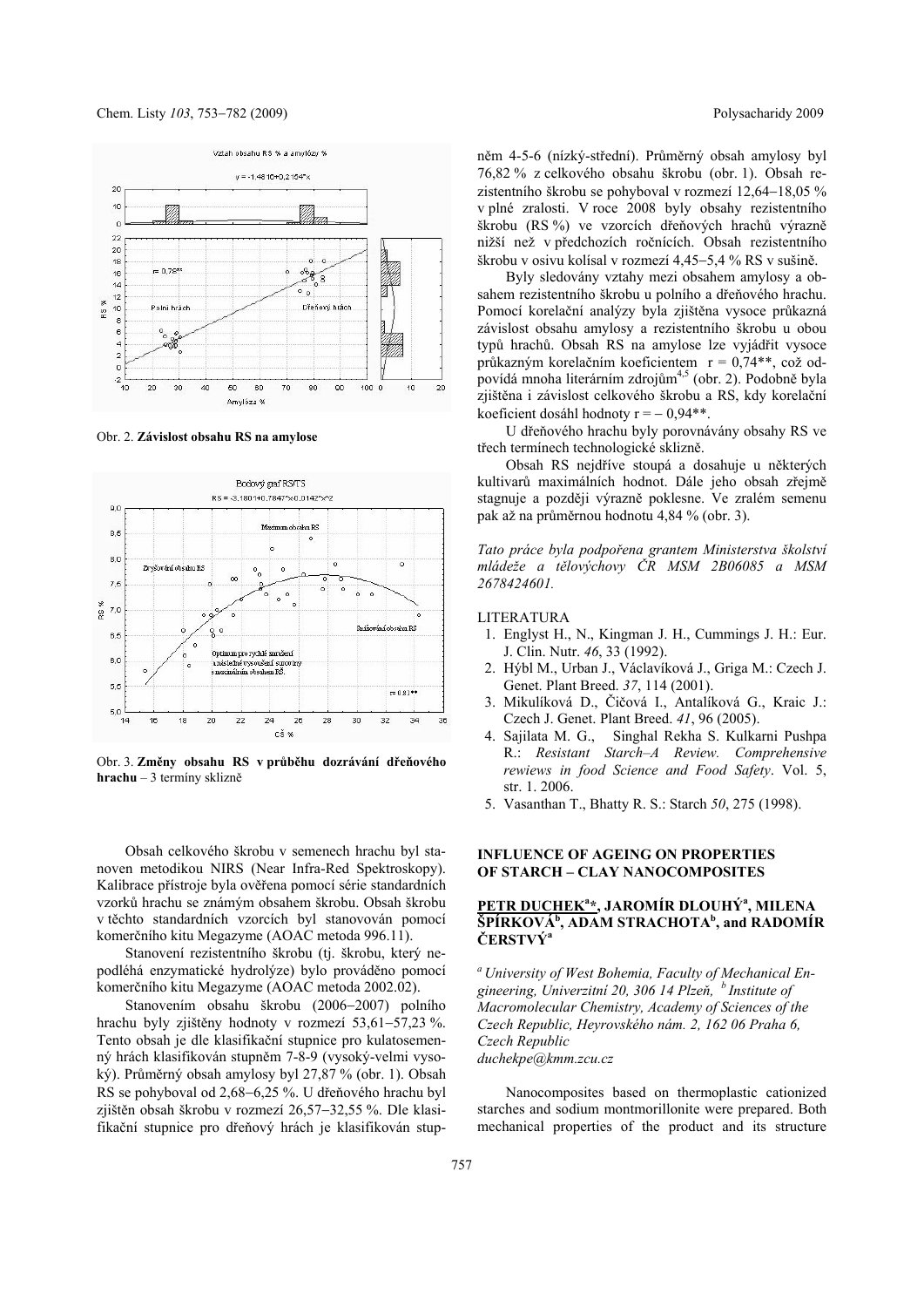proved that cationization of the starch matrix lowers the tensile strength and the modulus. On the contrary, ageing of the thermoplastic starch itself and its low-cationized derivative improves its mechanical properties expresively. The clay nanofiller generally increases the strength of the material even at low concentrations.

*The authors wish to thank the Ministry of Industry and Trade of the Czech Republic (TIP grant No. FR - TI1/566 ) for financial support.* 

### **LIGHT MICROSCOPY AND IMAGE ANALYSIS AS A SUITABLE SCREENING METHOD FOR CHARACTERIZATION OF WHEAT STARCH GRANULES**

## **VÁCLAV DVOŘÁČEK\*, JAN LUKÁŠ, DAVID NOVOTNÝ, and LUDMILA PAPOUŠKOVÁ**

*Crop Research Institute, Drnovská 507, 161 06 Prague 6 - Ruzyně, Czech Republic dvoracek@vurv.cz* 

The light microscopy with subsequent image analysis was used for characterization of starch granules in two model doubled haploid wheat lines (*Triticum aestivum* L.) differing in the presence or the absence of 1B/1R rye translocation. There were analyzed more than 12 000 starch granules of each sample and verified an optimal number of starch granules for obtaining of representative results about size and shape distribution of starch granules. There were found out that the optimal number of analyzed starch granules should exceed more than 4000 granules. We confirmed the typical bimodal starch distribution in the wheat samples as well. In spite of high genetic similarity between the both lines there were detected the significantly higher value of circularity in the translocated wheat line (L110) and the trend of higher diameter average of starch granules in the wheat line (L159) characterized by the absence of 1B/1R translocation.

*Supported by the Ministry of Agriculture of the Czech Republic, Projects No. 1G58076.* 

## **FAKTORY OVLIVŇUJÍCÍ PRODUKCI ŠKROBU U TRITIKALE**

## **OLDŘICH FAMĚRAa , MARKÉTA MAYEROVÁb , JAN LIPAVSKÝ<sup>b</sup> , BOŽENA RILJÁKOVÁ<sup>a</sup> a LENKA KOUŘIMSKÁ<sup>a</sup>**

*<sup>a</sup>Česká zemědělská univerzita v Praze, b Výzkumný ústav rostlinné výroby v Praze, v.v.i., Česká republika famera@af.czu.cz* 

Tritikale je plodinou s vysokým obsahem škrobu. Výrobky ze škrobu se uplatňují při nejrůznějších potravi-

nářských a nepotravinářských průmyslových výrobách. Vzhledem ke špatné vypíratelnosti lepku u tritikale bude jeho uplatnění spíše pro kvasné technologie, především pro výrobu ethanolu. Zvýšená spotřeba ethanolu je vyvolaná zavedením přidávání ethanolu do automobilového benzinu.

V maloparcelkových pokusech (sklizeň 2007 a 2008) s odrůdami tritikale ozimého (Kitaro, Lamberto, Lupus, Ticino, Tricolor) byly uplatněny 2 intenzity pěstování: úsporná (90 kg N ha<sup>-1</sup>) a intenzivní (120 kg N ha<sup>-1</sup> a 1 fungicid). Pokusy byly založeny na třech stanovištích v bramborářské výrobní oblasti (Humpolec, Lukavec, Pernolec) a na jednom stanovišti v pícninářské výrobní oblasti (Vysoké n. Jiz.).

Podmínky pro tvorbu škrobu v zrnu tritikale byly v obou ročnících příznivé a bylo dosahováno obdobného obsahu škrobu v zrnu, v roce 2007 v průměru 68,6 %, v 2008 69,0 %. Mezi zkoušenými odrůdami byly zjištěny rozdíly mezi dvěma skupinami odrůd. V průměru celého pokusu dosahovaly vyššího obsahu škrobu Lupus 69,4 %, Ticino 69,3 % a Tricolor 69,1 %. Odrůdy Lamberto 68,3 % a Kitaro 68,2 % měly o 1 % hodnoty nižší, a to jak při nižší, tak i při zvýšené dávce dusíkatého hnojení. Dvě varianty pěstitelské technologie se lišily především dávkou dusíku. Projevil se protiklad s dusíkatými látkami v zrnu. Zvýšené dusíkaté hnojení (intenzivní technologie) snižovalo v obou letech obsah škrobu o 0,4 %. Nejvíce se tento trend projevil na nejméně úrodném stanovišti ve Vysokém, kde rozdíl činil 1,2 % ve prospěch nižšího hnojení dusíkem. Mezi dalšími pokusnými místy nebyl zjištěn průkazný rozdíl 68,4 % (Lukavec) až 69,0 % (Pernolec a Humpolec).

Také výnosově dopadly v průměru oba ročníky podobně – 2007 8,15 t ha<sup>-1</sup> a 2008 8,10 t ha<sup>-1</sup>. Významně se lišily technologie pěstování. Zvýšená dávka dusíku podpořila výnos zrna o 0,91 t ha<sup>-1</sup>. Nevýznamně vyšší výnosy poskytly odrůdy Lamberto a Lupus  $8,66$  t ha<sup>-1</sup>, dále Kitaro  $8,50$  t ha<sup>-1</sup>, Ticino  $8,47$  t ha<sup>-1</sup>. Nejnižší výnos byl u odrůdy Tricolor  $6,50$  t ha<sup>-1</sup>.

Při hodnocení hektarového výnosu škrobu byl rozhodující výnos zrna u jednotlivých variant pokusu, protože rozdíly obsahu škrobu v zrnu byly malé. Průměrné hektarové výnosy škrobu byly proto vyšší u variant s vyšší dávkou dusíku o  $0,49$  t ha<sup>-1</sup>. Významně se odlišila odrůda s nízkým výnosem zrna Tricolor  $4,39$  t ha<sup>-1</sup> škrobu. U ostatních odrůd byl výnos škrobu v užším rozmezí  $0,14$  t ha<sup>-1</sup>, Lamberto 5,92 t ha<sup>-1</sup>, Ticino 5,86 t ha<sup>-1</sup>, Lupus 5,81 t ha<sup>-1</sup>, Kitaro 5,78 t ha<sup>-1</sup>.

*Práce vznikla za podpory projektu NAZV č. 1G57056 a výzkumného záměru MSM 6046070901.*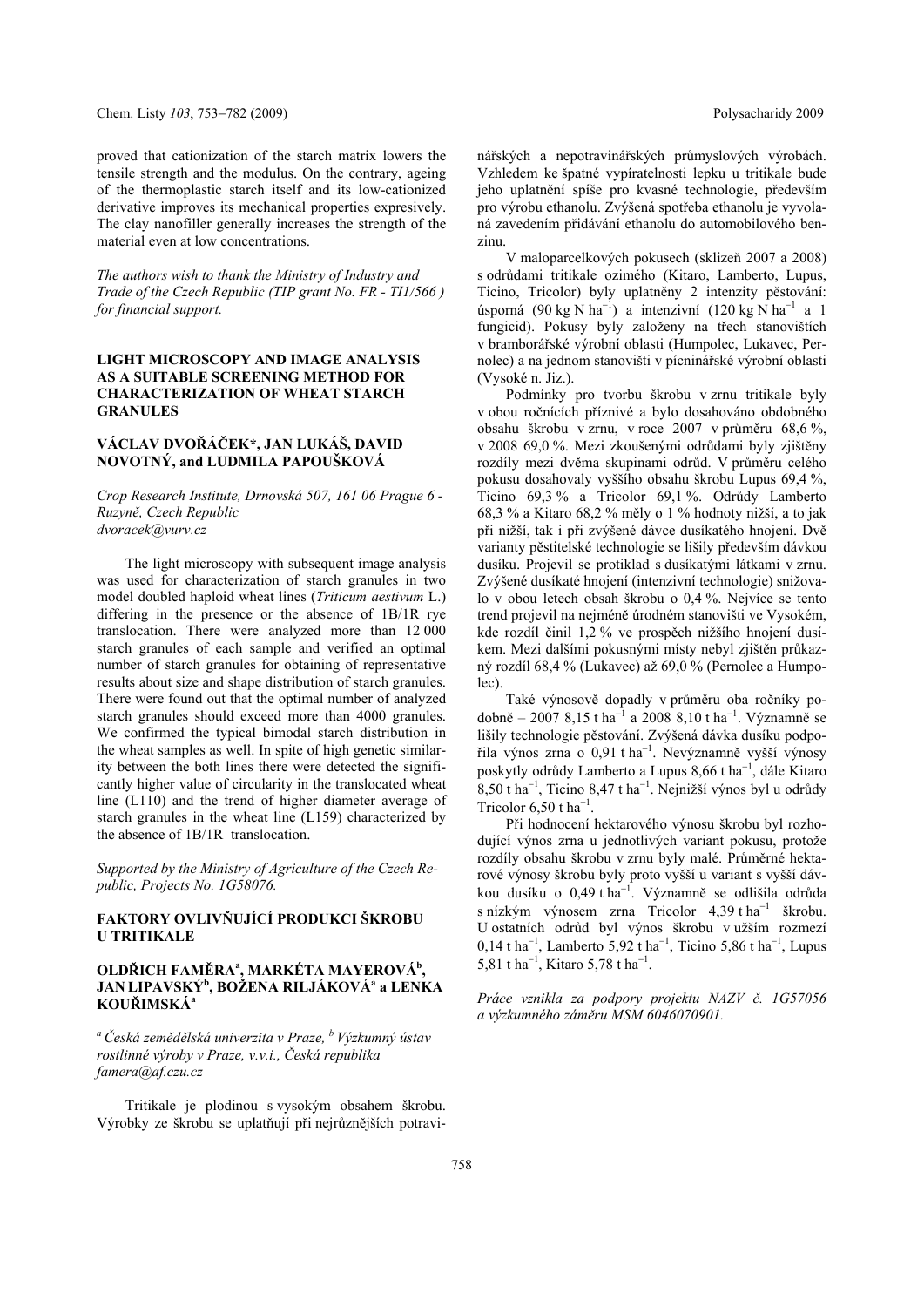### **SORPTION PROPERTIES OF PLUM PUREE EDIBLE FILMS: EFFECT OF APPLE PUREE AND WHEY PROTEIN ISOLATE**

### **EBRU FIRATLIGIL-DURMUS, and OZGUL EVRANUZ**

*Istanbul Technical University, Food Engineering Department, Istanbul, Turkey ebruf@itu.edu.tr* 

An edible film is defined as a thin layer of edible material formed on a food as a coating or between food components.

Edible films, by regulating transfer of moisture, oxygen, carbon dioxide, lipid, aroma and flavor compounds in food systems, can increase food product shelf-life and improve food quality. Although the use of edible films in food products may seem new, the idea of edible films and coatings has intrigued packaging and food scientists for a long time. For instance, during the twelfth and thirteenth centuries, dipping of oranges and lemons in wax to retard water loss was practiced in China. Edible films and coatings find use in variety of applications including casings for sausages, chocolate coatings for nuts and fruits, and wax coatings for fruits and vegetables.

The use of fruit puree is increasing because of its functional properties in food processing and storage. High fruit production, to be low cost source, to be easy to process and to use as natural, healthy food additive are increasing its importance.

Objectives of this research were to (1) obtain edible film that increased shelf life from plum puree, (2) determine the effect of apple puree and whey protein isolate addition (10, 30 and 50 % of plum puree's dry matter) on sorption properties of films.

#### REFERENCES

- 1. Alhamdan A. M., Hassan B. H.: J. Food Eng. *39*, 301 (1999).
- 2. Iglesias H. A., Chirifie J.: *Handbook of Food Isotherms : Water Sorption Parameters for Food and Food Components*. Academic Press, Florida 1982.
- 3. McHugh T. H., Huxsoll C. C., Krochta J. M.: J. Food Sci. *61*, 88 (1996).
- 4. McHugh T. H., Krochta J. M.: Permeability Properties of Edible Films, in *Edible Coatings and Films to Improve Food Quality*, (Krochta J. M., Baldwin E. A., ve Nisperos-Carriedo M. O., ed.), pp. 139-189. Technomic Publishing Inc., USA 1994.

#### **MODIFIED HYALURONIC ACID HYDROGELS**

### **MARCELA FOGLAROVA and VLADIMIR VELEBNY**

*CPN spol. s r.o., Dolní Dobrouč 401, 56102 Dolní Dobrouč, Czech Republic foglarova@contipro.cz, velebny@contipro.cz* 

Tyramine-substituted hyaluronan is a promising substance for tissue engineering and other applications. Hydrogel is formed after enzyme and hydrogen peroxide is added. Present results indicate that tyramine substitution of about 5 % is sufficient for preparation of material with interesting mechanical and biological properties. Cells encapsulated within hydrogel during cross – linking reaction remain metabolic active for at least 10 days of culture.

### **THE MULTIVARIATE ANALYSIS OF VIBRATIONAL SPECTRA OF WOOD MUSHROOMS OF GENERA** *Phellinus* **AND** *Inonotus*

### **KARIKOGA GORDON GOMBA<sup>a</sup>\*, JANA**  $\check{\text{COP}}$ ÍKOVÁ<sup>a</sup>, MICHAEL TOMŠOVSKÝ<sup>b</sup>, **and ANDRIY SYNYTSYA<sup>a</sup>**

*a Institute of Chemical Technology, Technická 1905, 166 28 Prague 6, b Mendel University of Agriculture and Forestry in Brno, Zemědělská 1, 613 00 Brno, Czech Republic gkgomba@vscht.cz* 

A set of samples (fruit bodies and submersion cultures) originated from wood mushrooms of genera *Phellinus* and *Inonotus* were analysed by FT-IR (transmittance of KBr pellets, ATR) and FT-NIR (diffuse reflectance) spectroscopy. Purification of some samples by washing with dilute HCl in 80% ethanol led to some spectroscopic changes, which were more pronounced for submersion cultures. Normalised spectra were used for hierarchy cluster analysis (HCA), and second derivatives (SD) of these spectra for principal component analysis (PCA). Fruit bodies and submersion cultures were successfully discriminated by HCA (Ward method, Manhattan distances) and by a principal component (PC) 1, which accounted for 46 % (FT-IR transmittance), 61 % (FT-IR ATR) and 78 % (FT-NIR) of the variation in all variables. The major PC1 extremes contributing to discrimination were assigned to proteins, aromatics and polysaccharides. Raw and purified submersion cultures of genus *Phellinus* were discriminated by PC2. The combination of PC1 and PC3 allowed fruit bodies of genera *Phellinus* and *Inonotus* to be discriminated mainly due to the differences in the contribution of aromatics and polysaccharides, while discrimination of *Phellinus* species was unsuccessful.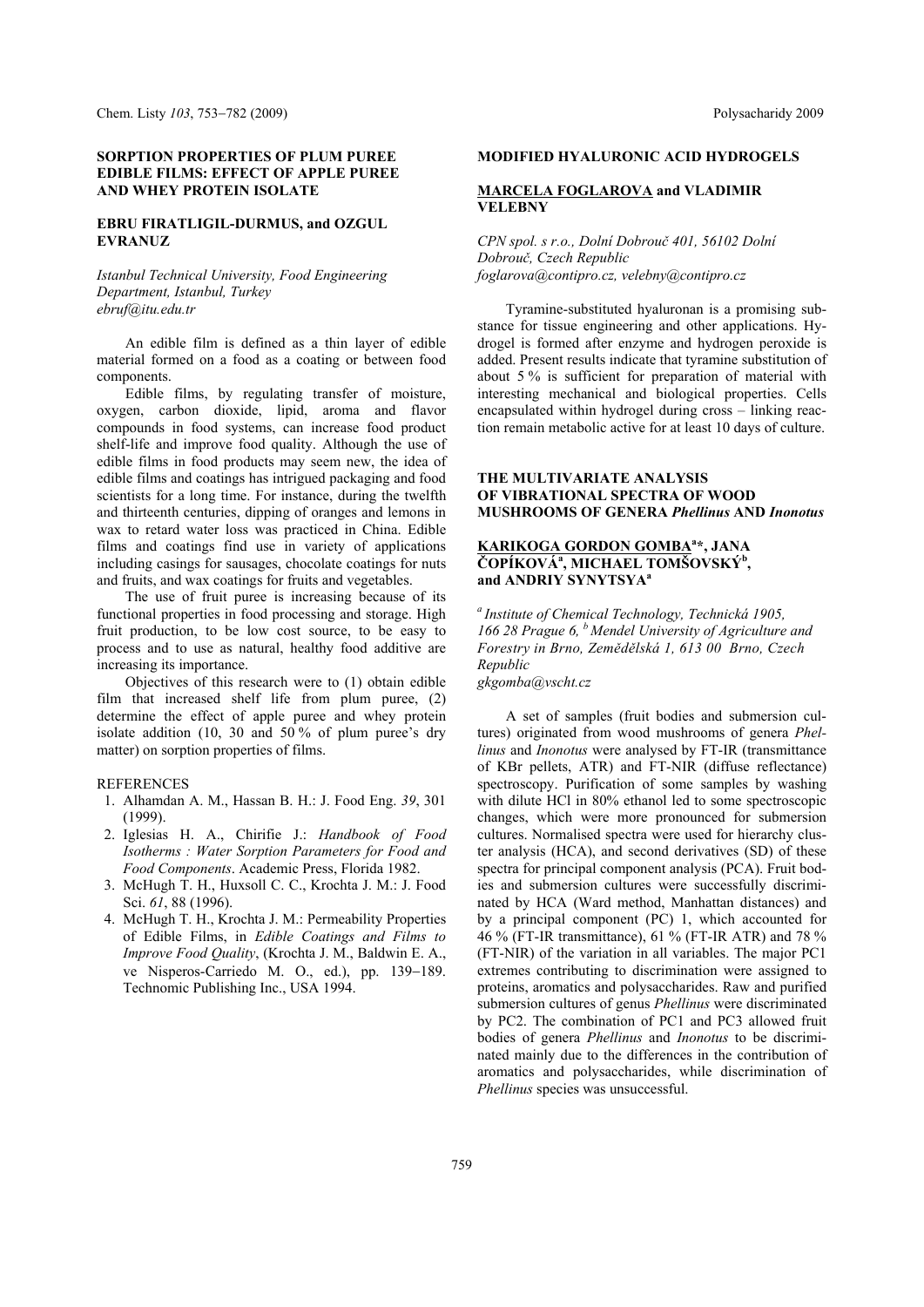*This work was supported by the by the Czech Science Foundation (project 52 /07/J03) and the Ministry of Education, Youth and Sports of the Czech Republic (project MSM 6046137305).* 

### **CHARACTERIZATION OF STARCH-CONTAINING CERAMIC SUSPENSIONS AND CERAMIC GREEN BODIES PREPARED BY STARCH CONSOLIDATION CASTING**

## **EVA GREGOROVÁa , ZUZANA ŽIVCOVÁa , WILLI**   $\mathbf{PABST}^{a}$ , and **MARTIN** ČERNÝ<sup>b</sup>

*a Institute of Chemical Technology, Prague (Department of Glass and Ceramics), Technická 5, 166 28 Prague 6, b Institute of Rock Structure and Mechanics, Academy of Sciences of the Czech Republic, V Holešovičkách 41, 182 09 Prague 8, Czech Republic Eva.Gregorová@vscht.cz* 

This work deals with the characterization of unfired bodies (so-called green bodies) of alumina  $(A<sub>2</sub>O<sub>3</sub>)$  ceramics prepared by the starch consolidation casting technique. Three native starch types (potato, corn and wheat starch) have been used and the influence of the type and amount of starch on the strength and shrinkage of the as-prepared samples is studied. Part of the work is a rheological study of ceramic suspensions with different starch types.

# **ANALYSIS OF MIXED-LINKED (1→3)(1→4)--D-GLUCAN IN WHEAT CULTIVARS (***Triticum aestivum* **L***.***) AND POSSIBILITIES OF ITS UTILIZATION**

## **MICHAELA HAVRLENTOVÁ<sup>a</sup> \*, SVETLANA**  ŠLIKOVÁª, VALÉRIA ŠUDYOVÁª, PAVOL **HAUPTVOGEL<sup>a</sup> , and ALENA BURGÁROVÁb**

*a Slovak Agricultural Research Centre-Research Institute of Plant Production Piešťany, Bratislavská cesta 122,*  921 68, Piešťany, Slovak Republic, <sup>b</sup> Department of Nutri*tion and Food Evaluation, Faculty of Chemistry and Food Technology, Slovak University of Technology Bratislava, Radlinského 9, 812 37, Bratislava, Slovak Republic havrlentova@vurv.sk* 

On the field experiment in the locality of the Slovak Agricultural Research Centre-Research Institute of Plant Production Piešťany (Slovak Republic) a set of both Slovak landraces and Slovak modern cultivars of wheat (Triticum aestivum L.) was grown in the year 2008. Grain samples of 16 landrace cultivars (Šamorínska, Bučianska červenoklasá, Bučianská V.T. 16, Bučianská 316, Košútská, Radošinská Dorada, Radošinská Karola, Radošinská Norma, Radošinská poloranná 562, Radošinská ranná 594, Slovenská B, Slovenská 2, Slovenská 777, Trebišovská 76, Vígľašská červenoklasá, and Vrakúnská) and 15 modern ones (Ilona, Ignis, Viador, Pavlína, Torysa, Zerda, Veldava, Markola, Stanislava, Venistar, Verita, Solara, Vanda, Alacris, and Genoveva) were analyzed in two duplications for the  $\beta$ -D-glucan content enzymatically by Megazyme assay kits.

The average content of  $\beta$ -D-glucan was in Slovak wheat cultivars 0.71 %. Modern cultivars disposed of 0.58 % of  $\beta$ -D-glucan. Higher amounts (0.84 % in average) were showed in landraces, what was 31 % more than in modern cultivars. Cultivars with the highest content of  $\beta$ -D-glucan (Košútska, Radošinská Dorada, and Radošínska Karola with the content  $> 1.00\%$  can be used in breeding programme and seed processing in food industry as a convenient raw material for production of functional foods.

In view of consumers´ requirements for healthy nutrition, the food industry regulates the development of new products directed to functional foods and ingredients. Functional foods are eatables which provide besides their initial function (satiation and nutrition of the organism) also the health benefit to a consumer. The functional food must fulfil the following requirements: it must be a food consisting of natural components and not a tablet or powder; it can and should be consumed as part of the daily meals; its special regulation lies in regulating the particular process ongoing in the human organism. A certain portion in the production of functional foods should be created by foods, which are naturally enriched with vitamins, minerals, antioxidants, suitable enzymes, etc.

For preparation of functional foods either the addition of natural raw material with beneficial quality parameters or supplementation of isolated parts ( $\beta$ -D-glucan hydrogels for example) is possible. The aim of our next experiments was the microbiological and sensoric evaluation of food (bread and ketchup) with the addition of  $\beta$ -D-glucan hydrogels isolated from wheat. The sensoric evaluation of bread was done by six evaluators. In addition to the positive sensoric and microbiological influence of  $\beta$ -D-glucan, the reological behaviour and water activity was monitored with the results that the addition of the given hydrogels moderately decreased the water activity. The tomato ketchup was warehoused at laboratory temperature for 180 days and subsequently a sensoric evaluation of the influence of hydrogels addition on warehousing and the sensoric quality was done. Lastly, the microbiological purity of the food was controlled.

The results showed that cereal hydrogels addition to food does not influence the food quality negatively and therefore it is perspective in further exploitation for preparing new, health-beneficial forms of food. Based on the experimental results, it can be concluded that the addition of  $\beta$ -D-glucan can contribute to improve not only the sensoric quality but also the health aspect of the types of food mentioned in this work. Moreover, the addition of  $\beta$ -Dglucan positively affected the rheological properties of the bread dough and also contributed to softening of the acid taste of ketchup, which could be exploited in producing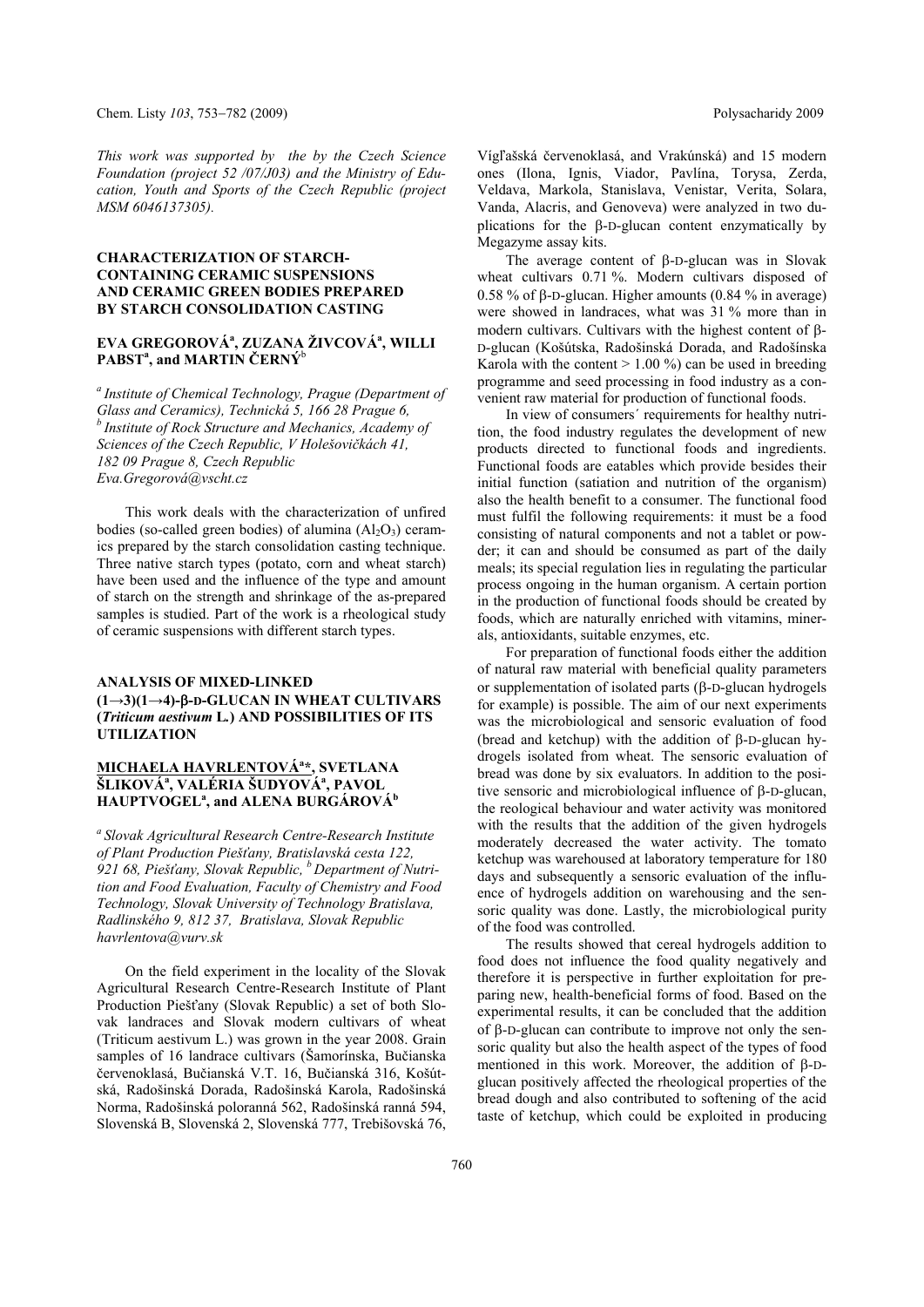new innovated products. Consumption of these innovated products, especially bread, could have a preventive effect on the civilization diseases linked with food.

*This work was supported by the Slovak Research and Development Agency under the contract No. APVV-0770-07 and No. APVV-SK-CZ-0028-07.* 

### **CONTENT OF (1→3)(1→4)--D-GLUCAN IN WHEAT CULTIVARS AFTER ARTIFICIAL INFECTION WITH FUNGI** *Fusarium culmorum* **SACC.**

# **MICHAELA HAVRLENTOVÁ\*, SVETLANA ŠLIKOVÁ, VALÉRIA ŠUDYOVÁ, and PAVOL HAUPTVOGEL**

*Slovak Agricultural Research Centre-Research Institute of Plant Production Piešťany, Bratislavská cesta 122, 921 68 Piešťany, Slovak Republic havrlentova@vurv.sk* 

The wheat spikes of 16 landrace cultivars (Šamorínska, Bučianska červenoklasá, Bučianská V.T. 16, Bučianská 316, Košútská, Radošinská Dorada, Radošinská Karola, Radošinská Norma, Radošinská poloranná 562, Radošinská ranná 594, Slovenská B, Slovenská 2, Slovenská 777, Trebišovská 76, Vígľašská červenoklasá, and Vrakúnská) and 15 modern ones (Ilona, Ignis, Viador, Pavlína, Torysa, Zerda, Veldava, Markola, Stanislava, Venistar, Verita, Solara, Vanda, Alacris, and Genoveva) were inoculated with conidial suspensions of Fusarium culmorum isolate in the field during flowering in the year 2008. The inoculation of cultivars contained a highly pathogenic isolate from the area of Radošina, Fusarium culmorum (RA/02), and originates from the microorganism collection held at the Research Institute of Plant Production in Piešťany. At anthesis, twenty-five spikes from each cultivar were sprayed (block 1) with Fusarium culmorum and were covered for 24 hours with a yellow bag. The spikes were visually evaluated on a 0–100 % scale at 10, 15, and 20 days after inoculation. After ripening, twenty-five spikes were harvested manually from each plot of blocks (block 1. inoculated, block 2. uninoculated). The areas under disease progress curves (AUDPC) were computed,  $\beta$ -D-glucan and deoxynivalenol (DON) content in grains were determined using Megazyme and Ridascreen® Fast DON assay kits.

The average content of  $\beta$ -D-glucan was in Slovak wheat cultivars from uninoculated block 0.71 % and from inoculated block 0.46 %, respectively. Modern cultivars disposed of 0.58 %  $\beta$ -D-glucan from uninoculated block and 0.40 % from inoculated block. The content of  $\beta$ -Dglucan was in landraces cultivars 0.84 % from uninoculated block and 0.51 % from inoculated variant. The modern cultivars had 21.6 % less of monitored polysaccharide than landraces cultivars from inoculated block. Cultivar Šamorínska disposed of the highest content of  $\beta$ -D-glucan (0.66 %). The lowest  $\beta$ -D-glucan contents were in modern cultivars, mostly in Verita, Veldava, and Markola. The highest reduction in  $\beta$ -D-glucan content was in landrace cultivar Košútská (59 %) and the minimal reductions (< 5 %) were in modern cultivars, mainly in Vanda, Alacris, and Genoveva.

The mean AUDPC value for tested cultivars was 470. The mean AUDPC value was lower (308.6) for landraces than for modern cultivars, where the mean value was 642.2. The average kernel contamination with DON was 34.4 mg  $kg^{-1}$ . The landrace cultivars accumulated 67.4 % less DON than modern ones. The DON accumulation in landrace cultivars was in the range from  $1.6 \text{ mg kg}^{-1}$  to  $48.6$  mg kg<sup>-1</sup>. The low DON contents were in Radošinská Norma, Radošinská ranná 594, and Radošinská Dorada. On the otjer hand, high DON contents were in Vígľašská červenoklas and Bučianska 316 detected. The range of DON accumulation was in landrace wheat cultivars between 23.2 mg  $kg^{-1}$  and 143.1 mg  $kg^{-1}$ . High DON contents were in cultivars Veldava, Ignis, and Vanda and low in Solara and Genoveva.

The explanation for the  $\beta$ -D-glucan decreasing in infected material is that most parasitic biotrophs derive nutrients from shoot tissue and have no alternative energy sources<sup>1</sup> and therefore they appear to absorb nutrients from the host plant, mostly  $\beta$ -D-glucan, a storage polysaccharide used as a source of energy and material $2\degree$  in mature cereal grains. Another explanation could be that in cereal grains -glucanases are involved in a variety of physiological processes such as the defense against pathogens<sup>3</sup> and this enzyme is able to degrade the  $(1\rightarrow 3)(1\rightarrow 4)$ - $\beta$ -D-glucan present in the cell walls of the Gramineae grass species.

These preliminary results obtained from the grain analysis of wheat landrace and modern cultivars showed that content of  $\beta$ -D-glucan decrease after artificial inoculation with fungi (Fusarium culmorum). There was also a positive relationship between the content of  $\beta$ -D-glucan and resistance to Fusarium culmorum in AUDPC values and DON accumulation observed. Landraces dispose of higher  $\beta$ -D-glucan content and showed higher resistance in comparison to modern wheat cultivars what is compared to the association of avenantramide<sup>4</sup> and  $\beta$ -D-glucan<sup>5</sup> concentration in oat grain with crown rust incidence and genetic resistance.

*This work was supported by the Slovak Research and Development Agency under the contract No. "APVV-SK-CZ-0028-07".* 

### **REFERENCES**

- 1. Schulze-Lefert P., Panstruga R.: Annu. Rev. Phytopathol. *41*, 641 (2003).
- 2. Hoson T. J.: Plant Res. *115*, 277 (2002).
- 3. Simmons C. R.: Crit. Rev. Plant Sci. *13*, 325 (1994).
- 4. Wise M. L., Doehlert D. C., McMullen M. S.: Cereal Chem. *85*, 639 (2008).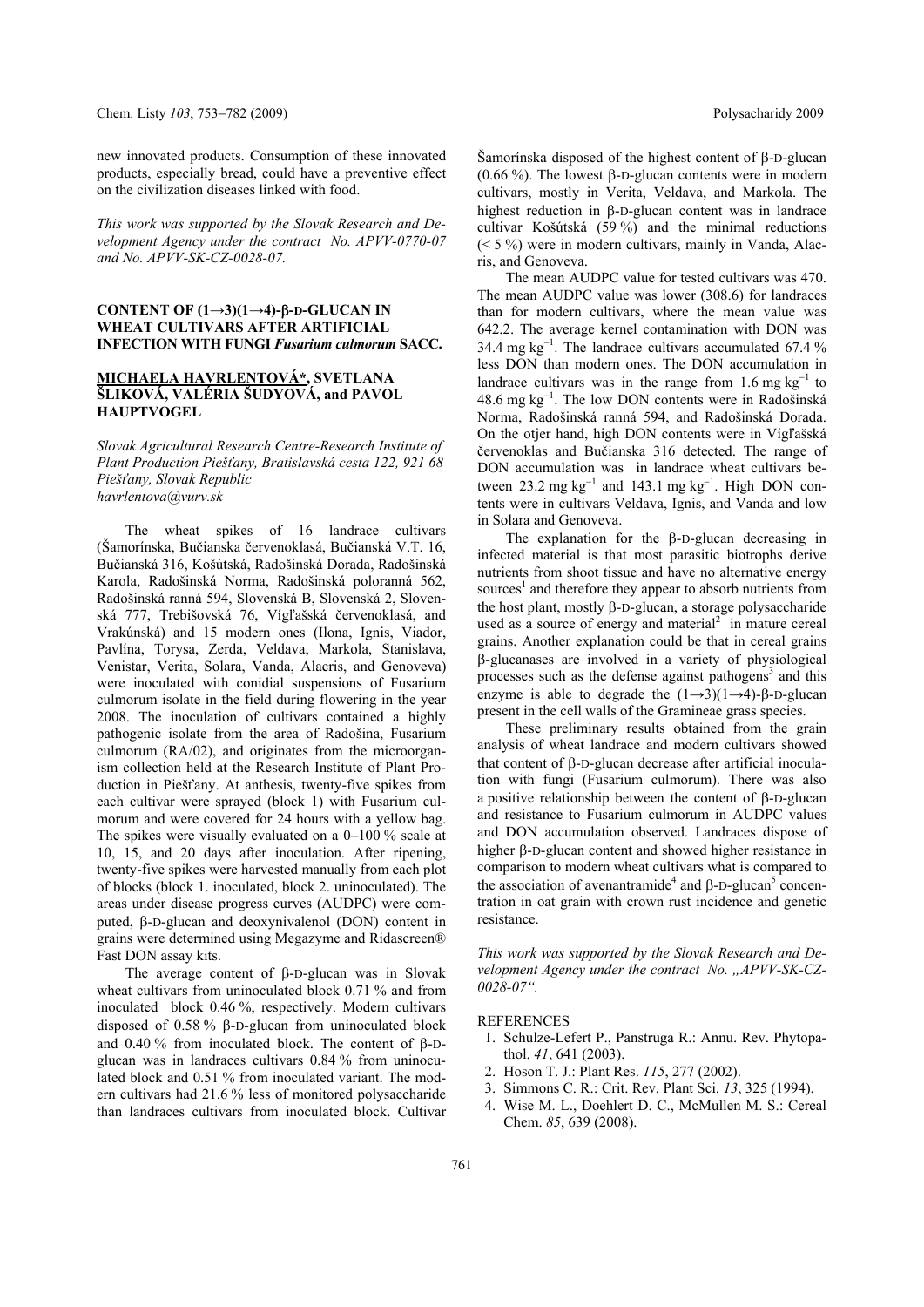5. Havrlentová M., Masár Š., Gubiš J.: *Vliv abiotických a biotických stresorů na vlastnosti rostlin 2008*: kniha příspěvků. 216 (2008).

### **DEFORMATION CURVES IN TENSILE TESTS OF β-GLUCAN FILMS**

### **ANNA HEJLOVÁ and JIŘÍ BLAHOVEC**

*Czech University of Life Sciences Prague, Kamýcká 129, 165 21 Praha 6 Suchdol, Czech Republic hejlova@tf.czu.cz* 

Mechanical properties of  $\beta$ -Glucan (hereafter  $\beta$ glucan) foils were studied in tensile tests, using the testing machine Instron. The basis of these tests is deformation curve, obtained at constant deformation rate. A considerable portion of nonelastic deformation was observed in all cases. Basic parameters derived from the curves as the tensile strength, elongation and moduli were examined. The deformation curves were analysed by the Bluehill software and by Excel. Various methods of Young´s modulus computation were discussed.

*This work was supported by the Czech Science Foundation (project 525/09/1133) and by the Ministry of Education, Youth and Sports of the Czech Republic (MSM 6046070905).* 

# **LIEHOVARNÍCKE VYUŽITIE FRAKCIÍ KUKURICE**

# **VIERA HORVÁTHOVÁ<sup>a</sup> , HANA NOVANSKÁa , VLADIMÍR ONDÁŠa a DANIELA MIKULÍKOVÁb**

*a Katedra biotechnológií, Fakulta prírodných vied, Univerzita sv. Cyrila a Metoda, Námestie J. Herdu 2, 917 01 Trnava, b Výskumný ústav rastlinnej výroby SCPV, Bratislavská 122, 921 68 Piešťany, Slovenská republika viera.horvathova@ucm.sk*

Kukurica má v rámci obilnín významné postavenie. Má vysoký potenciál úrodnosti a je vhodná pre izoláciu škrobu i výrobu liehu. Z pohľadu svetovej i domácej produkcie sa zaradila medzi najdynamickejšie sa rozvíjajúce plodiny. Etanol sa dá z kukurice vyrobiť zo zrnovej aj lignocelulózovej časti, avšak predfermentačná úprava je rôzna<sup>1-3</sup>. Práca sa zaoberá výrobou etanolu z vlákniny vznikajúcej ako odpad pri výrobe kukuričného škrobu (5% obsah škrobu) a zo zošrotovaného kukuričného zrna (61% obsah škrobu). 10% suspenzia sušiny týchto substrátov bola hydrolyzovaná prípravkom termostabilnej  $\alpha$ -amylázy pri 120 °C, pululanázou a glukoamylázou pri 60 °C. Enzýmovou hydrolýzou kukuričného šrotu sme získali 716,3 mg glukózy/g sušiny, hydrolýzou vlákniny z 1 gramu sušiny to bolo 69,2 mg glukózy. Zo škrobového hydrolyzátu, ktorý sa podrobil etanolovej fermentácii za použitia kvasiniek *Saccharomyces cerevisiae* CCY-11-3 sme získali 0,46 g etanolu/g glukózy v prípade kukuričného šrotu a 0,48 g etanolu/g glukózy v prípade vlákniny. Tuhý podiel po enzýmovej hydrolýze bol pred fermentáciou oddelený filtráciou a spracovaný: (1) kyslou hydrolýzou koncentrovanou H<sub>2</sub>SO<sub>4</sub> alebo HCl pri 120 °C, (2) hydrolýzou pôsobením multienzýmového prípravku (zmes celuláz, arabináz,  $\beta$ -glukanáz, hemiceluláz a xylanáz) a (3) predhydrolýzou koncentrovanou H2SO4 alebo HCl pri 120 °C s následnou hydrolýzou pôsobením multienzýmového prípravku. Najvyšší výťažok redukujúcich sacharidov 586,7 mg g<sup>-1</sup> sušiny vlákniny a glukózy – 116,7 mg g<sup>-1</sup> sušiny vlákniny bol dosiahnutý po kyslej predúprave s HCl. Na fermentáciu lignocelulózových hydrolyzátov boli použité kvasinky *Pichia stipitis* CCY 39-50-1 alebo *Candida shehatae* CCY 29-68-4. V prípade kvasiniek *Pichia stipitis* CCY 39-50-1 sa množstvo etanolu pohybovalo v intervale od 0,38 do 0,43 g bezvodého etanolu na 1 g redukujúcich sacharidov. V prípade kvasiniek *Candida shehatae* CCY 29-68-4 sa množstvo získaného etanolu pohybovalo v intervale od 0,10 do 0,16 g bezvodého etanolu na 1 gram redukujúcich sacharidov.

V tejto práci bola taktiež uskutočnená simultánna sacharifikácia a fermentácia kukuričného šrotu. 10% suspenzia bola v prvom kroku stekutená termostabilnou  $\alpha$ amylázou pri 120 °C, v druhom kroku prebehlo 30 minútové predscukrenie pululanázou, glukoamylázou a multienzýmovým celulázovým prípravkom pri 60 °C. Množstvo bezvodého etanolu dosiahnuté po fermentácii hydrolyzátu kvasinkami *Saccharomyces cerevisiae* bolo 0,51 g na 1 g sušiny kukuričného šrotu, použitím kvasiniek *Pichia stipitis* CCY 39-50-1 to bolo 0,44 g a kvasinkami *Candida shehatae* CCY 29-68-4 sa získalo 0,34 g etanolu/ g sušiny kukuričného šrotu.

*Práca vznikla za finančnej podpory projektu APVV LPP-0251-07.* 

# LITERATÚRA

- 1. Cardona A. C., Sànchez J. Ò.: Bioresour Technol. *98*, 2415 (2007).
- 2. Atkin D. E., Rigsby L. L.: Appl. Biochem. Biotechnol. *144*, 59 (2008).
- 3. Sun Y., Cheng J.: Bioresour. Technol. *83*, 1 (2002).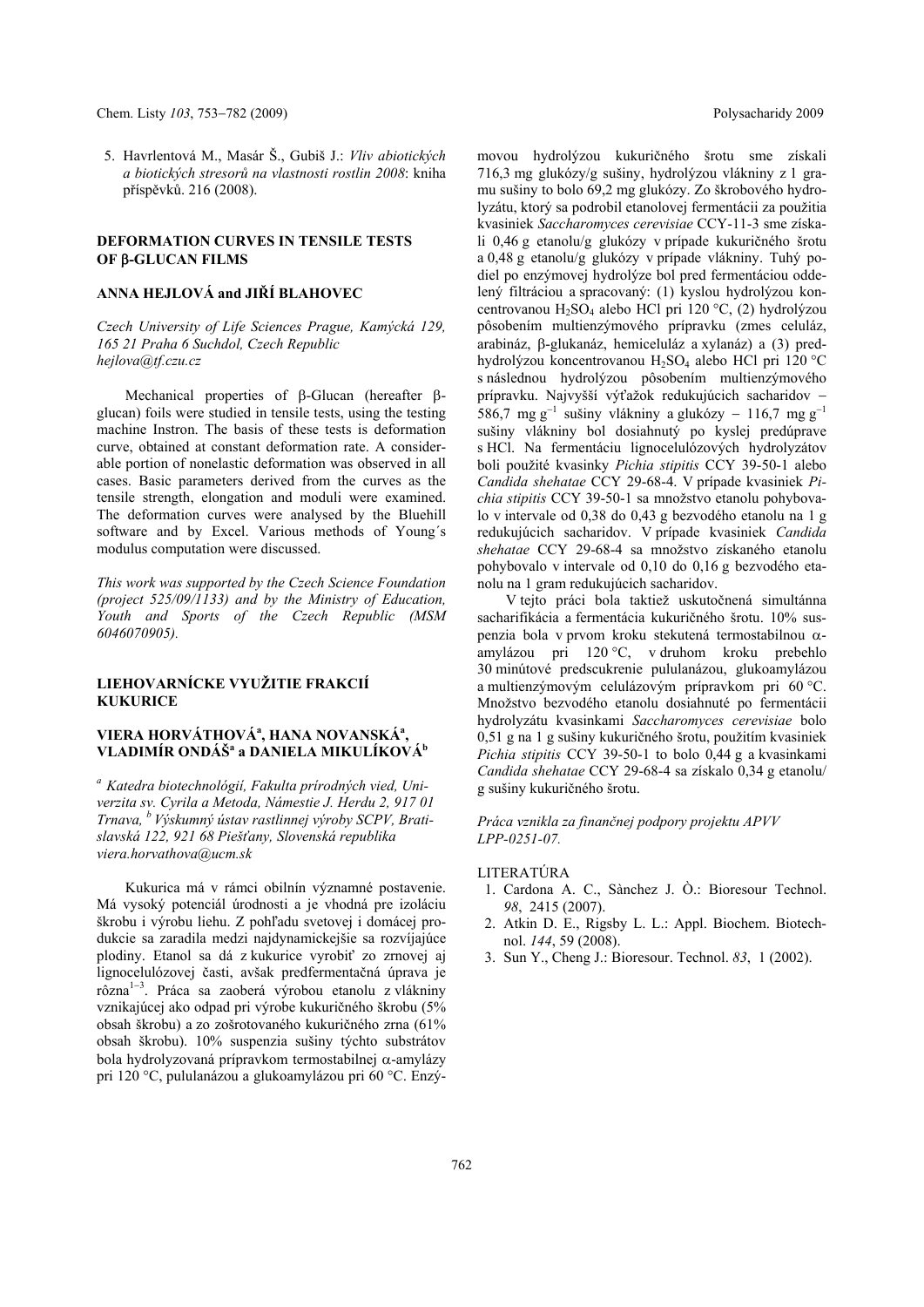### **POTENTIAL ANTIOXIDANT CAPACITY OF WATER SOLUBLE POLYSACCHARIDES OF THE OIL PUMPKIN BIOMASS**

### **ZUZANA KOŠŤÁLOVÁ, ZDENKA HROMÁDKOVA, ANNA EBRINGEROVÁ, and JÁN HIRSCH**

*Institute of Chemistry, Center for Glycomics, Slovak Academy of Sciences, Dúbravská cesta 9, 845 38 Bratislava, Slovakia* 

*chemhrom@savba.sk* 

Polyphenols and carotenoids exhibit potent radical scavenging activity. Carotenoids<sup>1</sup>, fat-soluble plant pigments, are commonly found in fruits and vegetables, those with the strongest colors being the healthiest. In human organism, carotenoids play two primary roles: exert antioxidant activity, but some are also converted into vitamin A. Considerable antioxidant activity has been also reported with polyphenols and those conjugated with polysaccha $rides^2$ .

Pectic polysaccharides, cell-wall components, have recently been shown to exert an antiooxidative effects<sup>3,4</sup>. The polysaccharide conjugate extracts from green tea possessed antioxidant activity even after most of the components that produce interference were removed<sup>5</sup>. The uronic acid content of different fractions was quantified, and polysaccharides with high uronic acid content had stronger reactive oxygen species scavenging activities. Rao et al.<sup>6</sup> suggested, that apart from phenolic acids, the presence of sugars with >C=O (uronyl/acetyl) groups and degree of polymerization impart strong antioxidant activity to the polysaccharides.

The pumpkin belongs to the family Cucurbitaceae. Three of these, *Cucurbita maxima* Duchense, *Cucurbita moschata* Duchense and *Cucurbita pepo* L. represent economically important species. The most important technological indices of pumpkin fruits are dry matter, the content of soluble solids and carotenoids<sup>1</sup>. Strong correlation between the total carotenoids content of pumpkin fruits and antioxidative activity was found<sup>7</sup>. The fruit biomass of pumpkins, after removing seeds, contains next to pectin a large variety of other biologically active compounds<sup>8</sup>. Nara et al.<sup>3</sup> evaluated the antioxidant activity of water soluble polysaccharides extracted from *Cucurbita maxima*  Duchense. The samples contained no polyphenols, suggesting that the DPPH radical scavenging activity was caused by polysaccharides rather than antioxidative polyphenols. The antioxidant efficiency was enhanced proportionally to the total sugar content.

The standard pumpkin (*Cucurbita pepo* L) and the hull-less oil pumpkin (*Cucurbita pepo* L. var. *Styriaca*) are economically important horticultural plants in Slovakia. The scope of this work was to study antioxidant activities of the polysaccharide fractions isolated from the seeded pumpkin of both fruits. The biomasses were dewatered by drying on air and by solvent exchange with ethanol. The

polysaccharide fractions were extracted using sequential extraction (water and 1 % NaOH) and/or by three-step extraction procedure using 0.1M EDTA, 1 % and 5 % NaOH as extractants. Short ultrasound treatments at various conditions were applied in the first step. Fractions extracted by alkali showed the highest antioxidant activity by the ferric reducing antioxidant power (FRAP) assay. These samples possessed also significant antioxidant effects in the DPPH radical scavenging test. This work will focus on the main components and structure of extracted polysaccharides from pumpkin in connection with their antioxidant activity.

*Grant SAV-FM-EHP-2008-03-05 and the Slovak Grant Agency VEGA, grant No. 2/0062/09 financially supported this work.* 

#### **REFERENCES**

- 1. Gajewski M., Radzanowska J., Danilcenko H., Jariene E., Cerniauskiene J.: Not. Bot. Hort. Agrobot. Cluj *36*, 73 (2008).
- 2. Ohkami H., Tazava K., Kobayashi K., Fujimaki M.: J. Exp. Clin. Cancer Res. *165*, 33 (1997).
- 3. Nara K., Miyoshi T., Honma T., Koga H.: Biosci. Biotechnol. Biochem. *70*, 1486 (2006).
- 4. Yang X., Zhao Y., Lv Y.: J. Agric. Food Chem. *55*, 4684 (2007).
- 5. Chen H., Zhang M., Xie B.: J. Agric. Food Chem. *52*, 3333 (2004).
- 6. Rao R. S. P. R, Muralikrishna G.: Phytochemistry *67*, 91 (2006).
- 7. Paulauskiene A., Danilcenko H., Jariene E., Gajewski M., Seroczynska A., Szymczak P., Korzeniewska A.: Veg. Crops Res. Bull. *65*, 137 (2006).
- 8. Caili F., Huan S., Quanhong L.: Plant Foods Hum. Nutr. *61*, 70 (2006).

### **KOMPOSITNÍ MOUKY – CHARAKTERISTIKY ŠKROBU A PEČIVA**

### **MARIE HRUŠKOVÁ, IVAN ŠVEC, MICHALA KUBALOVÁ, MARKÉTA BACHANOVÁ a TAŤÁNA HOFMANOVÁ**

*Vysoká škola chemicko-technologická, Technická 5, 166 28 Praha 6, Česká republika Marie.Hruskova@vscht.cz* 

Pšeničná mouka světlá jako základní surovina pro výrobu pečiva může být upravena přídavky netradičních plodin (vytvoří tzv. kompozitní mouky) s cílem získat cereální výrobky srovnatelné kvality s vyšší nutriční hodnotou. V pekařské technologii patří škrob k důležitým složkám pšeničné mouky a jeho chování při zahřívání závisí na mnoho vnějších a vnitřních faktorech. Změny vlastností škrobové suspenze ve třech fermentačních fázích pekařského procesu mají vliv na vlastnosti finálního vý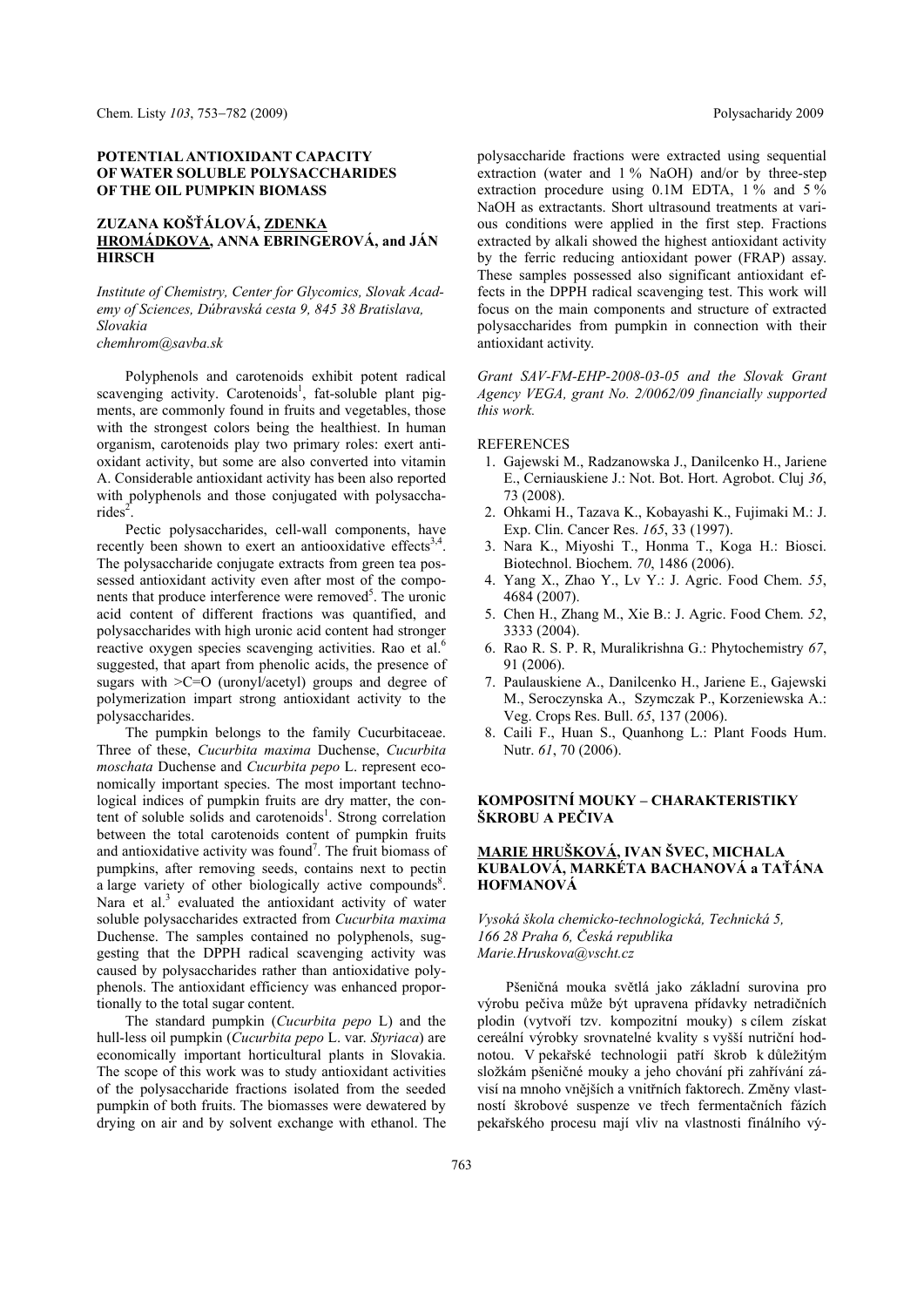robku a uplatňují se také v procesu pečení. Přídavky 10 a 20 % prosa, kukuřice, pohanky, sóji, lupiny, amarantu a quinoi k pšeničné mouce světlé vznikají různé druhy kompozitní mouky s nutričním přínosem pro výrobu netradičních pekařských výrobků.

Amylograf jako uzanční rotační viskozimetr firmy Brabender (ICC 126/1) popisuje změny chování moučné suspenze v rotující nádobě při konstantním zvyšování teploty. Pekařský pokus podle interní metodiky umožňuje připravit pečivo za standardních podmínek a posoudit jeho objektivní (měrný objem, plocha řezu, penetrace) i smyslové charakteristiky (model pro senzorickou analýzu). Získané amylografické křivky zachycují průběh změny viskozity kompozitní mouky v závislosti na množství a druhu netradiční plodiny. Ve srovnání s pšeničnou moukou světlou byl zjištěn příznivý vliv 10% přídavku sledovaných plodin na vlastnosti finálního výrobku. Vyšší koncentrace prosa, sóji, lupiny, amarantu a quinoi naopak negativně ovlivnila amylografické maximum i senzorické charakteristiky pečiva.

### **FIRST EXPERIENCE WITH CULTIVATION OF HIMEMATSUTAKE MUSHROOM (***Agaricus brasiliensis***) IN THE CZECH REPUBLIC**

# **IVAN JABLONSKÝ, RUDOLF RYZNER, and MILAN LIBICH**

*Mendel University of Agriculture and Forestry, Zemědělská 1, 613 00 Brno, Czech Republic I.Jablonsky@seznam.cz* 

This mushroom was found in Brazil in 60ties last century and later on it became matter in issue of taxonomic studies. Originally the fungus was named *Agaricus blazei* Murill, however, the identification was changed by Wasser et al. (2002) as *A. brasiliensis* Wasser et al*.* Nevertheless, Kerrigan (2005) insisted on the name *A. subrufescens* Peck *.* However, the most widely used name now is *Agaricus brasiliensis*.

Glucans isolated from fruit bodies of the mushroom are sources for preparation of different nutraceuticals. The structure of glucans and their significant heath effects were published in series of papers (e.g. Mičkova and Synytsya et. al. 2006).

Because of the shortage of information dealing with cultivation of this mushroom, we established a series of growing experiments. Based on existing information, that the fungus can be grown on the same compost with the same casing soils that are used for *A. bisporus* cultivation. In the period of spawn running the temperature was kept at  $24-26$  °C and for fructification support the temperature fluctuation between  $22^{\circ}$ C and  $25^{\circ}$ C was set at 12 hour intervals; the illumination was set to  $50-100$  Lux.

To determinate optimal fruit body setting condition and the yield, three variants were carried out. In the first variant colonized casing soil was ruffled, in the second variant the patches of mycelia on casing surface were covered by low layer of casing soil, while control plot was untreated. Date of the first harvest and total yields on different variants were compared. The ruffling showed to have significantly negative effect on the mushroom production.

It was also found out, that *A. brasiliensis* differs from *A. bisporus* in the way of pinning. Whereas in *A. bisporus* visible nodules develops on mycelium and subsequently smooth primordia are formed, on *A. brasiliensis* culture disorganized primordia under the casing surface. The wrinkle-shaped primordia of *A. brasiliensis* are gradually turning to fruit bodies with regular shape and smooth pileus surface.

*This work was supported by NAZV Agency (Project QH 82173).* 

#### **REFERENCES**

- 1. Kerrigan R. W.: *Agaricus Subrufescens, a Cultivated Edible and Medicinal Mushroom, and its Synonyms*, 2005, vol. 97, 12-24.
- 2. Míčková K., Synytsya A., Čopíková J.: Chem. Listy *100*, 839 (2006).
- 3. Wasser S. P., Didukh M. Y, de Meijer A.: Int. J. Med. Mushrooms *4*, 267 (2002).

### **CONTENT OF CARBOHYDRATE COMPOUNDS IN CANNED EDIBLE MUSHROOMS**

### **GRAŻYNA JAWORSKA, EMILIA BERNAŚ, and RADOSŁAWA SKOCZEŃ-SŁUPSKA**

*Department of Raw Materials and Fruit and Vegetable Processing, University of Agriculture, Balicka 122 Str. 30-149 Krakow, Poland rrgjawor@ar.krakow.pl* 

The contents of total carbohydrates, total sugars, dietary fibre–including soluble and insoluble fractions, chitin, chitosan and beta-glucanes in the canned pilei of *Agaricus bisporus*, *Pleurotus ostreatus* and *Boletus edulis* were compared. The total carbohydrates constituted 63-72 % of dry matter with the highest contribution of total dietary fibre together with its insoluble fraction and chitin. Except for chitosan content, these values were the highest in the canned *P. ostreatus.*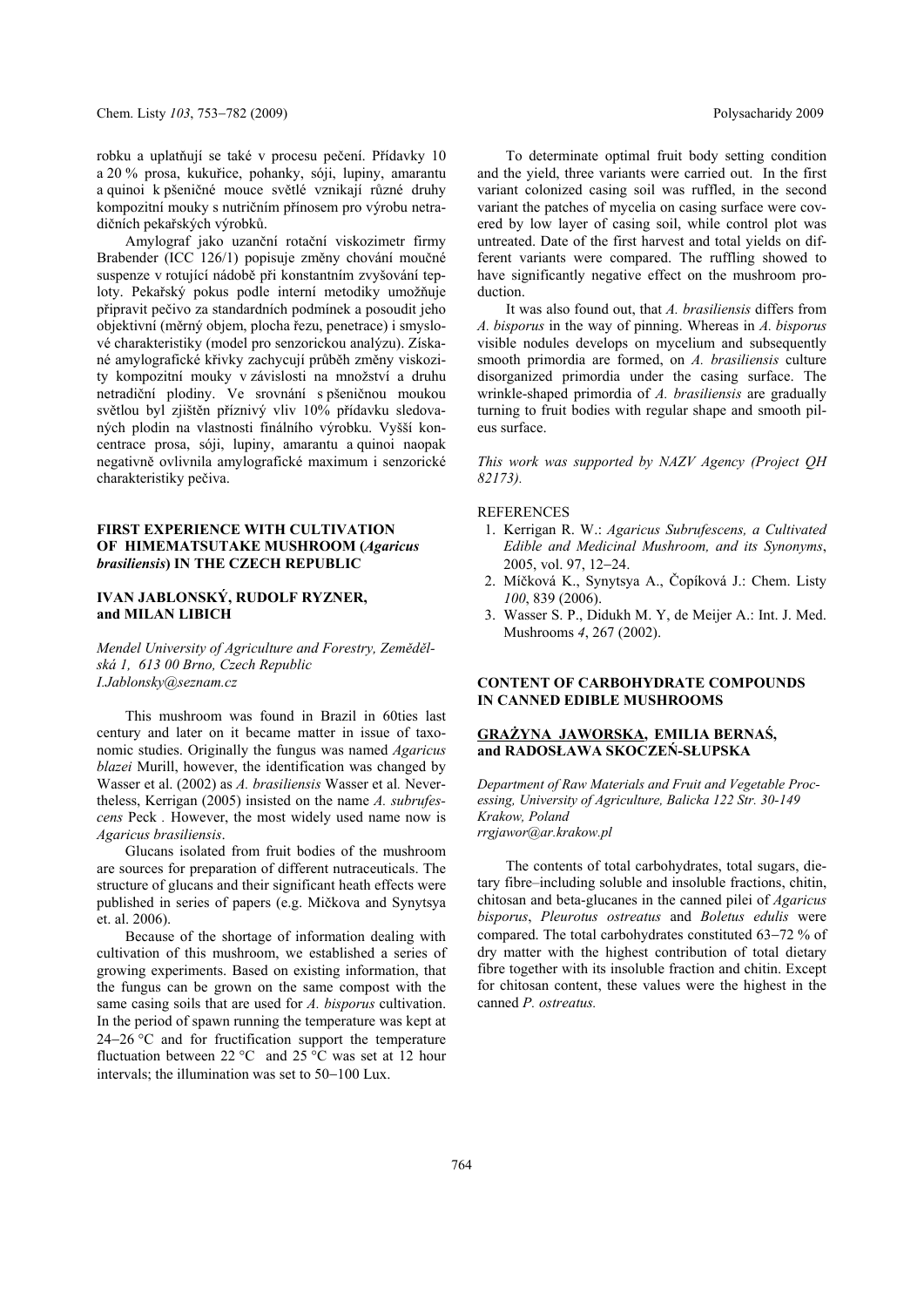#### **THE CONTENT OF SELECTED CARBO-HYDRATES IN THE FRESH AND COOKED SEVERAL VARIETIES OF IMMATURE SEEDS FLAGEOLET BEANS TYPE**

# **JACEK SŁUPSKI, JACEK ACHREM-ACHREMOWICZ, ZOFIA LISIEWSKA, and GRAŻYNA JAWORSKA**

*Department of Raw Materials and Fruit and Vegetable Processing, University of Agriculture, Balicka 122 Str. 30- 149 Krakow, Poland rrgjawor@ar.krakow.pl* 

The aim of the work was the evaluation of total sugars, starch and dietary fiber contents in immature flageolet type bean seeds. The beans were harvested when the dry matter was 40%. The seeds were cooked to consumption consistency in water. Fresh bean seeds contained  $1.42-1.63$  g of total sugars,  $21.85-22.39$  starch and 12.44-12.49 g fiber. Cooking resulted in a decrease of all the analyzed components by  $42-49\%$ ,  $11-12\%$  and 34–37 % respectively.

### **THERMAL AND RHEOLOGICAL PROPERTIES OF ACETYLATED DISTARCH ADIPATE PRODUCED FROM CASSAVA STARCH**

### **LESŁAW JUSZCZAK<sup>a</sup> , TOMASZ ZIĘBA<sup>b</sup> , ARTUR GRISZKIN<sup>b</sup> , SŁAWOMIR PIETRZYKa , and TERESA FORTUNAa**

*a Department of Analysis and Evaluation of Food Quality, University of Agriculture, Balicka 122 Str. 30-149 Krakow, Poland, b Departament of Food Storage and Technology, Wroclaw University of Environmental and Life Sciences, C.K. Norwida 25/27 Str., 50-375 Wroclaw, Poland rrjuszcz@cyf-kr.edu.pl* 

The effect of dual chemical modification on thermal and rheological properties of cassava starch was investigated. The modification decreased phase transition temperatures  $(T_0, T_P, T_E)$  and pasting temperature but has no effect on gelatinization enthalpy  $( \Delta H)$ . The obtained starch derivatives were characterized by higher viscosities of pastes after cooling, apparent viscosities during flow and higher values of storage (G') and loss (G'') moduli.

### **EFFECT OF SUGAR TYPE ON HIGH-METHOXY AND LOW-METHOXY PECTIN GELS**

### **DOROTA GAŁKOWSKA, LESŁAW JUSZCZAK, and MARIA SŁOWIK**

*Department of Analysis and Evaluation of Food Quality, University of Agriculture, Balicka 122 Str. 30-149 Krakow, Poland dgalkowska@ar.krakow.pl* 

The effect of sucrose and fructose on physical properties of model high-methoxy (HM) and low-methoxy (LM) pectin gels (pectin concentration 0.5, 0.4, 0,1 wt.% and  $0.8, 0.6, 0.3$  wt.% for HM and LM pectin gels, respectively) was studied. The gels were characterised by back extrusion test, low amplitude oscillatory measurements of storage and loss moduli, as well as by colour description. Replacement of sucrose by fructose caused changes in the above characteristics.

## **EFFECT OF PECTIN ADDITION ON THERMAL DENATURATION OF WHEY PROTEINS**

## **RENÁTA KOVÁČOVÁa \*, ANDRIY SYNYTSYA<sup>b</sup> , and JIŘÍ ŠTĚTINAa**

*ICT Prague, <sup><i>a*</sup> Department of Dairy and Fat Technology, *b* Department of Carbohydrate Chemistry and Technology, *Technicka 5, 166 28 Prague 6, Czech Republic renata.kovacova@vscht.cz* 

The influence of addition of different types of pectins on thermal denaturation of whey proteins was observed by both dynamic light scattering (DLS) and differential scanning calorimetry (DSC). The addition of high esterified pectin successfully prevent to huge aggregation at denaturation temperatures of pure  $\beta$ -lactoglobulin as well as proteins in rennet whey. The DSC was used for characterization of differences in thermodynamic behavior of whey proteins in presence of structurally different pectins.

### **RELATIONSHIP BETWEEN CONTENT OF SOIL POLYSACCHARIDES AND SOME SOIL DIAGNOSTIC PARAMETERS**

## **JANA KREJČOVÁ**

*Crop Research Institute, Drnovská 507, 161 00 Praha 6 - Ruzyně, Czech Republic krejcova@vurv.cz* 

This paper has evaluated the relationship between the soil polysaccharides (PS) content and other parameters commonly used for soil diagnostics (oxidizable carbon  $(C_{ox})$ , total nitrogen  $(N_t)$ , total sulphur  $(S_t)$ , pH<sub>H2O</sub>, cation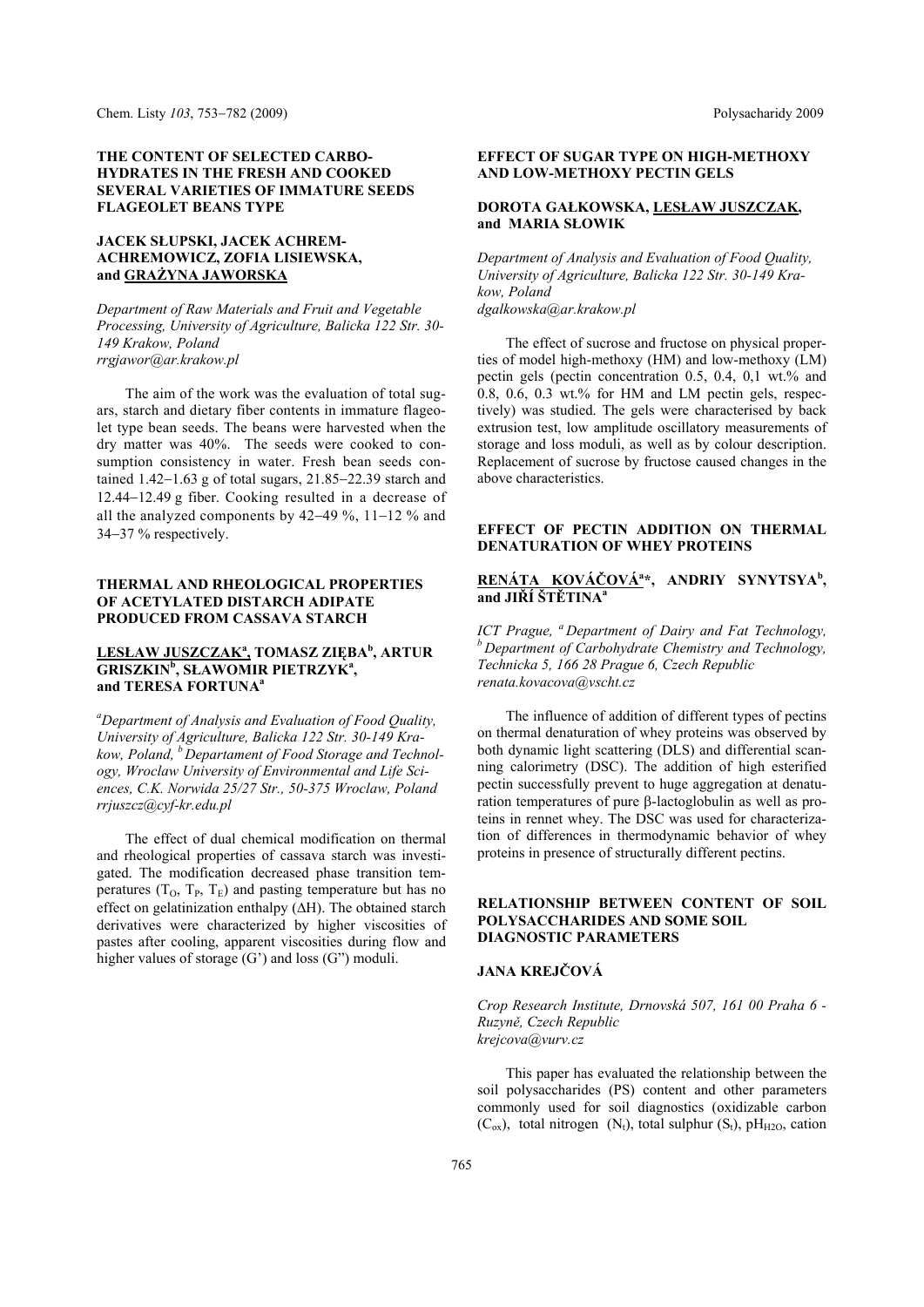exchange capacity (CEC) and also plant nutrients (K, Ca, Mg).

Tested soils were collected from 30 cites of The Czech Republic (Haplic Luvisol, Eutric Cambisol). Samples were taken from the topsoil (0–30 cm). Sieved airdried samples were used for analyses.

The strong positive correlation of soil polysaccharide content and oxidizable carbon ( $R_{0.05} = 0.81$ ), total nitrogen  $(R_{0.05} = 0.80)$  and total sulphur content  $(R_{0.05} = 0.82)$  was found. According to presented results the soil polysaccharide content can be a suitable parameter for diagnostics of soil environment as well as oxidizable carbon, total nitrogen or sulphur contents*.* In the contrary, there was no significant correlation between PS and  $pH_{H2O}$  (R<sub>0.05</sub> = - 0.15), CEC ( $R_{0.05} = -0.31$  plant nutrients (Mg:  $R_{0.05} = -0.03$ , Ca:  $R_{0.05} = 0.27$ ), except potassium content (value of this correlation coefficient was statistically significant ( $R_{0.05}$  = 0.39) but it was very low).

### **COMPLEX STARCH TRANSFORMATION IN POTATO AS DETERMINED BY DMA**

### **MAGDALENA LAHODOVÁ and JIŘÍ BLAHOVEC**

*Czech University of Life Sciences, Kamýcká 129, 165 21 Prague 6, Czech Republic lahodova@tf.czu.cz, blahovec@tf.czu.cz* 

Principle of Dynamic Thermo Mechanical Analysis (DMA, DMTA) is based on the specimen loading by definite force (strain, stress) and by the measurement of strain response at stress temperature. These data allow us to create dependencies of elasticity module and loss angle on time, on the force frequency, on the deformation etc.

DMA was applied to potato cortex tissue of 5 cultivars in the temperature range of  $30-90$  °C and constant air humidity of 90 %. The scan parameters used were: rate of temperature change 1 °C per minute, deformation in bending at frequency of 1 Hz. The obtained scans indicate the peak in both parts (real and imaginary) of modulus of elasticity as the main process of heating at temperatures higher than 70 °C. The peak was observed at temperatures higher than the corresponding peak for extracted potato starch. Characteristic temperatures of the peak were well obtained in replicated experiments whereas the peak characteristic values were very variable.

The specimen was mechanically fixed into two points so that the longitudinal axis is perpendicular to the fixing jaws and free length of the specimen between jaws was 10 mm. The height of the fixed specimen was appr. 3 mm. Gained behaviours are used for the characteristic material properties determination, for material damages, measurement of creep, for crystallization degree or for gel point determination. The peak is identified and discussed with the process of starch complex starch transformation in potato cellular structure (CSTPC) as result of starch gelatinization and induced pasting process. Results of DMA analysis showed possibility of its usage for gel point observation. For better reproduction of results is necessary to repeat measurements on the same experimental conditions. Next measurements will be based on the smaller temperature step.

The potato tissue expresses similar temperature dependent deformation as the extracted starch. DMA applied to the potato tissue indicates either gelatinization or pasting starch processes similarly as the extracted starch. The starch pasting is the strongest process indicated in a potato cellular structure during its heating.

*This work was supported by the Ministry of Education, Youth and Sports of the Czech Republic (project MSM 6046070905).* 

#### REFERENCES

- 1. Lahodová M., 2008: Potato DMA at temperature between 30 and 90 °C, BPS, Book of abstracts, p. 39
- 2. Ratnayake W., Jackson D. S.: Adv. Food Nutr. Res. *55*, 221 (2009).
- 3. Singh N., Singh J., Kaur L., Sodhi N. S., Gill B. S.: Food Chem. *81*, 219 (2003).

#### **FRUCTANS: OCCURANCE, STRUCTURE AND HEALTHY PROPERTIES**

## **RENATE LÖPPERT<sup>a</sup>\*, WERNER PRAZNIK<sup>a</sup>, and EVA CIESLIK<sup>b</sup>**

*a Department of Chemistry, University of Natural Resources and Applied Life Sciences, Vienna, Austria,*  <sup>*b*</sup> Centre of Food Monitoring and Certification, Agricul*tural University, Cracow, Poland renate.loeppert@boku.ac.at* 

Fructans are fructose-based oligo- and polymers that occur as reserve carbohydrates in about 15 % plant species. The inulin-type fructan consisting of  $\beta(2\rightarrow 1)$  linked fructofuranosyl units is found in composites such as chicory and jerusalem artichoke. The levan-type fructan, consisting of  $\beta(2\rightarrow 6)$  linked fructofuranosyl units, and the mixed-type fructan, consisting of  $\beta(2\rightarrow 1)$  and  $\beta(2\rightarrow 6)$ linked fructofuranosyl units with more or less branched structures, is found in monocots such as cereals, *allium* L. species (onion, garlic) or agave. Fructans from different crops are applied in daily diet products as well as raw materials for novel food (organic products) and spirituous beverages.

The reason of the explosion of fructan application in food products is the health promoting effects of fructooligo- and polysaccharides for the human body. Fructans are soluble non-digestible carbohydrates promoting formation of microflora population in colon system with healthy bifidogenic effects (prebiotics). Additionally, they interfere with glucidic and lipidic metabolism and the facilitation of mineral absorption. With respect to this back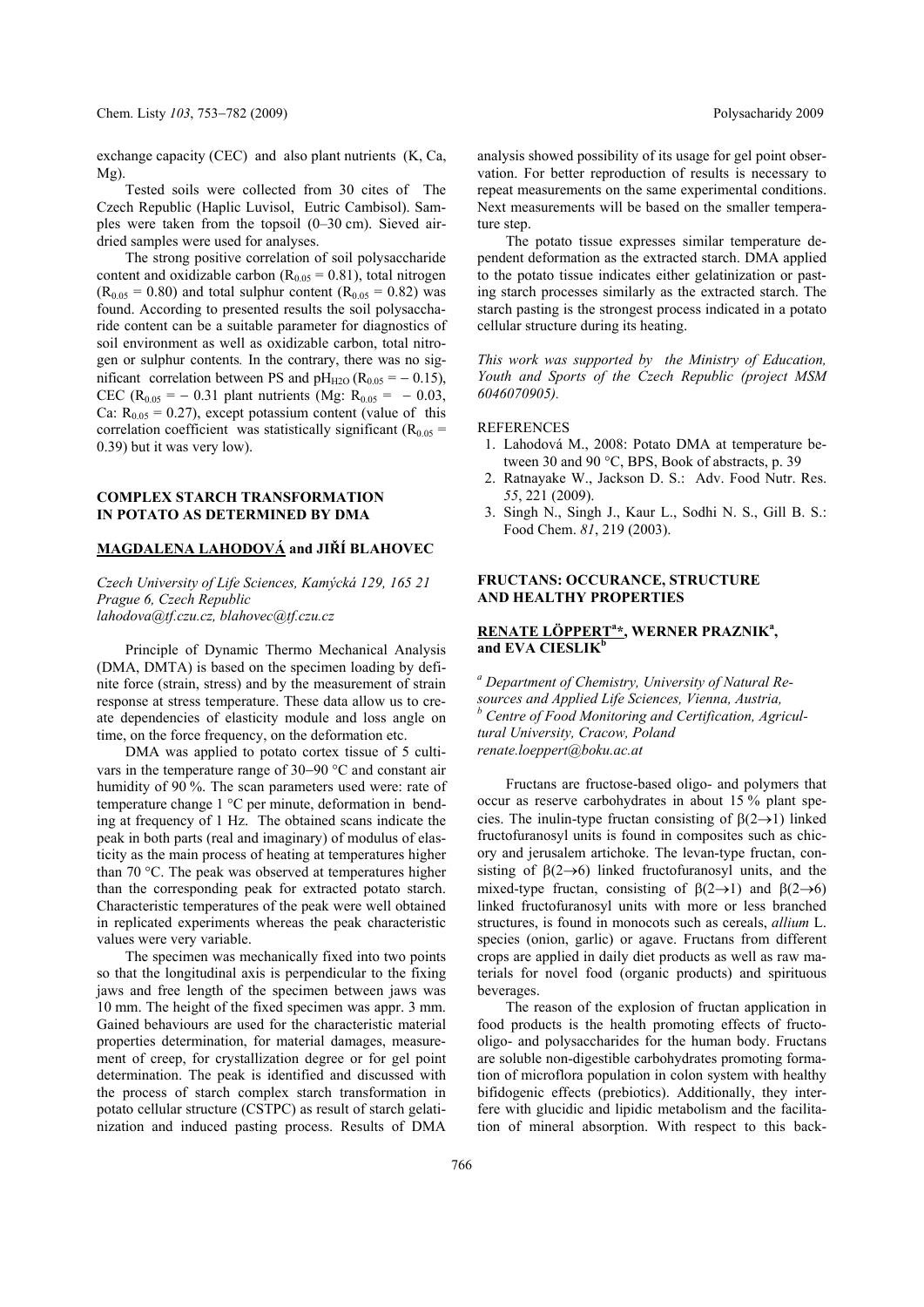ground, products with well-defined technological properties, such as improved solubility or increased thermal sta-

bility or better pH-resistance, were developed. These new materials may be obtained for instance by membrane filtration and/or chromatography which 'cut' sections of interest from native fructan distribution profiles. Another possibilty is the application of enzymes to modify inulin and sucrose for production of 'taylored' fructooligosaccharides (FOS).

Utilization of jerusalem artichoke powders and chickory inulin in bakery products and the use of *Agave tequila*  Weber var. Azul as feedstock for the Tequila production and basic material for functional food or organic products will be discussed in detail.

### **ÚČINEK AMIDOVANÉHO PEKTINU A CHOLESTYRAMINU NA HOMEOSTÁZI CHOLESTEROLU U POTKANŮ**

## **MILAN MAROUNEKa,b, ZDENĚK VOLEKa , EVA SKŘIVANOVÁ<sup>a</sup> a JAN TŮMAc**

*a Výzkumný ústav živočišné výroby, Praha, b Ústav živočišné fyziologie a genetiky AV ČR, Praha, c AarhusKarlshamns, Praha, Česká republika marounek.milan@vuzv.cz* 

V pokusech s potkany jsme srovnali amidovaný pektin, cholestyramin, a kombinaci obou sorbentů cholesterolu. Krmivo potkanů obsahovalo 1 % cholesterolu a 5 % palmového tuku. Krmivo pokusných potkanů bylo doplněno o 5 % amidovaného pektinu či 2 % cholestyraminu, dále i o jejich kombinaci. Pektinamid, cholestyramin a jejich kombinace snížily sérový cholesterol z 2,63 µmol ml<sup>-1</sup> na  $1,56, 1,70$  a  $1,62 \mu$ mol ml<sup>-1</sup>. Obdobně byl snížen obsah cholesterolu v játrech z 4,91 mg  $g^{-1}$  na 2,41, 2,52 a 2,43 mg  $g^{-1}$ . Uvedené koncentrace byly v pokusných skupinách sníženy téměř na úroveň negativní kontroly (bez cholesterolu v krmivu). Pektinamid, cholestyramin a jejich kombinace zvýšily koncentraci neutrálních sterolů v exkrementech z 40,6 µmol g<sup>-1</sup> na 51,2, 43,5 a 50,9 µmol g<sup>-1</sup>. Podobně byla zvýšena koncentrace žlučových kyselin z 3,2 µmol g<sup>-1</sup> na 6,0, 12,0 a 12,4 µmol g<sup>-1</sup>. Celkové množství sterolů v exkrementech potkanů přijímajících pektinamid, cholestyramin a kombinaci obou sorbentů  $\check{c}$ inilo 57,2, 55,5 a 63,3 µmol g<sup>-1</sup>. Výsledky lze shrnout do konstatování, že pektinamid v trávicím traktu sorbuje především neutrální steroly (cholesterol, koprostanol) a cholestyramin žlučové kyseliny. U kombinace obou sorbentů bylo celkové množství vyloučených sterolů signifikantně vyšší než v případě samotného pektinamidu nebo cholestyraminu. Potvrdil se tak předpoklad, že účinky látek s různým mechanismem působení mohou být aditivní. Nežádoucí vedlejší účinky cholestyraminu při léčbě hypercholesterolemie jsou známy $1-3$ . V našem pokuse měly obě skupiny potkanů přijímajících cholestyramin zvýšenou

hladinu sérových aminotransferas. Sorbenty neutrálních sterolů by možná pomohly terapeutické dávky cholestyraminu snížit.

*Finančně podpořeno projektem MZE 0002701404.* 

#### LITERATURA

- 1. Knodel L. C., Talbert R. L.: Med. Toxicol. *2*, 10 (1987).
- 2. Scheel P. J. Jr., Whelton A., Rossiter K., Watson A.: J. Clin. Pharmacol. *32*, 536 (1992).
- 3. Vroonhof K., van Rijn H. J., van Hattum J.: Neth. J. Med. *61*, 19 (2003).

### **GENETICKY PODMIENENÁ ADHÉZIA ŠKROBU NA BIELKOVINY V ZRNE OZIMNEJ PŠENICE**

### **DANIELA MIKULÍKOVÁ<sup>a</sup> \*, LENKA KLČOVÁa , ŠTEFAN MASÁR<sup>a</sup> , ALŽBETA ŽOFAJOVÁa a VIERA HORVÁTHOVÁb**

*a Výskumný ústav rastlinnej výroby, Centrum výskumu rastlinnej výroby, Bratislavská 122, 921 68 Piešťany, b Fakulta prírodných vied Univerzity sv. Cyrila a Metoda, Námestie Jozefa Herdu 2, 917 01 Trnava, Slovenská republika* 

*mikulikova@vurv.sk* 

Jedným z hlavných ukazovateľov chlebo-pekárskej kvality pšenice je tvrdosť endospermu zrna. Je daná stupňom adhézie škrobových granúl na bielkovinový matrix, ktorá je sprostredkovaná friabilínom<sup>1</sup>. Podstatnú časť tejto bielkoviny tvoria puroindolín a (Pina) a puroindolín b (Pinb), ktoré sú podmienené puroindolínovými génmi, lokalizovanými na krátkom ramene 5D chromozómu<sup>2</sup>. Divý typ pšenice má mäkký endosperm, má dominantné funkčné alely pre oba puroindolínové gény<sup>3</sup> (Pina-D1a a *Pinb-D1a*) a nachádza sa v ňom friabilín, lokalizovaný medzi škrobom a bielkovinou. V tvrdej pšenici v dôsledku mutácie puroindolínových génov tento proteín chýba, prípadne je nefunkčný (má zmenenú štruktúru, preto stratil schopnosť väzby medzi bielkovinovú a škrobovú zložku endospermu).

Vzhľadom nato, že sa u nás zatiaľ neštudovala tvrdosť zrna na molekulárnej úrovni, cieľom práce bolo pomocou vhodných markerov polymerázovej reťazovej reakcie (PCR)<sup>4,5</sup> monitorovať výskyt funkčných aj mutovaných alel puroindolínových génov *Pina* a *Pinb* v 100 registrovaných a 24 historických slovenských odrodách ozimnej pšenice.

V hodnotených odrodách pšenice sme identifikovali 3 kombinácie alel puroindolínových génov: 1) dominantné funkčné alely oboch génov (divý typ s mäkkým endospermom) − *Pina-D1a/Pinb-D1a*, 2) funkčná alela *Pina* génu a nulová alela *Pinb* génu – *Pina-D1a/Pinb-D1b* a 3) nulová alela *Pina* génu a funkčná alela *Pinb* génu – *Pina-D1b/ Pinb-D1a.* V žiadnej odrode pšenice sme nepotvrdili prí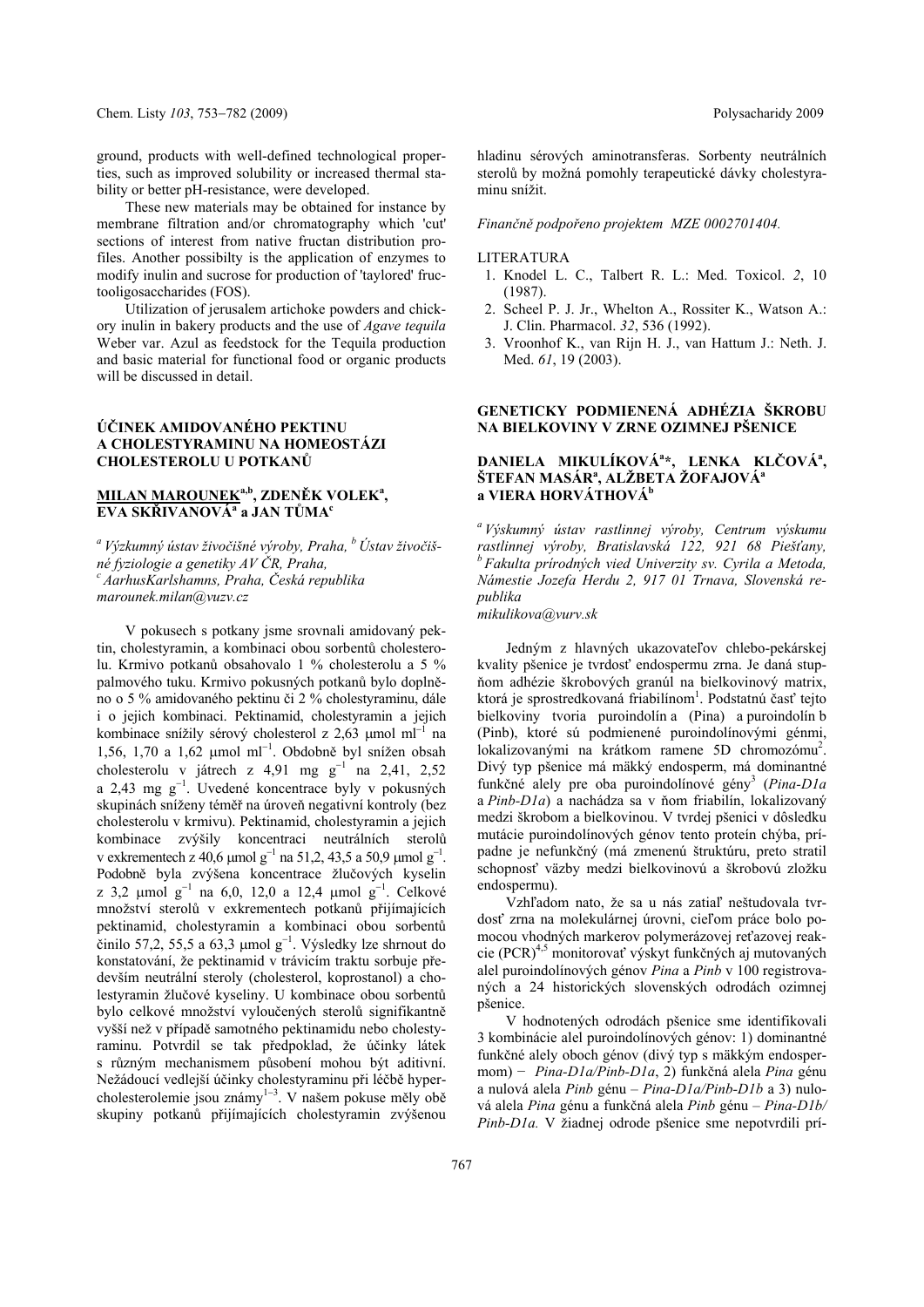tomnosť nulovej alely oboch puroindolínových génov.

V súčasných slovenských odrodách bol najviac zastúpený (61,0 %) divý typ pšenice s mäkkým endospermom s dominantnými funkčnými alelami oboch puroindolínových génov. Pomerne častý bol však aj výskyt recesívnej nulovej alely *Pinb-D1b*. Táto alela *Pinb-D1b* má bodovú mutáciu6 v prvej báze tripletu **G**GC→**A**GC (zámena aminokyselín glycín→serín) v polohe 46 puroindolínového génu *Pinb*. Jej výskyt bol v súčasných odrodách 38,0 %, v historických dokonca až 91,7 %. Táto nulová alela bola častejšia v odrodách oz. pšenice s dobrou chlebopekárskou kvalitou (Alacris, Alana, Axis, Balada, Blava, Bona Dea, Bruta, Charger, Hana, Ilona, IS Karpatia, Ludwig, Sulamit). Preukázala sa aj v historických odrodách Slovenská 777 (I–V), Stupická Bastard (I–V), Kaštická bezosinatá (I–III), Radošínska Dorada (I–V), Slovenská 200/I, Slovenská B (I–II) a Bučianska červenoklasá (I–II). Nulová alela *Pina-D1b*, ktorá spôsobuje väčšiu tvrdosť endospermu7 než nulová alela *Pinb-D1b*, sa našla iba v odrode Rheia. Uvedené odrody môžu slúžiť ako donory nulovej alely *Pina* a *Pinb* génov pre molekulárne šľachtenie za účelom zvýšenia tvrdosti zrna ako jedného z ukazovateľov kvality oz. pšenice.

Genotypy s nulovou alelou *Pinb-D1b* mali oproti divému typu *Pinb-D1a* významne (*P* < 0,05) dlhšie zrná a významne (*P* < 0,01) väčší pomer dĺžky zrna k šírke. Okrem toho mali svetlejšie zrno, komponenty farby zrna (RGB) mali významne (*P* < 0,01) vyššie hodnoty. Genotypy s *Pinb-D1a* mali tmavšie zrno, komponenty farby červená (R) zelená (G) a modrá (B) mali významne (*P* < 0,01) nižšie hodnoty.

*Práca vznikla za podpory Ministerstva pôdohospodárstva SR (projekt 2006 UO27/091 05 01/091 05 11 Biologické faktory podmieňujúce efektívnu a konkurencieschopnú rastlinnú výrobu) a APVV projektu VMSP-P-0047-09.* 

#### LITERATÚRA

- 1. Greenblatt G. A., Bettge A. D., Morris C. F.: Cereal Chem. *72*, 172 (1995).
- 2. Dubreil L., Gaborit T., Bouchet B., Gallant D. J., Broekaert W. F., Quillien L., Marion D.: Plant Sci. *138*, 121 (1998).
- 3. Morris C. F.: Plant Mol. Biol. *48*, 633 (2002).
- 4. Gautier M. F., Aleman M. E., Guirao A., Marion D., Joudrier P.: Plant Mol. Biol. *25*, 43 (1994).
- 5. Tranquilli G., Lijavetzky D., Muzzi G., Dubcovsky J.: Mol. Gen. Genet. *262*, 846 (1999).
- 6. Giroux M. J., Morris C. F.: Theor. Appl. Genet. *95*, 857 (1997).
- 7. Morris C. F., Massa A. N.: Cereal Chem. *80*, 674 (2003).

### **AGING OF CELLULOSE – A SURVEY OF RECENT KNOWLEDGE**

### **MILOSLAV MILICHOVSKY<sup>a</sup>, MICHAELA FILIPI<sup>a</sup>,**  $\overline{\textbf{S}}$ **VATAVA MILICHOVSKA<sup>b</sup>, PAVEL HAVELKA**<sup>c</sup>, **and TOMÁŠ SOPUCH<sup>d</sup>**

*a Department of Wood, Pulp and Paper, Faculty of Chemical Technology, University of Pardubice, Studentska 95, 530 10 Pardubice, b Brozikova 436, 530 09 Pardubice, <sup>c</sup> VUOS a.s., Pardubice-Rybitví, d AliaChem a.s., division Synthesia, Pardubice-Semtín, Czech Republic miloslav.milichovsky@upce.cz* 

Terms as recycling, secondary fibres, paper recovery, preservation and conservation of culture heritage on wood and paper basis etc. are connected with aging of lignocellulosic materials like paper and other cellulosic products. Especially, the cellulose as skeletal component of natural cell-walls is most important. The aging of paper is evoked by mechanical influence, physical influence (temperature, rel. humidity), chemical and photochemical influence, biochemical influence and also sometimes by radiochemical influence. By aging there are changed hypermolecular properties of paper (hornification), partly reversible process revitalised by beating and chemical composition of lignin and cellulose – fully irreversible deteriorative processes with fatal impact on cellulosic matter. Recently findings based on experimental observations by help of synchrotron X-ray microtomography, thermal techniques, chemi-luminescence and EPR techniques but predominantly UV-VIS spectroscopy of oxidised cellulose solution accompanied with appropriate chemical analysis afforded new information.

A specific role during aging plays the light-sensitivity of lignin causing the low photo-stability and material discolouration. However, due to structures of lignin compounds corresponding to the hindered phenols, lignin can act as effective antioxidants capable to scavenge reactive radical intermediates.

Cellulose aging is evoked by acid and enzymatic hydrolysis, by chemical and photochemical oxidation or by combination of both reactions – oxidative or photooxidative hydrolysis. As typical, due to these reactions cellulose and cellulosic materials are getting more fragile and yellow. The detailed knowledge of nitroxide-mediated oxidation of cellulose including its degradation and destruction has helped to better understanding of cellulose material aging because oxides of nitrogen pollute the air*.* The hypothetical mechanism of degradation and destruction of cellulose aging process during its acid oxidation process under the influence of air pollution is presented. This enables the process of cellulose aging followed by change of its appearance properties, fatal decreasing of fibre mechanical properties and finished by totally decay of cellulosic material to be explained. A key role in the oxidative hydrolysis of cellulose matter plays a transient intermediate PAGA-GA which is responsible for fully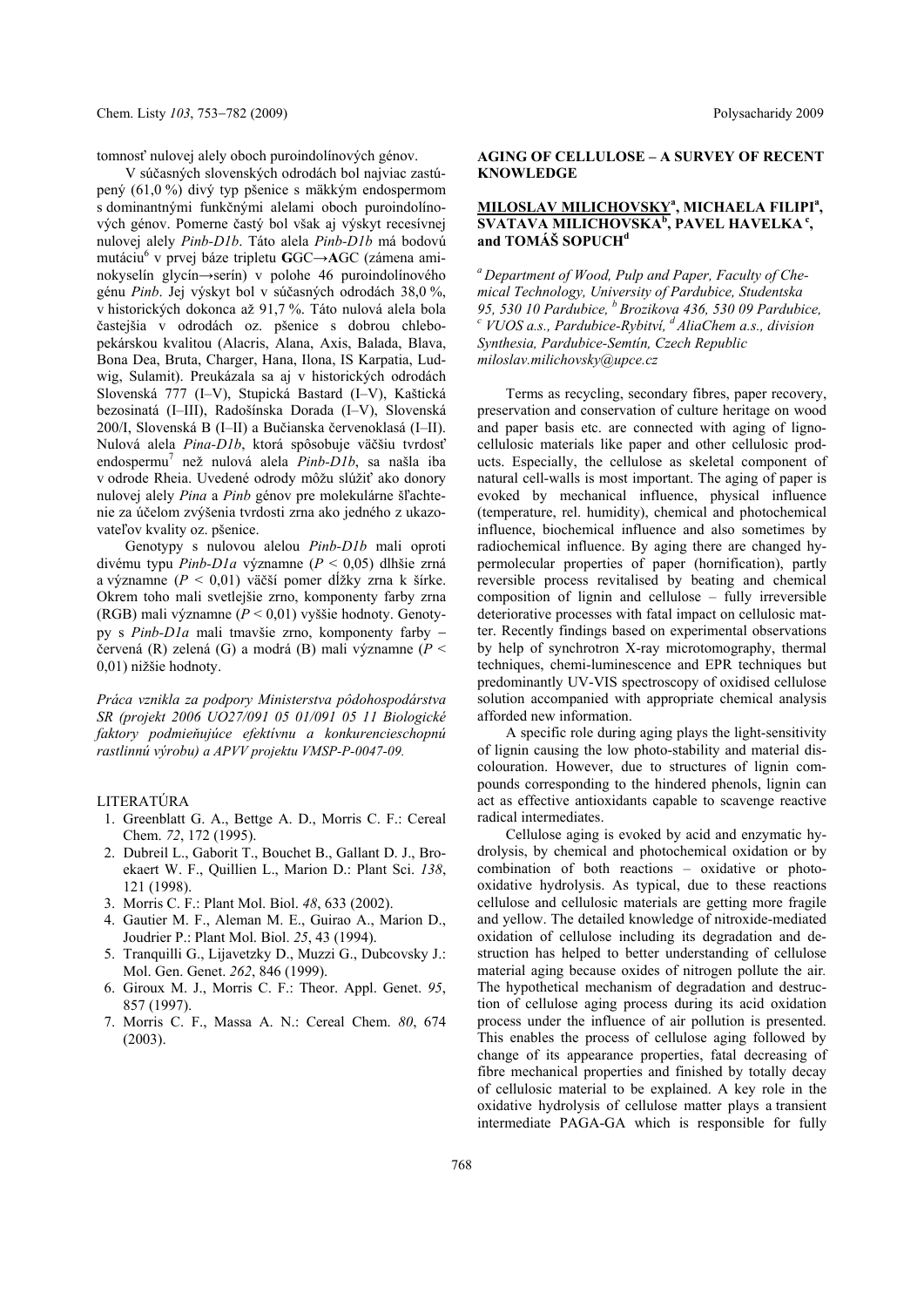following destruction of oxidized cellulose. Both  $-$  the oxidative and photo-oxidative hydrolyse of cellulose have a destructive character on cellulosic materials accompanied by water elimination. Denaturising of polysaccharide materials is obviously evoked by presence of nitrogen oxides in atmosphere.

*The authors thank the Ministry of Industry and Ministry of Education of Czech Republic for financial support. This research was supported by grants IMPULS FT-TA4/051 and INGO LA 287.* 

### **PHYSICAL AND MECHANICAL PROPERTIES OF (1-3),(1-6)-D-GLUCAN FOILS**

## **MIROSLAV NOVÁK<sup>a</sup> , JÍŘÍ BLAHOVEC<sup>b</sup> , ANNA HEJLOVA<sup>b</sup> , ANDRIY SYNYTSYAa , ONDREJ GEDEONa , ALLA SYNYTSYA<sup>a</sup> , PETR SLEPIČKAa ,**   $V$ ÁCLAV PROCHÁZKAª, and JANA ČOPÍKOVÁª

*a Institute of Chemical Technology, Technická 1905, 166 28 Prague 6, b University of Agriculture in Prague, Kamýcká 129, 165 21 Praha 6 Suchdol, Czech Republic novaks@vscht.cz* 

 $\beta$ (1-3),(1-6)-D-glucan (hereafter  $\beta$ -glucan), either itself or in combination with other proper substances, can be used in the form of foil as a bio-artificial wound dressing. The main effect of such a skin substitute, in addition to wound protection, is to promote wound healing by stimulating the host to produce various cytokines, whose stimulates the production of components in the basement membrane, preventing dehydration and increasing inflammation, and promotes the formation of granulation tissue. A good bio-artificial dressing, besides its woundhealing qualities, to the same degree necessitates certain physical and mechanical properties, *e.g.*, strength, flexibility, porosity, *etc*. Thus, for complex understanding of mechanism of physical and mechanical effects is important to know macrostructure of prepared foils and their surface shape.

 $\beta$ -Glucan foils were prepared by casting and drying of suspension of  $\beta$ -glucan, isolated from baker's yeast (*Saccharomyces cerevisiae*). Identity, chemical composition and structure of prepared foils from  $\beta$ -glucan were tested by FTIR spectroscopy, elemental analysis and X-ray diffraction. Appearance of foil surface was observed by microscopic methods and strength of foils was examined by tensile tests.

*This work was supported by the by the Czech Science Foundation (project 525/09/1133) and the Ministry of Education, Youth and Sports of the Czech Republic (project MSM 6046137305).* 

### **MODIFIED CHITOSAN HYDROGEL MEMBRANES FOR TECHNICAL AND PHARMACEUTICAL APPLICATIONS**

## **JADWIGA OSTROWSKA-CZUBENKO and MILENA PIERÓG\***

*Faculty of Chemistry, Nicolaus Copernicus University, Gagarina St, 87-100 Toruń, Poland mili@doktorant.umk.pl*

Chitosan is a cationic linear polysaccharide usually obtained by alkaline deacetylation of crustacean chitin from crab and shrimp shell wastes. Recently, chitosan and chemically and/or physically modified chitosan attracted interest as membrane materials for different kinds of pharmaceutical and technical applications. Chitosan membranes are modified by different methods, including blending, multilayer casting and crosslinking.

In the present work we have obtained threecomponent hydrogel membranes by crosslinking of chitosan (Ch) by low-molecular compounds. Glutaraldehyde (GA), sulfuric acid (H2SULF) and trisodium citrate (Na3CIT) were used as non-ionic and ionic crosslinking agents, respectively. Molecular and supermolecular structure as well as some physicochemical properties of synthesized three-component Ch/GA/SULF and Ch/GA/CIT membranes were studied using FTIR spectroscopy, X-ray diffraction method, SEM/EDX and AFM analysis. The results were compared to those obtained earlier for twocomponent Ch/GA, Ch/SULF, Ch/CIT ones and for unmodified Ch membrane. The results show that modification of chitosan membrane by adding low molecular crosslinking agents leads to the formation of covalently and ionically crosslinked chitosan membranes. The crosslinking process influences the supermolecular structure of chitosan membrane (its crystallinity) and its properties (swelling behaviour). SEM and AFM images indicate that the effect of modification on chitosan membrane morphology is rather small.

# **VYUŽITÍ KAPALINOVÉ CHROMATOGRAFIE PŘI STANOVENÍ OLIGOSACHARIDŮ**

# **KLÁRA POCEDIČOVÁ\*, LENKA DIBLÍKOVÁ a LADISLAV ČURDA**

*Ústav technologie mléka a tuků, VŠCHT Praha, Technická 5, 166 28 Praha 6, Česká republika hellerok@vscht.cz* 

Pro stanovení cukrů se využívá řada technik, jako jsou kapalinová chromatografie s pulsní amperometrickou detekcí, iontově výměnná, kapalinová chromatografie s reverzní fází, ligand výměnná (založená na tvorbě komplexu mezi hydroxylovou skupinou cukru a vícemocného kovového prvku, jako je  $Pb^{2+}$ ), afinitní chromatografie,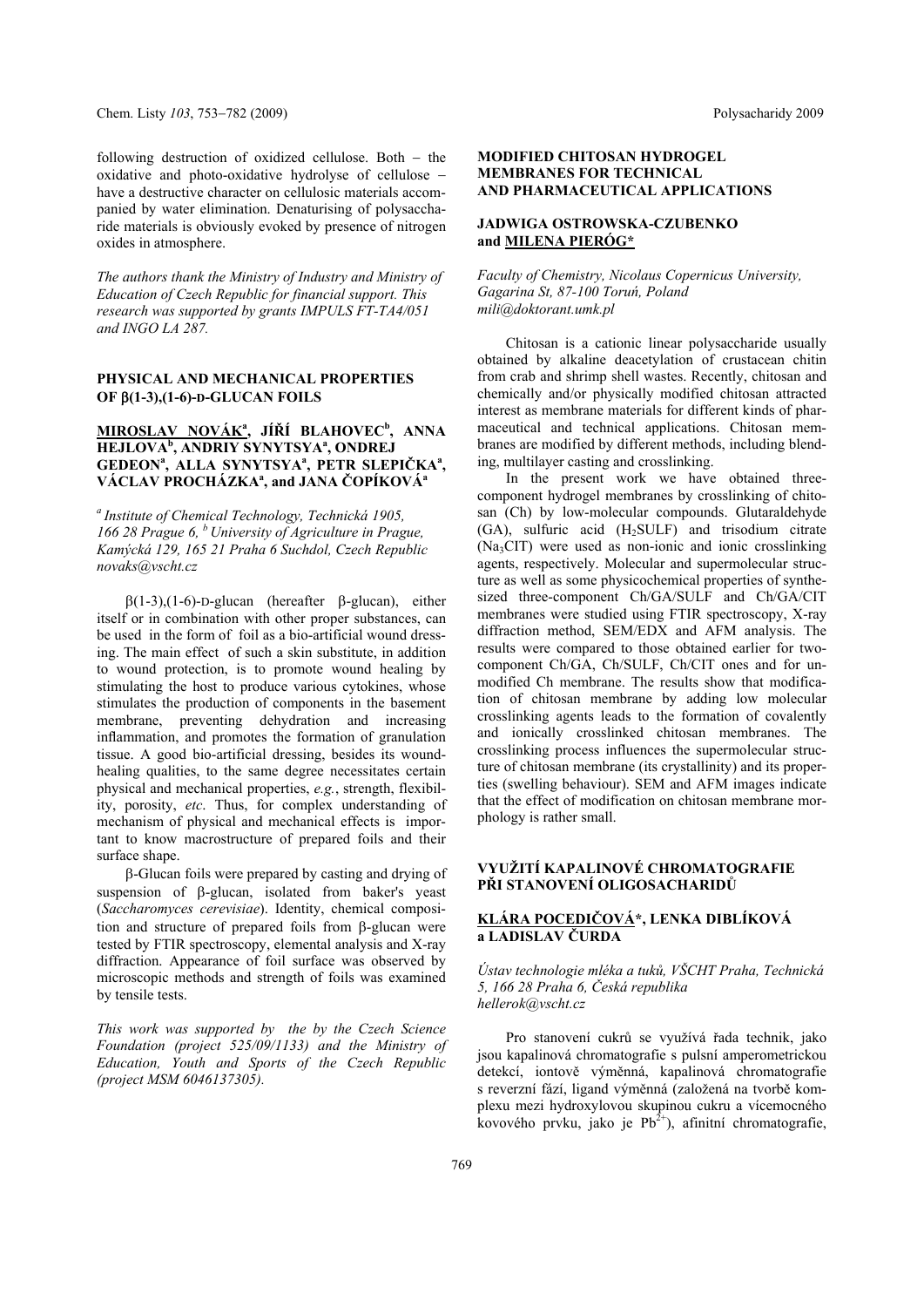Chem. Listy 103, 753–782 (2009) **Polysacharidy 2009** Polysacharidy 2009



Obr. 1. **Chromatogramy stejného vzorku pro jednotlivé kolony;** I) NH2 kolona, II) vápenatá kolona, III) olovnatá kolona; A: galakto-oligosacharidy (1 a 2 různé druhy), B: laktosa, C: glukosa, D: galaktosa, E: fruktosa-vnitřní standard, F: disacharidy

plynová chromatografie a také kapilární elektroforéza<sup>1</sup>. V potravinářství se nejvíce pro stanovení mono- a oligosacharidů využívá kapalinová chromatografie s refraktometrickou detekcí (RI). Používají se různé kolony např. iontově výměnná (vápenatá, olovnatá, ale i vodíková) či se skupinou NH2 vázanou na silikagel. Rozdíl mezi použitými kolonami je v pořadí dělení cukrů, citlivosti a také v různých mobilních fázích. Zatímco kolona s aminově vázaným silikagelem špatně dělí monosacharidy glukosu a galaktosu, tak vzniklé oligosacharidy je schopna rozdělit velmi dobře a identifikovat di- a trisacharidy, kdežto na iontově výměnné koloně je odhaleno daleko menší množství oligosacharidů<sup>2</sup>.

V mé práci jsem se zaměřila na stanovení směsi sacharidů vzniklých při transgalaktosylační reakci, jednalo se tady o následující směs sacharidů: galaktooligosacharidy, laktosa, glukosa, galaktosa a fruktosa používaná jako vnitřní standard. Tato směs byla analyzována na dvou iontově-výměnných a jedné koloně s navázanou NH2 skupinou. První iontově-výměnnou kolonou byla vápenatá, tato kolona výborně dělí monosacharidy a laktosu, nedělí ovšem oligosacharidy. Druhou kolonou byla také iontově-výměnná olovnatá, tato kolona dělí monosacharidy a laktosu, ale již částečně dělí oligosacharidy. Třetí byla kolona s vázanou NH2 skupinou, tato kolona dělí oligosacharidy, ale nedělí vznikající monosacharidy. Pro iontově-výměnné kolony byla použita voda jako mobilní fáze a v případě NH2 kolony byl mobilní fází acetonitril ve směsi s vodou. Detektor pro všechny tři kolony byl ELS.

Chromatogramy separované směsi sacharidů jsou znázorněny na obr. 1.

*Tato práce byla podporována MŠMT, České republiky (Výzkumný záměr 140 MSM 6046137305).*

#### LITERATURA

 1. Karlsson G., Winge S., Sandberg H.: J. Chromatogr., A *1092*, 249 (2005).

 2. Indyk H. E., Edwards M. J., Woollard D. C.: Food Chem. *57*, 580 (1996).

### **FRUCTOOLIGOSACCHARIDES AS TEXTURE IMPROVING AGENT IN MILK DESSERTS**

## **ELIZA POTOCKA<sup>a</sup> , WALDEMAR GUSTAW<sup>b</sup> , and EWA SOLARSKAa**

*a Department of Biotechnology, Human Nutrition and Sciences of Food Comodities, University of Life Sciences in*  Lublin, Skromna 8, 20-704 Lublin, <sup>b</sup> Department of Milk *and Hydrocolloids Technology, University of Life Sciences in Lublin, Skromna 8, 20-704 Lublin, Poland elizapotocka@wp.pl* 

Rheological properties of milk desserts are mainly affected by the type and amount of gelling agent<sup>1</sup>. Inulin is natural component of several fruits and vegetables and is considered, not as an additive, but as native and safe ingredient<sup>2</sup>. Inulin addition to fat free dairy dessert increased sweetness, thickness and creaminess<sup>3</sup>. No published data exists on influence of inulin on rheological properties of whey protein desserts.

**Materials and methods**: Inulins GR, HPX and oligofructose P95 (Beneo-Oraffti, Belgium); WPI, WPC65 and WPC85 (Milei, Germany), SMP (Biomlek Poland), waxy maize starch (National Starch, Germany) and carrageenan (Sigma Aldrich, Poland) were used. Their chemical composition was evaluated using AOAC methods<sup>4</sup>. Desserts were prepared by mixing 4 % protein, inulin 4 or 5 %, starch 3 or 4 % and carrageenan (0.05, 0.1 or 0.2 %). Rheological properties of dairy desserts were analyzed using RS-300 ThermoHaake rheometer. The hardness and adhesiveness were analyzed using TA-XI2i texture analyzer.

**Results and discussion**: Dairy desserts with starch, carrageenan, inulin or oligofructose and skimmed milk powder (SMP) was compared with desserts obtained with whey proteins (WPI or WPC). All obtained dairy desserts showed shear-thinning flow behavior. This type of behavior is accordance with previous observations on dairy desserts obtained with inulin<sup>3</sup>. In comparison to whey proteins desserts, SMP produced desserts with lower apparent viscosity. The addition of inulins or P95 modified rheological properties of dairy desserts. caused decrease of dairy dessert hardness. The highest value of hardness

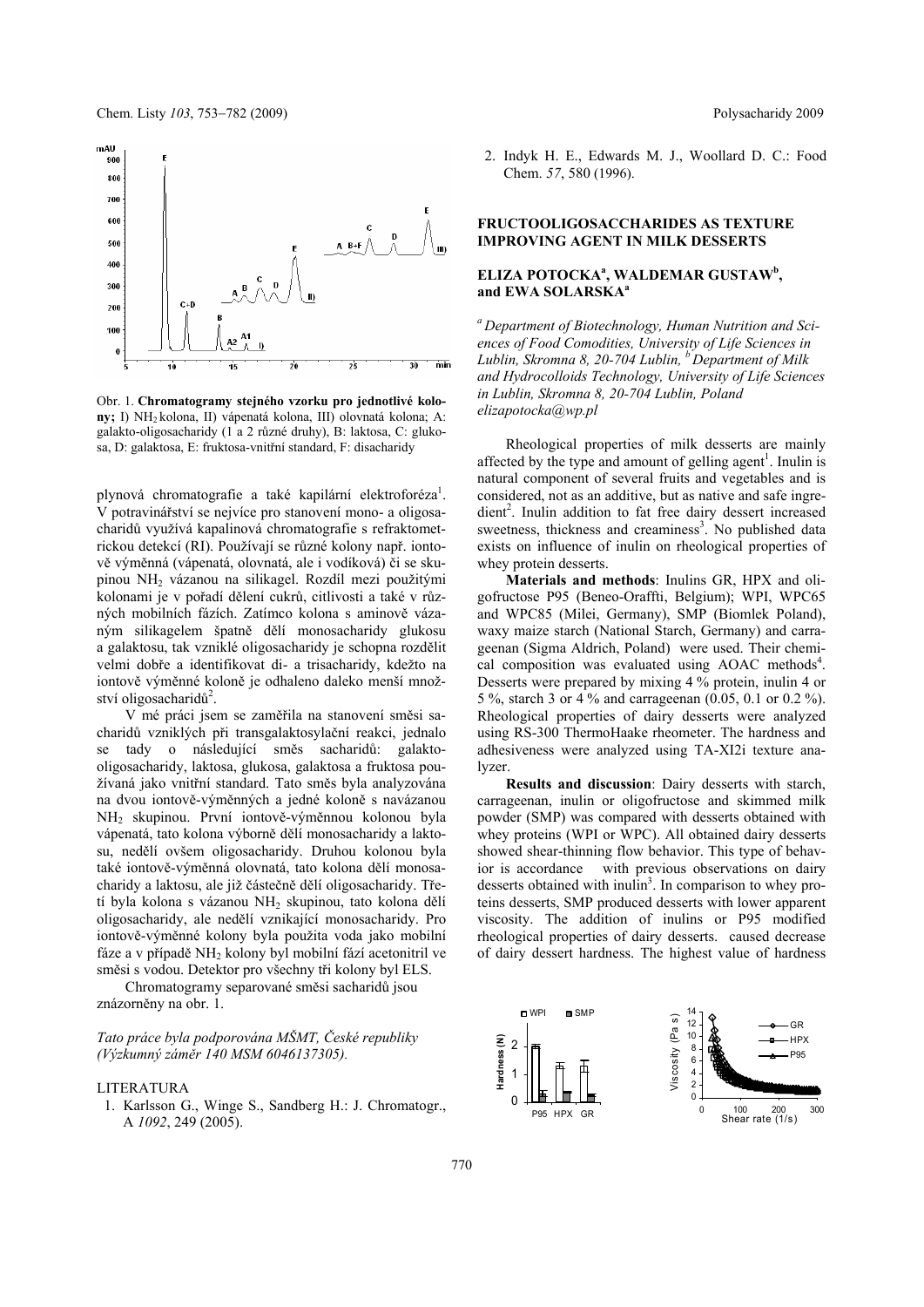was observed for dessert obtained with 4% P95 ( about 2N). Dessert obtained with addition of inulin GR and HPX had similar values of hardness. The addition of carrageenan caused significantly increase in hardness and decrease in adhesiveness of dairy desserts. The effect 4% inulin or oligofructose addition on rheological properties of dairy dessert was clearly dependent on starch and carrageenan concentration. Obtained results are of interest in formulation of whey protein desserts particularly in terms of increased nutritional value products.

#### REFERENCES

- 1. Mleko S., Gustaw W.: Milchwissenschaft *3*, 149 (2000).
- 2. Milo L.: Food Technol. *58*, 71 (2004).
- 3. Tarrega A., Costell E.: Int. Dairy J. *16*, 1104 (2006).
- 4. AOAC, Official methods of analysis, 15<sup>th</sup> Edn., Association of Official Analytical Chemists, Washington, DC (1990).

### **MOLECULAR DIMENSION AND STRUCTURE OF WATER SOLUBLE POLYSACCHARIDES BY MEANS OF ADEQUATE CHROMATOGRAPHIC TECHNIQUES WITH DIFFERENT DETECTION SYSTEMS**  *Invited lecture*

## **WERNER PRAZNIKa,\*, RENATE LOEPPERTa ,**  and ANTON HUBER<sup>b</sup>

*a Plant Carbohydrates group, Department of Chemistry, University of Natural Resources and Applied Life Science, Vienna, Austria, b CePoL/MC - Central Polymer Lab / Molecular Characteristics, IfC -Institut fürChemie, KF-Univ Graz, Austria werner.praznik@boku.ac.at* 

Due to the fact that oligo- and polysaccharides from natural resources typically are broad distributed heterogeneous mix, preparative and analytical fractionation combined with controlled enzymatic and pure chemical fragmentation need to be applied to achieve information about sugar moieties, linkages types, branching characteristics and molecular dimension.

Additionally polysaccharides are made by nature in a rather complex sequence of synthesis-, transformation-, transportation- and disassembling-processes and prior to analysis pass a number of isolation- and purification- and dissolution-steps. Hence, history of polysaccharide material may become as essential for obtained analytical results as the general polymer-chemical background.

Because of the fact that polysaccharides are broad distributed materials with several superimposed heterogeneities any of these distributions must be considered with respect to mass fractions profile as well as to molar fractions profile. Mean values on molecular characteristics may provide first order information; however, as even slight variations in any of the distributions may cause significant changes of surface / interface-qualities of polysaccharide materials, state of the art characterization regards actual distribution-data rather than mean values.

A chance to separate polysaccharide fractions due to differences in component mean-dimensions is entropycontrolled size-exclusion chromatography (SEC). Such SEC-elution profiles provide distributions of fractions with similar / identical excluded volumes with the need to consider the actual excluded volume for each of these fractions as a result from basically three groups of contributing influences: molecular dimension (1) scaled by molecule conformation (2) and milieu conditions (3). Interpretation of SEC separated polysaccharide characteristics based on on-line detected elution profiles of mass, scattering and viscosity provides absolute information about dimension and conformation distributions. However, due to the pronounced and permanently active tendency of polysaccharides to form supermolecular structures, such absolute information is rather 'apparently absolute' than 'truly absolute'.

Under this aspect a new approach for particular glucans being independent on supermolecular structures quantitative labeling of the unique terminal hemiacetal groups on each glucan molecule combined with determination of mass and molar glucan concentrations – was developed and provides information on *de facto* molecular dimensions of individual glucans. In this case SECseparation with mass detection (refractive index) and molar detection (fluorescence of labeled hemiacetals) is applied.

Furthermore comprehensive analysis of polysaccha $rides - such as long-chain branched (lcb)-glucans (native)$ amylose), short-chain branched (scb) glucans (amylopectin), fructans and plant gums – will be presented. In this frame determination of molecular dimension (e.g. molar mass), molecular conformation (e.g branching pattern) and interaction with solvent/environment (e.g. status of dissolution / aggregation) will be shown. Additionally Thin Layer Chromatography (TLC) combined with acidic and enzymatically catalyzed hydrolysis will be demonstrated as a useful tool for analysis of constituting sugar moieties. Information on structural details of identified moieties may be achieved by means of reductive methylation prior to gas chromatography (GC) and flame ionization detection (FID) or mass spectroscopy (MS).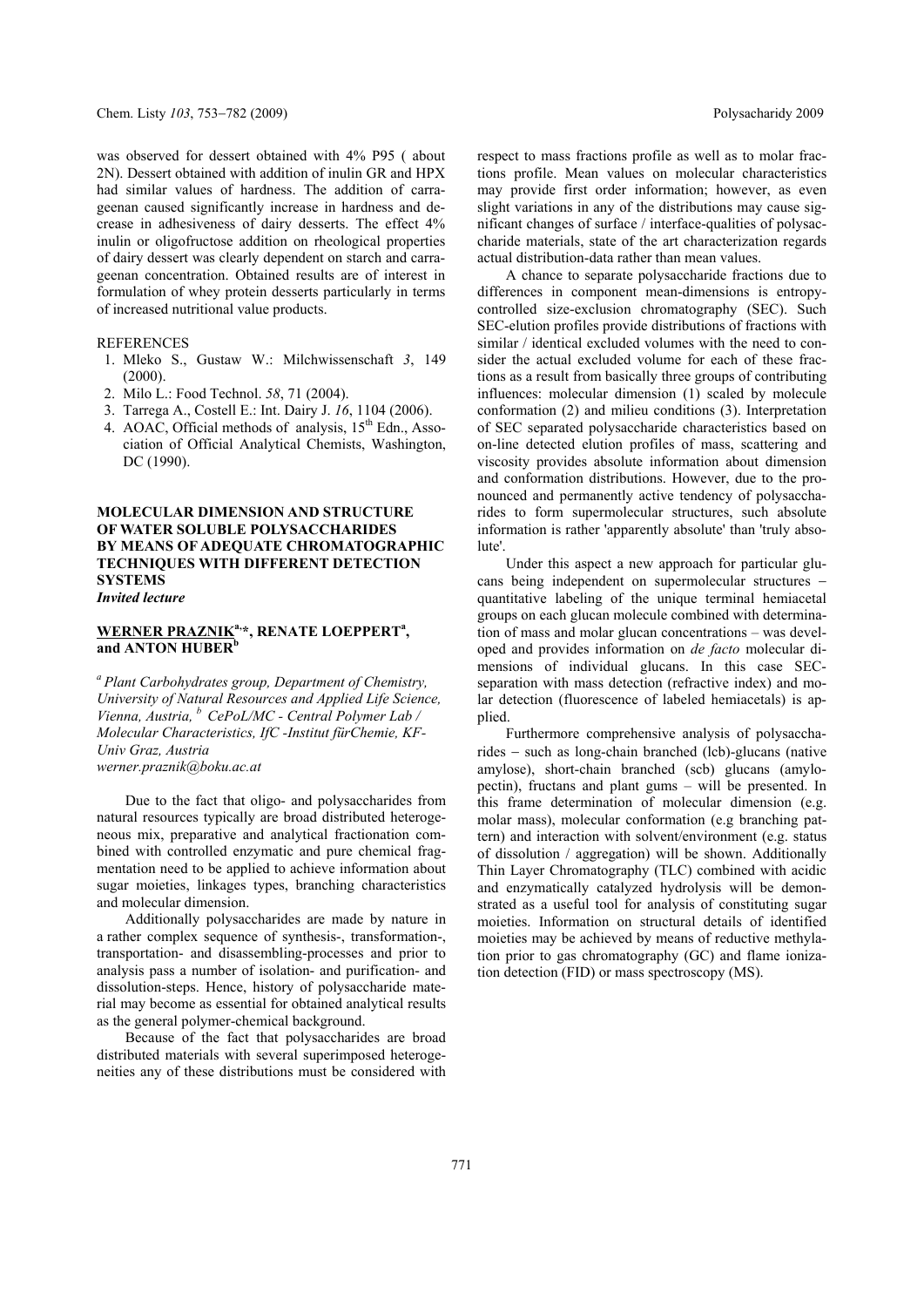### **ROLE OF NON-STARCH COMPONENTS OF THE SURFACE OF WHEAT STARCH GRANULES ON PHYSICOCHEMICAL PROPERTIES OF ENZYMATIC STARCH HYDROLYSATES**

### **JUSTYNA ROSICKA-KACZMAREK\* and EWA NEBESNY**

*Technical University of Lodz, Institute of Chemical Technology of Food, ul. Stefanowskiego 4/10, 90-924 Łódź, Poland rosicka\_j23@tlen.pl* 

Apart from starch its granules of different botanical origin contain various amounts of other components such as: lipids, proteins and pentosans. Friabilins (circa 15 kDa) rank among proteins contained in the surface of starch granules<sup>1</sup>. Most important members of this group of proteins are puroindoline A and puroindoline B, which are generally regarded as markers of hardness of cereal endosperm. Owing to the occurrence of tryptophan domain in their polypeptide chains both puroindoline A and B are capable of binding lipids. It gave rise to a hypothesis that lipids participated in binding of puroindolines with the surface of starch granules $^{1,3,4}$ .

Objectives of this work were: verification of the hypothesis postulating that puroindolines display various affinities for the surface of starch granules isolated under industrial conditions from starch samples produced from 3 different wheat varieties, and determination of their impact on physicochemical properties of enzymatic starch hydrolysates. Three different starch fractions: A, B and C were used in our experiments. These starch fractions differed in dimensions of starch granules and their chemical composition. Fractions of starch granule associated proteins (SGAPs), which were extracted by using different solvents and extraction conditions (dependent on composition of fractions of surface-bonded lipids), were subjected to qualitative and quantitative analyses and their effect on physicochemical characteristics of hydrolysates of fraction A of starch was determined.

These investigations were carried out by means of differential scanning calorimetry (DSC), X-ray crystallography and polyacrylamide gel electrophoresis under denaturing conditions (SDS-PAGE).

Our experiments revealed that the size of starch granules affected the quantity of substances associated with their surface such as proteins, lipids and pentosans. The greatest amounts of proteins and lipids were adsorbed on the smallest starch granules. We found that lipids interacted with members of puroindoline family of proteins exposed on the surface of starch granules. The presence of surface-bound proteins in wheat starch granules contributed to worse filtration performance and lower degree of saccharification of glucose syrups produced from starch. We found a correlation between the percentage content of puroindolines in total surface proteins and the color of starch hydrolysates.

The percentage content of friabilins (puroindolines) in total surface proteins was the highest for the largest starch granules (fraction A which was subjected to hydrolysis) as compared to the smaller starch granules (fractions B and C). This percentage content of puroindolines depends on the botanical source of starch. DSC analyses revealed different amounts of amylose-lipid complexes (AML) in wheat starch granules, related to their size and the type of solvent used for protein extraction from the surface of these granules. This in turn affected the susceptibility of starch to gelatinization and digestion by  $\alpha$ -amylase. When proteins were extracted with 2% aqueous solution of SDS the content of AML in starch was doubled and the starch was more resistant to hydrolysis catalyzed by  $\alpha$ -amylase although its gelatinization begun and was completed at relatively lower temperatures. When friabilins (puroindolines) were extracted from the surface of starch granules with 0.05N NaCl in 50% isopropanol (1:1) the changes in AML polymorph (from amorphous to crystalline) were observed. However, the total AML content in starch did not change. By contrast, protein extraction with 2% SDS solution resulted in a concomitant increase in AML concentration and its conversion from amorphous form to the crystalline one, which in turn decreased the susceptibility of wheat starch to hydrolysis by  $\alpha$ -amylase.

*This work is financially support by the Ministry of Science and High Education Project No. NN312 314337.* 

#### REFERENCES

- 1. Baldwin P. M.: J. Sci. Food Agric. *55*, 87 (2006).
- 2. Bhave M., Morris C. F.: Plant Mol. Biol. *66*, 221 (2008).
- 3. Feiz L., Martin J. M., Giroux M. J.: J. Cer. Chem. *85*, 45 (2008).
- 4. Gazza L., Corona V., Bogini G., Pogna N. E.: J. Cer. Sci. *34*, 243 (2001).

### **SEED TYPE IDENTIFICATION BY USING IMAGE ANALYSIS – CORRELATION OF NUTRITIVE COMPOUNDS WITH SIZE, SHAPE AND COLOR CHARACTERISTICS**

# **IVA SMÝKALOVÁa , MIREK HÝBL<sup>b</sup> , MARTIN PAVELEK<sup>c</sup> , and JIŘÍ HORÁČEK<sup>a</sup>**

*a Department of Biotechnology, b Department of Grain Legumes, <sup>c</sup> Department of Technical Crops, Agritec Plant Research, Ltd., Zemědělská 16, 787 01 Šumperk, Czech Republic* 

*smykalova@agritec.cz* 

Image analysis is the method in agriculture/biology suitable to analyse differences among varieties based on evaluation of qualitative and quantitative characteristics of seeds<sup>1</sup>. In the study differences in seed morphology were investigated by digitalized image system software Nis-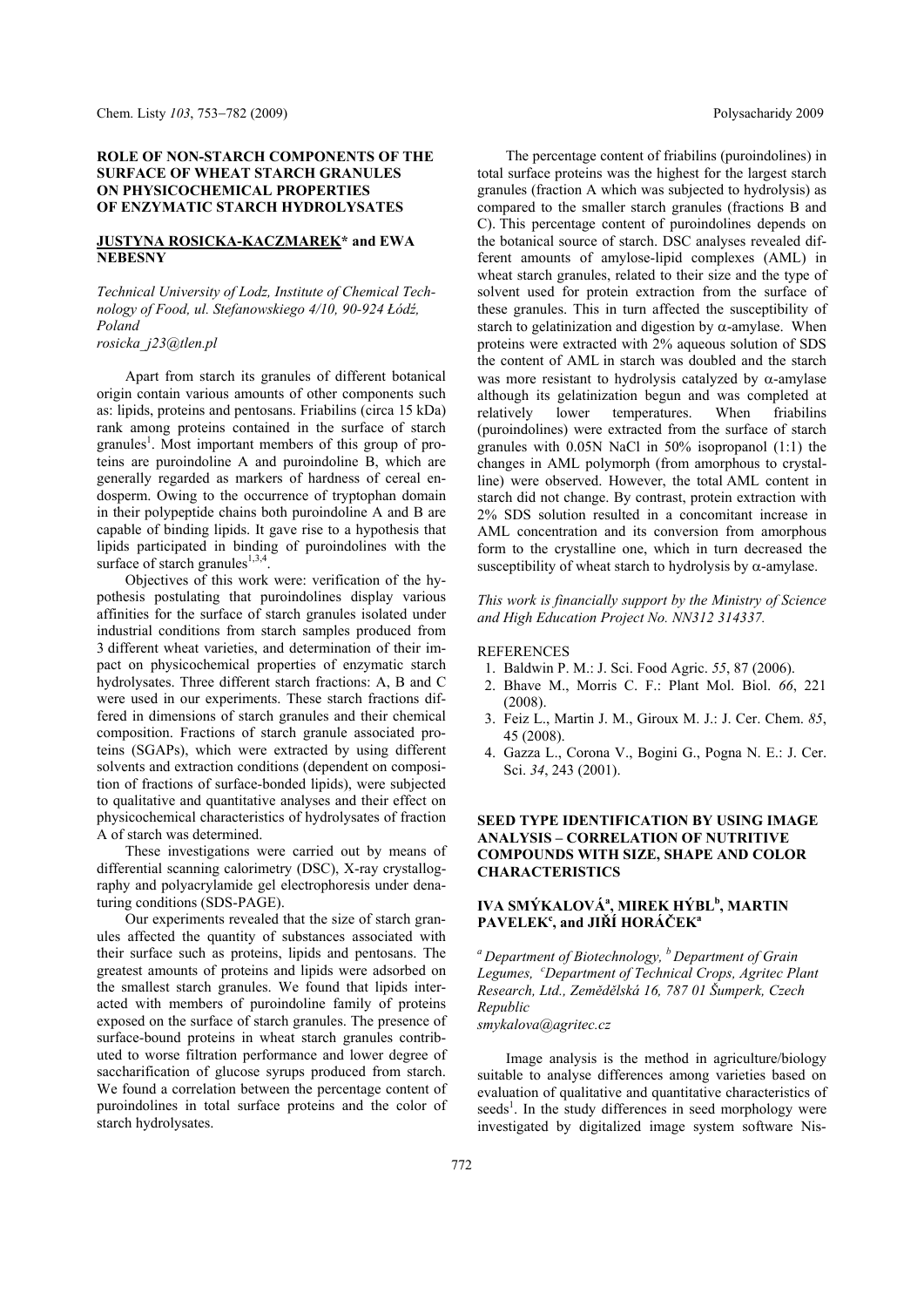

Fig. 1. **MaxFeret- projection** of object at  $\alpha = 0.10,...180$ 

Elements v.2.3 (Lim, Prague, Czech Republic) based on scanning (size and shape). The color of detected images of seeds were captured by camera DUS-U1 with macrooptik lens Cosmicar (color). Mathematical morphological operations extracted parameters such as Area, MaxFerret, Elongation, Cirularity etc. (Fig. 1.) with a view on varietal differences in shape, size and color of seeds of model crops pea (large seedy crop) and flax (small seedy crop) – Fig. 2. The generated data were statistically evaluated (Statsoft.  $Inc., USA$ ). In addition of the other report<sup>2</sup> results of image analysis (determination of classes of highly contrasting seeds – visible clear differences) were taken in comparison/correlation with agricultural important compounds in seeds utillized in food/feed industry, in pea polysacharides and in flax fatty acids. The compounds, which did not correspond directly with size and color of seeds, can be helpfull in granding system of seed technology. In pea content of polysacharides in % of DW for the tested varieties Alan=53.81, Bohatýr=56.16, Herold=56.76, Janus=50.15, Romeo=53.27, Smaragd=51.75, Tyrkys=54.02 a Zekon=50.62 was determined. In flax fatty acids composition suggest about significant varietal differences.

The results of data analysis confirm positive correlation content of fat (%) and colour parameters for flax seeds. If the compounds effected the coloration of seeds (Fig. 3.), then we could detect the flax with low-linoleic (v. Lola 4.1%) and high-loinoleic (v.Rina 60.1%) varieties of brown colorated seeds high distinct from yelow varieties (Amon and Jantar). Although the similar situation couldn´t be found for pea, the obtained I.A. parameters were used for the identification of pea varieties. The seed characterization and classification method was developed for evaluation of genetic resourses similar to Canadian granding machine vision system for lens<sup>3</sup>.



Fig. 2. **Pea v. Alan (left) and flax v.Venica (right)** 



Fig. 3. **Flax - fatty acid composition (a) and RGB values (b)**

*This project was financially supported by the Ministry of Education, Czech Republic (MSM No. 2678424601).* 

**REFERENCES** 

- 1. Venora G., Grillo O., Shahin M. A., Symons S. J.: Food Res. Int. *40*, 161 (2006).
- 2. Wiesnerová D., Wiesner I.: Comput. Electronic Agr. *61*, 126 (2008).
- 3. Shanin M. A., Symons S. J.: Can. Biosystems Eng. *43*, 7.7 (2001).

## **STORAGE STABILITY OF THE QUAIL (***Coturnix coturnix***) EGG PASTA**

# **KRZYSZTOF SURÓWKA<sup>a</sup>, MAGDALENA RZEPKA<sup>a</sup>, ALEXANDER DANDAR<sup>b</sup>, and JOZEF AUGUSTIN<sup>b</sup>**

*a Department of Refrigeration and Food Concentrates, University of Agriculture, Balicka Street 122, 30-149 Kraków, Poland, b Ustav biotechnologie a potravinarstva FCHPT STU Bratislava, Slovac Republic rtsurowk@cyf-kr.edu.pl* 

The objective of the study was to analyse storage stability of the quail (*Coturnix coturnix*) egg pasta obtained from common wheat flour. Thus, the Accelerated Shelf Life Test (ASLT) was employed with rising temperature and air humidity. Analysis of the sorption iso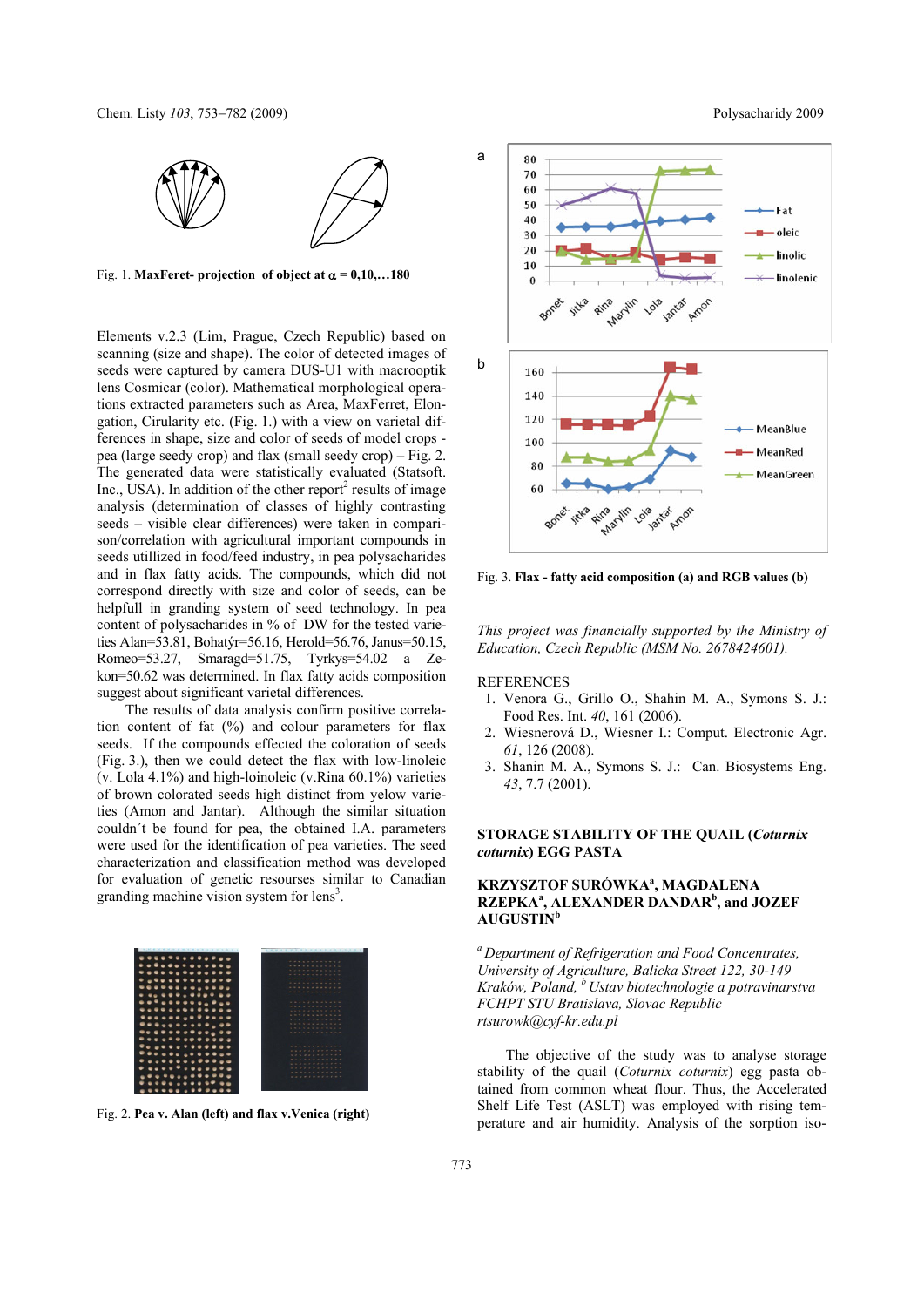therm as well as microbial and sensory assays revealed that the shelf life of the product strongly depends on air humidity and can be stable for 12 months, when the product is stored at 20 °C under the conditions recommemded by Polish Standard.

### **BIODEGRADOVATELNÉ PLASTY PŘIPRAVENÉ Z ACETYLOVANÉHO B-ŠKROBU**

# **EVŽEN ŠÁRKAa , ZDENĚK KRULIŠ<sup>b</sup> , JIŘÍ KOTEK<sup>b</sup> , LUBOMÍR RŮŽEK<sup>c</sup> , KATEŘINA HRUŠKOVÁa , LENKA CIHELKOVÁa , ZDENĚK BUBNÍK<sup>a</sup> a VLADIMÍR POURa**

*a Ústav chemie a technologie sacharidů, Fakulta potravinářské a biochemické technologie, VŠCHT Praha, Technická 5, 166 28 Praha 6, b ÚMCH, AV ČR, Heyrovského*  nám. 2, 162 06 Praha 6, <sup>c</sup> Fakulta agrobiologie, potravino*vých a přírodních zdrojů, ČZU Praha, Kamýcká 129, 165 21 Praha 6 – Suchdol, Česká republika evzen.sarka@vscht.cz; krulis@imc.cas.cz; ruzek@af.czu.cz*

Při zpracování pšeničné mouky na škrob se během rafinace dvě velikostní skupiny škrobových zrn oddělují, takže výsledným produktem je komerční A-škrob o velikosti zrn 10–40 µm a B-škrob s menšími škrobovými zrny. Chemické složení a struktura zrn B-škrobu ovlivňují jeho funkční a fyzikálně-chemické vlastnosti (měrný povrch, krystalinitu, charakteristiky mazovatění ad.)<sup>1</sup>. Jeho využitelnost je dosud omezená (vyšší energetická náročnost při sušení, nižší kvalita) a hledají se proto další aplikace.

Jednou z možností jeho dalšího použití je do biodegradabilních plastů. Podle Thakore a spol.<sup>2</sup> esterifikace škrobu umožňuje zvýšit termoplastické charakteristiky jako tepelnou odolnost, hydrofóbnost a krystalinitu těchto materiálů. Byla provedena proto nejprve acetylace průmyslového B-škrobu, která byla realizována v laboratorní aparatuře. Vzhledem k tomu, že menší zrna mají nižší reaktivitu s acetanhydridem než velká, bylo nutné syntézu acetylovaných škrobů optimalizovat z hlediska reakční doby, způsobu dávkování a přídavku činidel, které upravovaly charakter vzniklé suspenze. Šlo především o zamezení vzniku pevných agregátů v míchané směsi. K tomuto účelu byly zkoušeny následující látky: síran sodný, silikagel a povrchově aktivní látky. Různě měněné reakční podmínky ovlivňovaly i konečný stupeň acetylace.

Připravený acetát škrobu byl poté násobně promýván, za mokra desintegrován a usušen. Vzniklý materiál byl namlet na šrotovacím mlýnku a použit k přípravě kompozitů, ze kterých byly tvarovány zkušební plastové fólie o tloušťce 0,5 mm.

U zkušebních těles připravených plastů byly pomocí trhacího stroje Instron 5800 vyhodnoceny následující cha-



Obr. 1. **Průběh vnitřní teploty kompostéru** 

rakteristiky: modul pružnosti, mez kluzu, poměrné prodloužení na mezi kluzu, mez pevnosti, poměrné prodloužení na mezi pevnosti a poměrné prodloužení při přetržení. Mechanické vlastnosti byly porovnávány s plastem z čistého PCL a PCL s A-škrobem v acetylované podobě.

Biodegradabilita vyrobených plastů byla testována ve směsném substrátu, vyrobeném a umístěném ve dvou kompostérech AL-KO K390 ve venkovním prostředí při průměrné teplotě  $17.0 \pm 2.4$  °C (viz obr. 1).

Substrát v kompostéru<sup>3</sup> byl připraven ze zeleného komunálního odpadu, bílé vrchovištní rašeliny a jílovité výkopové zeminy. U plastů byly určeny jejich mechanické charakteristiky. Kromě vlastností plastů před a po kompostování byla testována i odolnost plastů vůči vodě.

*Příspěvek byl zpracován v rámci řešení grantového projektu GA ČR 525/09/0607 "Biodegradabilní kompozitní materiály na bázi B-škrobu s upotřebením v zemědělství" a výzkumného záměru MSM 6046070901 "Setrvalé zemědělství, kvalita zemědělské produkce, přírodní a krajinné zdroje".* 

LITERATURA

- 1. Šárka E., Bubník Z.: Chem. Listy, v tisku
- 2. Thakore I. M., Desai S., Sarawadade B. D., Devi S.: Eur. Polym. J. *37*, 151 (2001).
- 3. Růžek L., Růžková M., Koudela M., Voříšek K.: Zahradnické využití substrátů z rašeliny a zelených komunálních odpadů. *Odpadové fórum 2008, Milovy 16.-18.4.2008*, s. 3126.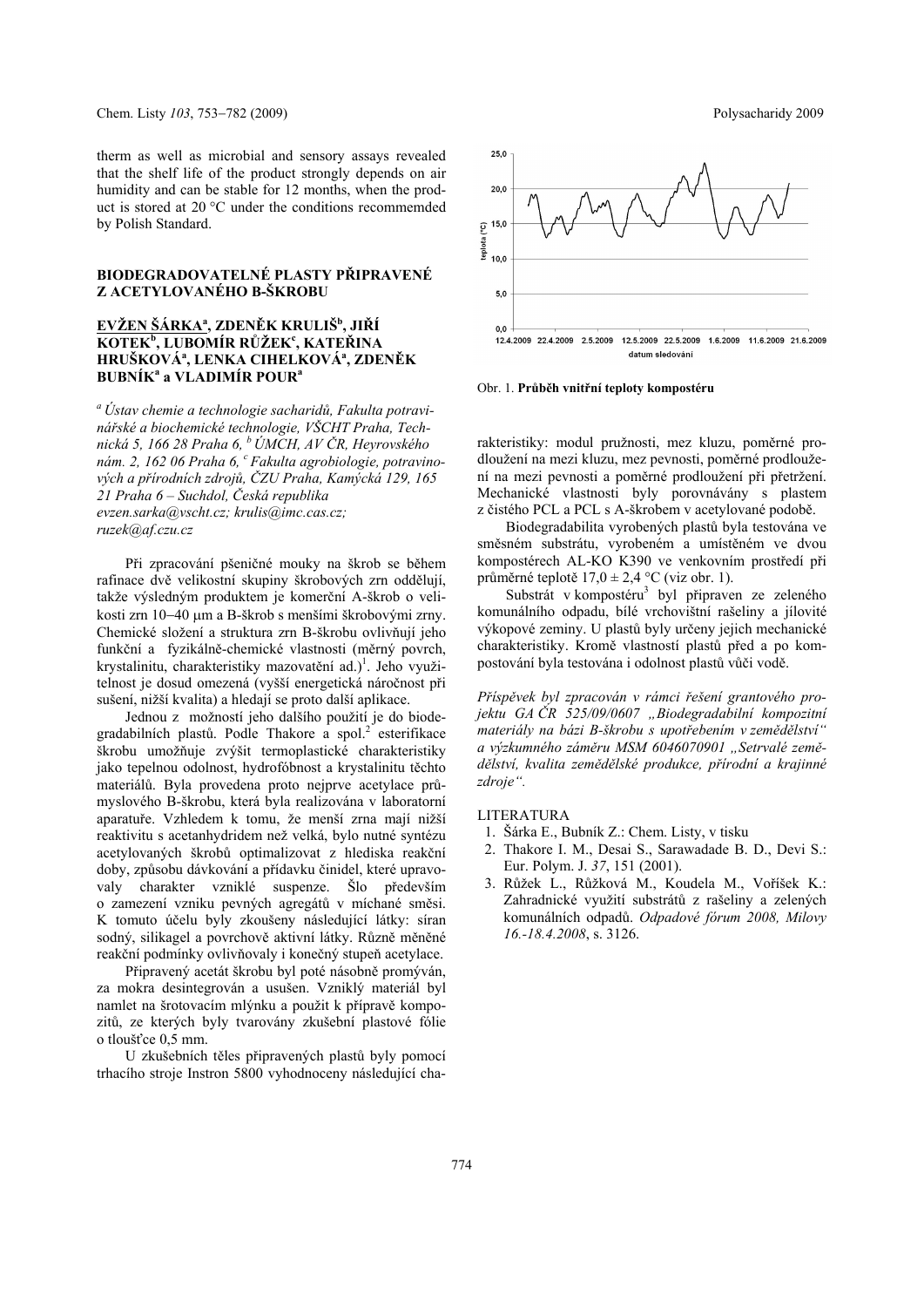### **CHARAKTERIZACE ACETYLOVANÉHO B-ŠKROBU MĚŘENÍM VELIKOSTI ČÁSTIC POMOCÍ IMAGE ANALYSIS A LASEROVÉ DIFRAKCE A HODNOCENÍM SPEKTER NMR A FT-IR SPEKTROSKOPIE**

## **JAROSLAV KOLÁČEK<sup>a</sup> , EVŽEN ŠÁRKA<sup>a</sup> \*, ANDREY SYNYTSYAa , RENÁTA KOVÁČOVÁb ,**   $\mathbf{RICHARD}$   $\mathbf{HRABAL}$ <sup>c</sup> a  $\mathbf{ZDEN}\check{\mathbf{EK}}$   $\mathbf{BUBN}\check{\mathbf{IK}}^{\mathbf{a}}$

*a Ústav chemie a technologie sacharidů, b Ústav technologie mléka a tuků, c Centrální laboratoře, Fakulta potravinářské a biochemické technologie, VŠCHT Praha, Technická 5, 166 28 Praha 6, Česká republika evzen.sarka@vscht.cz* 

Připravený acetylovaný B-škrob byl usušen a mechanicky desintegrován. Následně byla proměřena velikost částic dvěma instrumentálními technikami – analýzou obrazu a metodou laserové difrakce. Stupeň acetylace byl stanoven pomocí <sup>1</sup>H NMR spekter. U jednotlivých vzorků byla proměřena rovněž FT-IR spektra, která byla statisticky vyhodnocena pomocí PCA. Při stupni acetylace DS > 1 byly významně odlišné vzorky A- a B-škrobu a vzorek B15, který obsahoval silikagel.

*Příspěvek byl zpracován v rámci řešení grantového projektu GA ČR 525/09/0607 "Biodegradabilní kompozitní materiály na bázi B-škrobu s upotřebením v zemědělství".*

#### **IMAGE ANALYSIS AS A TOOL FOR SUGAR AND STARCH TECHNOLOGY**

### **EVŽEN ŠÁRKA and ZDENĚK BUBNÍK**

*Department of Carbohydrate Chemistry and Technology, ICT Prague, Technická 5, 166 28 Prague 6, Czech Republic* 

*evzen.sarka@vscht.cz* 

The size of particles is a very important parameter for modelling of many engineering processes or designing food machines and devices.

The image analysis system (delivered by LABORA-TORY IMAGING Co., Prague, Czech Republic), involves a suitable measurement methodology (selection of the optimal magnification level, setting-up lighting, and creating a subroutine including contrast and threshold values).

Our department uses image analysis to measure particle size in these areas of sugar technology: growth of the precipitate in a prelimer<sup>1</sup>,  $1<sup>st</sup>$  and  $2<sup>nd</sup>$  carbonation slurry<sup>2</sup> or sugar slurry for crystallization.

We use this method in starch industry for surface and volume models of wheat, barley and legume seeds, identification of native or modified starches. E.g. a geometric model based on image analysis measurement, consisting of two cone frustums provided the best approximation of



Fig. 1. **Cumulative distribution curves;** - -x- - wheat acetylated distarch adipate (ADA), --■-- potato ADA, --▲-- cationic starch

volume for a barley kernel<sup>3</sup>, and on the other hand geometry of wheat kernels<sup>4</sup> and most of bean varieties allowed to be well modelled as triaxial ellipsoid. Two sphere segments approximation was more suitable in the volume computation of both red and green lentils than oblate sphere approximation. The percentage difference between volumes estimated by the pycnometric method and that of optimized models was lower than 7.3 %. Besides this the method enables to determine specific area of seeds.

Identification of native or modified starch powders or suspensions is based on determined size distribution and comparison with known samples.<sup>5</sup> Iodine inking of starch granules enables identification in mixtures with other materials as well. Often the starch modification doesn't influence starch granule size significantly therefore the sample can be compared with other modified or native starches (see Fig. 1)

Digital image processing approach could potentially be a simple, rapid, and non-invasive alternative to the traditional measurement methods.

*This research was supported by the Research Intention "Theoretical Fundamentals of Food and Biochemical Technologies" of MSMT CR, No. MSM 6046137305.*

#### REFERENCES

- 1. Šárka E., Bubník Z., Hinková A.: Zuckerind. *131*, 551 (2006).
- 2. Šárka E., Bubník Z., Kadlec P., Veselá-Trilčová A.: J. Food Eng. *87*, 45 (2008).
- 3. Sýkorová A., Šárka E., Bubník Z., Schejbal M.: Size distribution of barley grains. *Sborník 4. konference Polysacharidy/ Polysaccharides 2008*, CD-ROM. ČSCH, Praha 2008.
- 4. Firatligil-Durmuş E., Sýkorová A., Šárka E., Bubník Z., Schejbal M., Příhoda J.: Geometric parameters of wheat grains using image analysis and FEM approach. *18th International Congress CHISA 2008*, CD-ROM. Praha 2008.
- 5. Šárka E., Bubník Z.: Starch, in press.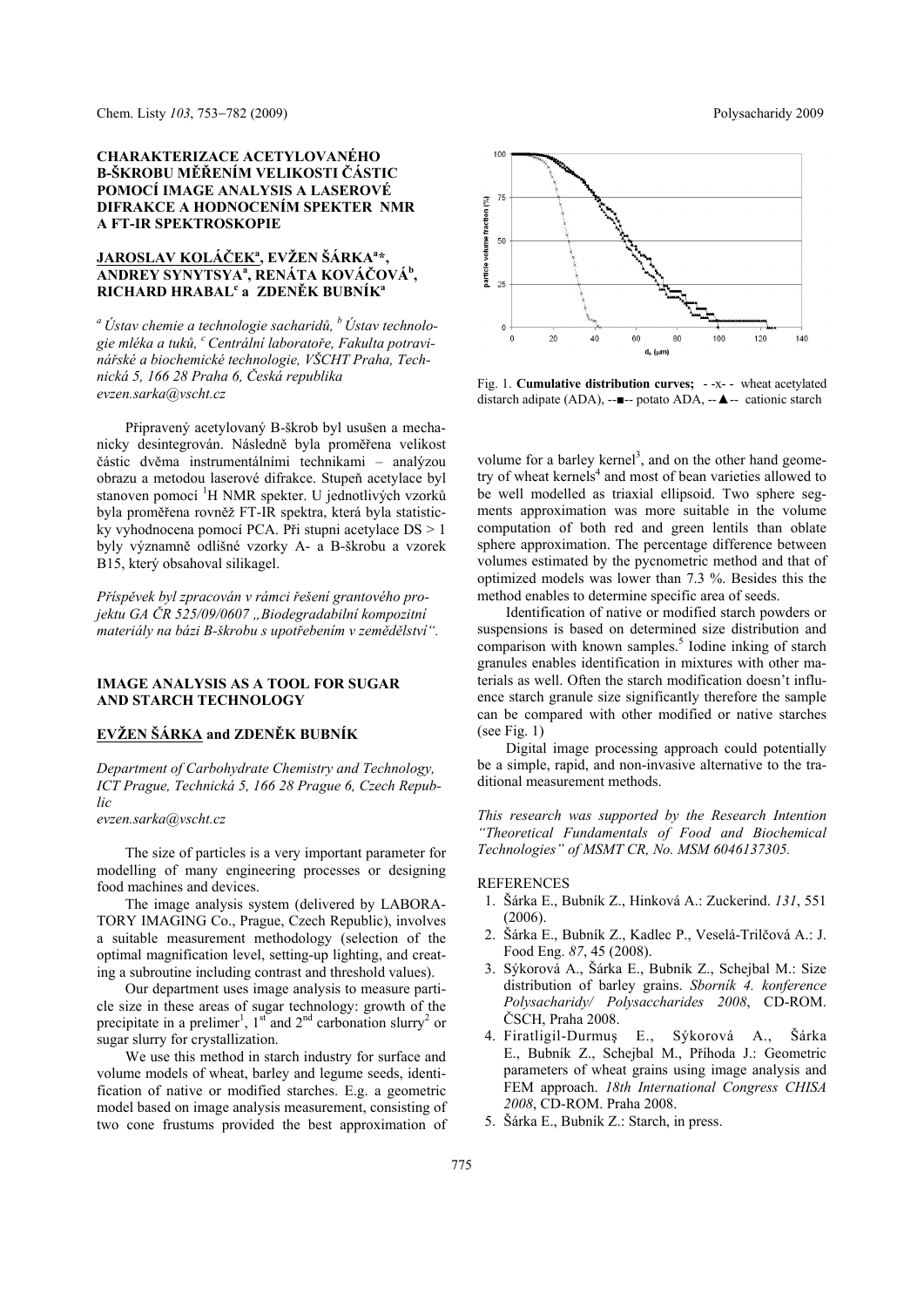#### **VARIATION IN THE CONTENT OF DIETARY FIBRE IN BREAD WHEAT VARIETIES**

### **ZUZANA ŠRAMKOVÁa,\*, EDITA GREGOVÁb , ERNEST ŠTURDÍK<sup>a</sup>, MICHAELA HAVRLENTOVÁ<sup>b</sup>, and JANA JUROVATÁ<sup>c</sup>**

*a Slovak University of Technology, Radlinského 9, 812 37 Bratislava, bResearch Institute of Plant Production, Bratislavská 122, 921 68 Piešťany, c University of Ss. Cyril and Methodius, J. Herdu 2, 917 01 Trnava, Slovak Republic zuzana.sramkova@stuba.sk* 

Common wheat (*Triticum aestivum* L.) is one of the most widely cultivated crops, and thus it presents the main source of nutrients to the majority of the world's population. Numerous studies demonstrated the beneficial effects of fibre consumption in protection against heart disease and cancer, normalization of blood lipids, regulation of glucose absorption and insulin secretion and prevention of constipation and diverticular disease<sup>1,2</sup>. Products with a high content of dietary fibre are considered an essential part of a healthy diet.

In this study, we analyzed a set of 72 wheat cultivars (*Triticum aestivum* L.) kept in the collection of the Genebank Piešťany in order to find the variation in the content of dietary fibre and components thereof (namely  $\beta$ glucans). Soluble fibre such as  $(1\rightarrow 3)$ , $(1\rightarrow 4)$ - $\beta$ -D-glucan (referred to as  $\beta$ -glucan), plays a role in the prevention and treatment of serious human health conditions, including high serum cholesterol and cardiovascular diseases, obesity and non-insulin-dependent diabetes<sup>3</sup>.  $\beta$ -Glucans were shown to have immunostimulating activity<sup>4</sup>. Wheat is not generally thought of as a  $\beta$ -glucan source; levels are usually less than 1 %, commonly about 0,6 %. However, specific histochemical techniques reveal a distinct localisation in the aleurone and adjacent sub-aleurone region. New friction/abrasion pre-processing techniques for wheat are able to access this region in a more precise fashion than has been achieved with conventional milling. Moreover, the  $\beta$ -glucan content of cereal grains is genotypedependent and high level of variability was found among other cereal crop species such as oat and barley.

The results showed that the content of total dietary fibre in common wheat varieties varied between 10,3-15,7 %. The  $\beta$ -glucan levels varied from 0,19 to 1,68 %. We can conclude that the differences in composition between wheat varieties were genetically determined. The application of genome mapping allows revealing the associations between the variation in composition and specific genome regions, thus facilitating the development of molecular markers which are used by plant breeders to select for varieties with enhanced health benefits.

*This work was supported by the Slovak Grant Agency for Science VEGA (Grant No. 1/0845/08), AV (Grant No. 4/0013/07) and by the Slovak Research and Development Agency APVV (Grant No. VMSP-P-0022-07).* 

#### REFERENCES

- 1. Weickert M. O., Pfeiffer A. F.: J. Nutr. *138*, 439 (2008).
- 2. Napolitano A., Costabile A., Martin-Pelaez S., Vitaglione P., Klinder A., Gibson G. R., Fogliano V.: Nutr. Metab. Cardiovasc. Dis. *19*, 283 (2009).
- 3. Shimizu C., Kihara M., Aoe S., Araki S., Ito K., Hayashi K., Watari J., Sakata Y., Ikegami S.: Plant Foods Hum. Nutr. *63*, 21 (2008).
- 4. Dalmo R. A., Bøgwald J.: Fish Shellfish Immunol. *25*, 384 (2008).

### **OBRAZOVÁ ANALÝZA JAKO OBJEKTIVNÍ METODA HODNOCENÍ STŘÍDY PEČIVA**

### **IVAN ŠVEC, MARIE HRUŠKOVÁ, MARIE KRPÁLKOVÁ a MARTA KOSTELANSKÁ**

*VŠCHT Praha, Technická 5, 166 28 Praha 6, Česká republika* 

*Ivan.Svec@vscht.cz* 

Analýza obrazu je v současné době v cereálních laboratořích zavedena např. pro porovnání různých druhů a krajových typů pečiva nebo také pro hodnocení změn v receptuře. V této práci byla použita pro hodnocení vlivu ročníku sklizně na vzhled střídy pečiva připraveného ze čtyřiceti vzorků maloobchodních mouk vyrobených ve čtyřech ročnících. Dále byl testován vliv přídavku mléčných složek a komerčních pekařských zlepšovadel na vzhled střídy pečiva připraveného z komerční pšeničné mouky. Pekařský pokus s těstem kompletní receptury byl proveden podle interní metodiky VŠCHT Praha. Byl hodnocen tvar a měrný objem pečiva, senzorický profil a penetrace střídy. Následně byla provedena analýza obrazu pomocí programu Lucia G 3.52. Zjištěné rozdíly ve vzhledu pečiva byly statisticky posouzeny korelační a variační analýzou a metodou hlavních komponent.

Výsledky pekařského pokusu a korelační analýzy potvrdily význam měrného objemu pro celkovou jakost a penetrace střídy pro spotřebitelskou kvalitu pečiva. Vzhled střídy pečiva z maloobchodních mouk vyrobených v roce 2003 byl průkazně odlišný v porovnání s ostatními ročníky – byla zjištěna nejmenší hodnota střední plochy póru (průměr souboru 0,84 mm<sup>2</sup>), nejvyšší počet pórů na  $\text{cm}^2$  (43) a zároveň nejnižší objemy pečiva (273 ml/100 g). Naproti tomu v ročníku 2005 byla stanovená střední plocha póru největší s 33 póry na cm<sup>2</sup>, proto také průměr měrného objemu pečiva v souboru vzrostl o 25 % (341 ml/100 g). Analýza hlavních komponent prokázala rozdílný vliv mezi skupinami mléčných složek a zlepšujících přípravků. Přídavek mléčných surovin způsobil celkově mírný pokles měrných objemů pečiva a snížení střední plochy póru v průměru o 33 % (1,05 proti 1,51 mm<sup>2</sup>). Pekařské přípravky zvýšily měrný objem pečiva, ale nárůst střední plochy póru byl v průměru skupiny nevýznamný  $(1,56 \text{ vs. } 1,51 \text{ mm}^2)$ .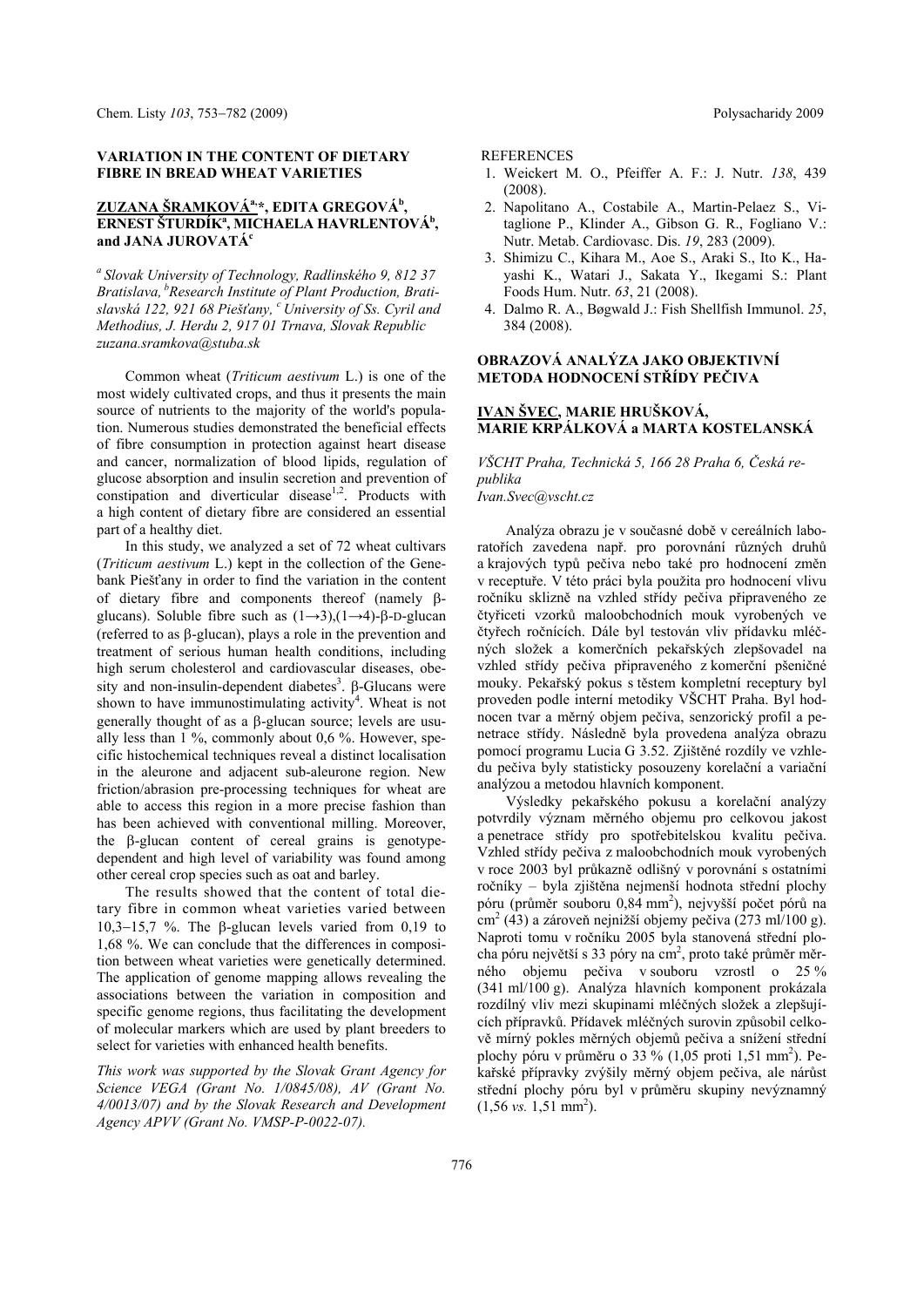#### **DERIVATIVES OF OXIDIZED CELLULOSE**

## **TOMÁŠ TAUBNER <sup>a</sup> , JIŘÍ SOBEK <sup>b</sup> , PAVEL HAVELKA<sup>c</sup> , FRANTIŠEK KVASNIČKAa , ANDRIY SYNYTSYA<sup>a</sup> , and JANA ČOPÍKOVÁa \***

*a Institute of Chemical Technology, Technická 1905, 166 28 Prague 6, b Institute of Chemical Process Fundamentals of the ASCR, v.v.i., Rozvojova 2, 165 02 Prague 6 – Suchdol, c Výzkumný ústav organických syntéz a.s., Rybitví 296, 533 54 Rybitví, Czech Republic Jana.copikova@vscht.cz* 

The reactivity of  $Na<sup>+</sup>$  salt of oxidized cellulose and its oligosaccharides with chitosan will be presented. Hydrolysis of Na+ salts of oxidized cellulose was carried out in homogenous system by means with microwave (MW) irradiation at constant conditions (100 OC, 950W). The reaction progress was monitored by capillary isotachophoresis and size exclusion chromatography. Reactivity of oxidized cellulose or its hydrolysates with  $NH<sub>2</sub>$  groups of chitosan was promoted by MW irradiation. Reaction was monitored by infrared spectroscopy.

*This work was supported by the Ministry of Industry and Trade (project 2A-1TP1/041).* 

#### **CHARACTERIZATION OF CHITINOUS POLYAMINOGLYCOSIDES**

## **GALINA TIŠČENKO<sup>a</sup>** \*, **JIŘÍ SÍMŮNEK<sup>b</sup> , JIŘÍ BRUS<sup>a</sup> , MILOŠ NETOPILÍK<sup>a</sup> , ZUZANA WALTEROVÁa , MICHAL PEKÁREKa , JIŘÍ**   $\textrm{LENFELD}^{a}$ , and INGRID KOPPOVÁ<sup>b</sup>

*a Institute of Macromolecular Chemistry, Academy of Sciences of Czech Republic, v.v.i., Heyrovský Sq.2, 162 06 Prague 6,b Institute of Animal Physiology&Genetics, Academy of Sciences of Czech Republic, v.v.i., Vídeňská 1083, 142 20 Prague 4, Czech Republic tiscenko@imc.cas.cz, simunek@iapg.cas.cz*

When degraded, the linear biopolymer chitosan forms polyaminoglycosides (chiPAGes) consisting of  $GlcNH<sub>2</sub>$  and  $GlcNHCOCH<sub>3</sub>$  units linked with  $\beta$ -glycosidic bonds. ChiPAGes show high biological activity (antimicrobial, anticancerogenic, anti-inflammatory, antidiabetic, and etc.). In this study, chiPAGes prepared by enzymatic, oxidative or microwave degradation were characterized by CP MAS <sup>13</sup>C NMR, MALDI TOF MS, FTIR and GPC.

### **INFUENCE OF DRYING ON RHEOLOGICAL PROPERTIES OF MARSHMALLOWS**

#### **MARTA TOMCZYNSKA-MLEKO**

*Department of Milk and Hydrocolloids Technology, University of Life Sciences in Lublin, Skromna 8, 20-704 Lublin, Poland martamleko@tlen.pl* 

Marshmallows are foamed polysaccharide confectionery products. They are prepared traditionally from a mixture of gelatin, sugar, and water, but carrageenan, starch, locust bean gum and other polysaccharides are also used. Marshmallows texture can range from very light, moist frappes, to firm, elastic marshmallows, and to dry crisp candies. Researchers have suggested that hardening of stored marshmallows can be caused by loss of moisture which influence their plasticity<sup>2</sup>. No published data exists on influence of storage of marshmallows on their rheological properties.

**Materials and methods**: Three different commercial marshmallows (M1, M2 and M3) were used. Their chemical composition was evaluated using AOAC methods<sup>3</sup>. Viscoelastic properties of marshmallows were analyzed using RS-300 ThermoHaake rheometer. Marshmallows were stored in humidity chamber for 10 days (25 °C, humidity 42 %). Every 2 days texture profile analysis by double compression (TA-XI2i texture analyzer) was performed.

**Results and discussion:** All analyzed marshmallows were elastic materials as storage modulus G' was several times higher than G" loss modulus. M 1 was characterized by the highest values of moduli and this product had the highest sucrose concentration (79.4 %) in comparison to M2 (76.1 %) and M3 (77.5 %). Storage decreased springiness, cohesiveness and resilience and increased hardness and gumminess and chewiness. For M2 much higher values of hardness were measured (chart). This product was characterized by the lowest fat content (0.09 %) in comparison to M1  $(0.32\%)$  and M3  $(0.24\%)$ . High correlations were observed between hardness and gumminess, hardness and chewiness and between gumminess and chewiness ( $R^2 = 0.97 - 0.99$ ). Tan et al.<sup>2</sup> concluded, that the main mechanism of hardening in marshmallows is because of moisture loss with sucrose crystallization possibly playing a role while for Gelatine B 2.2% formulation, gel networking seemed to be a factor. Our results show, that dif-

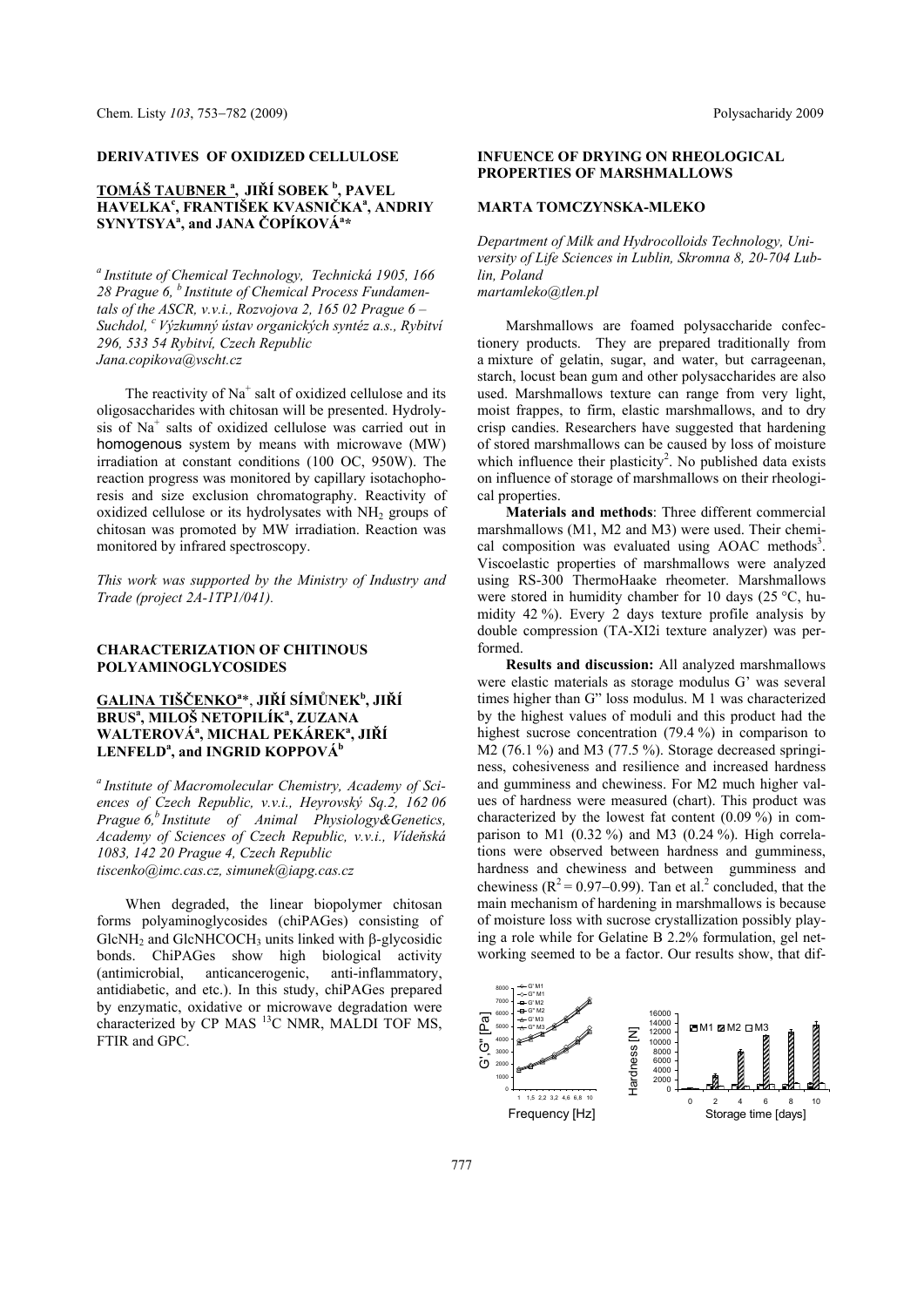ferences in marshmallows fat content are probably responsible for different behavior of this product at the storage. Fat can inhibit water migration from inside of the product. Asama et al.<sup>4</sup> invented fat-and-oil compositions for inhibiting water migration from foods. Edible films could also prevent marshmallows water loss.

**REFERENCES** 

- 1. Campbell G. M., Mougeot E.: Trends Food Sci. Tech. *10*, 283 (1999).
- 2. Tan J. M., Lim N. H.: Int. J. Food Sci. Tech. *43*, 1699 (2008).
- 3. AOAC, *Official Methods of Analysis*, 15<sup>th</sup> Edn., Association of Official Analytical Chemists, Washington, DC (1990).
- 4. Asama K., Fujinaka M., Kida H.: European Patent Application EP1787521 (2008).

### **PREPARATION OF SORBENTS BASED ON CHITOSAN DERIVATIVES**

#### **JAN TŮMA\* and ANDRIY SYNYTSYA**

*Institute of Chemical Technology, Technická 1905, 166 28 Prague 6, Czech Republic jan.tuma@vscht.cz* 

Chitosan is a linear polysaccharide (polymer of 1,4 bound 2-amino-2-deoxy- $\beta$ -D-glucopyranose) obtained by *N*-deacetylation of chitin. Chitosan and its derivatives are important in many applications included pharmaceutical and biomedical ones. Some chitosan derivatives are also shown to have a cholesterol lowering effect. Quaternary salt of chitosan (*N*-trimethyl chitosan) and acylated chitosan (palmitoyl chitosan) were prepared and characterized. Quaternization of chitosan is carried out by methyl iodide/ potassium carbonate in methanol, acylation was done by the reaction with palmitoyl chloride in DMF. Purity and substitution degree was controlled by FTIR spectroscopy and NMR.

*This work was supported by the Ministry of Education of the Czech Republic (project No. CEZ: MSM6046137305).* 

### **VARIABILITY OF NON-STARCH POLYSAC-CHARIDES IN GRAIN OF VARIOUS BARLEY GENOTYPES**

# **KATEŘINA VACULOVÁa , RENATA MIKULÍKOVÁb , MARTA BALOUNOVÁa , and KAROLÍNA BENEŠOVÁ<sup>b</sup>**

*a Agrotest Fyto, Ltd., Havlickova 2787, 767 01 Kromeriz, b Research Institute of Brewing and Malting, Plc., Malting Institute, Mostecka 7, 614 00 Brno, Czech Republic vaculova.katerina@vukrom.cz* 

Mixed linkage ( $1\rightarrow 3$ ,  $1\rightarrow 4$ ) beta-glucans and pentosans (mainly arabinoxylans) are the major endosperm cellwall polysaccharides and the most important non-starch polysaccharides (NSP) of barley and wheat, respectively. These polysaccharides, although minor components of the whole grain, significantly affect the industrial and feeding utilization of these cereals. Their content varies depending on the genotype, climatic and cropping conditions<sup>1</sup>.

A set of 21 cultivars and 80 new lines of spring barley with hulled and hulless grain and a genetically different amylose/amylopectin ratio (presence of the recessive allele of the gene waxy encoding a decreased proportion of amylose was checked by molecular markers<sup>2</sup>) was used to study the content and variability in NSP and their relation to genotypic differences, *N*-substances content and kernel weight. The content of beta-glucans was determined using an FIA method (flow-injection analysis, according to EBC method 8.13.2), the content of pentosans using the spectrophotometric method (the measurement was made at 510 and 552 nm according to Douglas<sup>3</sup>), and the content of Nsubstances according to Dumas (ICC method No. 167).

The content of beta-glucans in grain ranged from 2.6 % to 10.9 % (KM2619.413.4.03 – a new line with hulless grain and waxy allele), pentosans from 3.68 % to 8.23 % (KM2691.386/5.10.03 – a new line with covered grain), while beta-glucans were higher in the group with hulless and pentosans in materials with covered grain. The significant negative correlation ( $r = -0.45^*$ ) was calculated between the two groups of NSP. Differences in grain hull content and the presence of an allele of the gene waxy affected both the level and direction of the interrelationship between NSP content and other characteristics examined. Whereas there was a significant positive correlation between kernel weight and beta-glucan content  $(r = 0.74**)$  and, on the contrary, negative correlation to pentosan content  $(r = -0.39^*)$  in materials with hulless grain and standard starch composition, such trends were weak and insignificant in other sets.

In contrast with results reported by some foreign authors<sup>4</sup>, our findings document that materials with markedly different NSP content suitable for different non-malting use can be selected among hulless barley accessions.

Financial support from the Ministry of Agriculture and Ministry of Education, Youth and Sports, Czech Republic under projects QH91053 and MSM2532885901 is gratefully acknowledged.

#### **REFERENCES**

- 1. Ehrenbergerová J., Vaculová K., Psota V., Havlová P., Šerhantová V.: Plant Soil Environ. *49*, 443 (2003).
- 2. Vaculová K., Ehrenbergerová J., Pouch M.: In: *Proceedings to the Meeting of the Eucarpia Cereal Section, Lleida (Spain), 1317 November 2006*, (J. L. Molina Cano et al, ed.). 289-293. Options méditerranéennes, SERIE A: Séminaires Méditerranéens, Numéro 81. CIHEAM, Zaragoza 2008.
- 3. Douglas S.G.: Food Chemistry *7*, 139 (2001).
- 4. Helm J. H., Juskiw P. E., Oatway L., Sauer W. C.: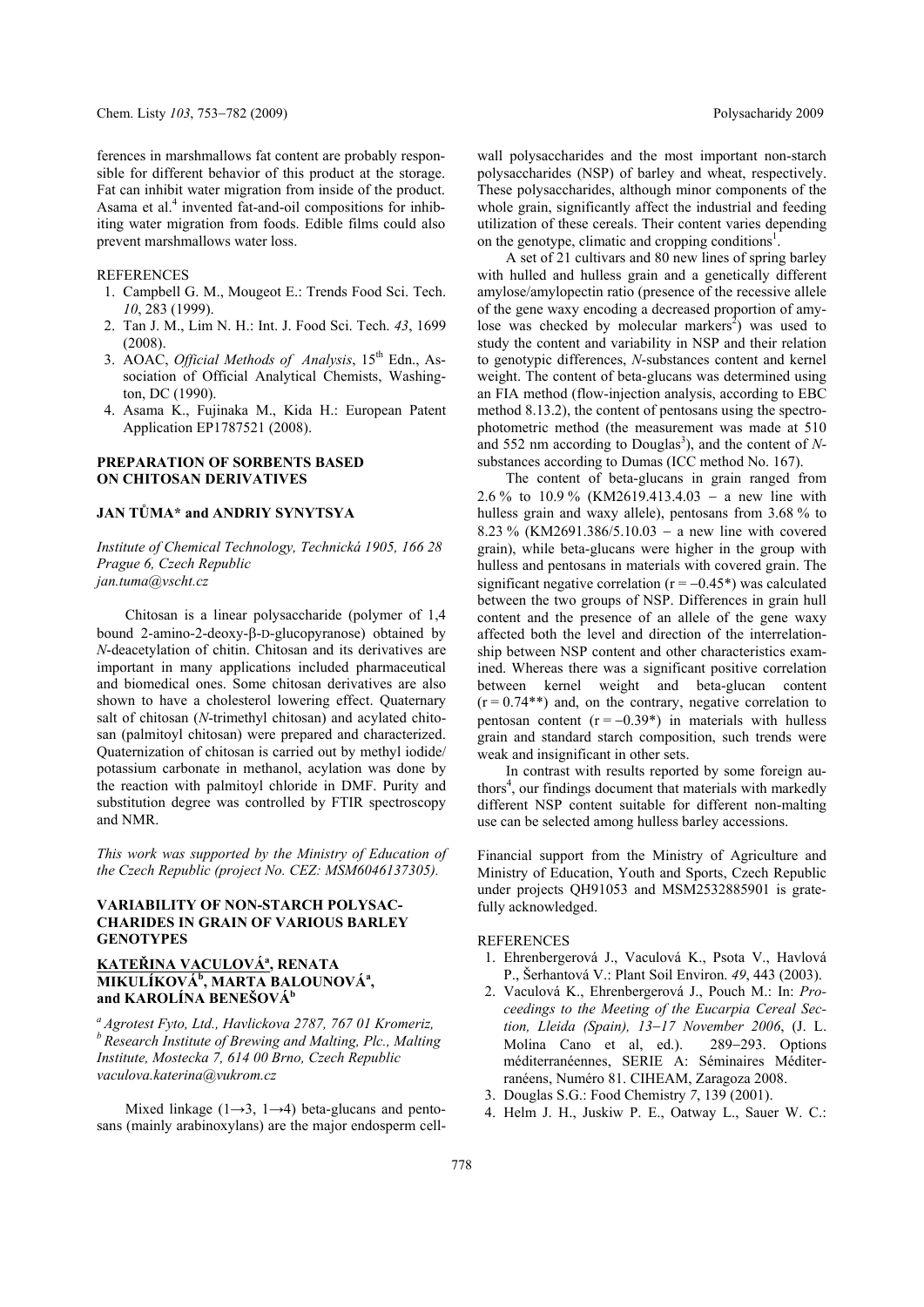*Genetic and Environmental Effects on the Feed Quality of Hulless Barley*. Final Report, Farming for the Future Project #94M616 (2001) http://www.aari.ab.ca (index.cfm).

### **SEED IDENTIFICATION BY MEANS OF IMAGE ANALYSIS AND LINEAR DISCRIMINANT ANALYSIS: CASE STUDIES**  *Invited lecture*

#### **GIANFRANCO VENORA\* and OSCAR GRILLO**

*Stazione Sperimentale di Granicoltura per la Sicilia, via Buganvillea 20, 95041 Caltagirone, Italy venora@granicoltura.it* 

Vision is the fundamental cognitive and exploration method. In research, as well as in industry, many analysis and evaluations are entrusted to vision. Electronics and computer science have created possibilities replacing visual assessment and this has spurred a wealth of research in this area.

Seed identification by specialized technicians is slow and somewhat subjective giving results which may be difficult to quantify both for business and technological implications. Therefore, it is important economically and technically to implement repeatable and quick automated methods to identify and classify seeds. Automatic systems can be based on seed images, from which the characteristics for the classification, such as size, shape, colour and texture, can be obtained quickly.

For many years at the Stazione Sperimentale di Granicoltura per la Sicilia laboratories, we have advantaged of image analysis technology, to develop applications or macros for routine analysis in various seed identification challenges. Some case studies, are here reported and discussed.

Seed colour and size determine the appearance of grain legumes such as lentils (*Lens culinaris Medik.*) for its quality colour grading. Seeds images were captured by a flatbed scanner, to measure seed size, shape and mean colour on individual seeds with a specifically developed tool based on image analysis library KS-400 V 3.0 (Carl Zeiss, Germany). Each seed imaging data were computed with a Linear Discriminant Analysis algorithm (Classifier) to identify five landraces and three varieties of lentil. This LDA algorithm was used also in the other case study to develop classifiers. The performance of the lentil classifier was 99.8 % for the training sets and 97.1 % for the independent test set. In addition to commercial international trade, lentil seed characterisation is very important to identify and catalogue in a biodiversity conservation program<sup>1</sup>.

Statistical classifiers to identify 15 landraces of bean (*Phaseolus vulgaris L.*), one landrace for two cultivation regions and two landraces for different harvest years were obtained. The macro, called Bean.mcr, works quickly and accurately. The performance of the four classifiers was as follows: the first, for the identification of 15 landraces, 99 % training set and 98.20 % test set, respectively; the second, to identify two harvest years, 99 % and 100 %; the third, to identify three harvest years, 100 % and 98.82 %; the fourth, for the identification of the two different cultivation regions, 94.5 % and 82.40 %. The macro gives, to a certain extent, the possibility of tracing beans yield, in order to get a "market card" for landrace beans<sup>2</sup>.

Cultivar identification of *Vicia sativa L.* (common vetch) is done on distinctive traits relieved at variety registration following official protocols (UPOV). Seeds morpho-colorimetric features of nine cultivars of common vetch (*Vicia sativa L.*) and one of hairy vetch (*Vicia villosa Roth)* were measured on acquired images by flatbed scanner, using a specifically developed macro called Vetch.mcr,. The performance of classifier was 99.2 % in the training set and  $88.20\%$  in the test set respectively<sup>3</sup> .

Digital images acquired by a flatbed scanner of ex situ germplasm stored in a Germplasm Bank were used. The analysed accessions refer to 148 taxonomic units belonging to 102 genera and 47 families, typical of the Mediterranean flora. This method allowed carrying out a database for the characterization of autochthonous germplasm in entry to the bank and the realization of statistic classifiers for the discrimination of genera and species. Such classifiers showed a performance included between 74.3 % and 96.4 % (ref.<sup>4</sup>).

The proportion of vitreous kernels in a sample is an internationally recognized specification for determining the value of durum wheat (*Triticum durum Desf.).* Vitreous kernels are mostly related to quality, which affects the pasta performance during cooking. Vitreousness and the amount of shrunken kernels are visually assessed during the grading process.

A machine vision system was developed to determine the percentage of vitreous, starchy, piebald and shrunken kernels in approximately 100 grain samples, using a transilluminated image of one layer of non-singulated kernels (in bulk) acquired by a digital camera. Classification models were developed with stepwise LDA, as well as an online Bayesian classifier integrated with the image analysis system. The overall correct classification in Starchy classifier was high 98.58 % in the Training set, made up of 6679 grains, following the Linear Discriminant Analysis classification, of 30 Italian cultivars harvested in 2005 in three localities. An independent Test set was constituted by samples collected in 30 Sicilian Storage Centres in the 2007 harvest season, the overall classification was 96.03%. For the Shrunken classifier 95.27% of the Training set and 99.58 % of the Test set were correctly classified. The image analysis system was more reliable than the human inspectors who validated the system, both for the same samples measured many times and at different times<sup>5</sup>.

#### **REFERENCES**

 1. Venora G., Grillo O., Shahin M. A., Symons S. J.: Food Res. Int. *40*, 161 (2007).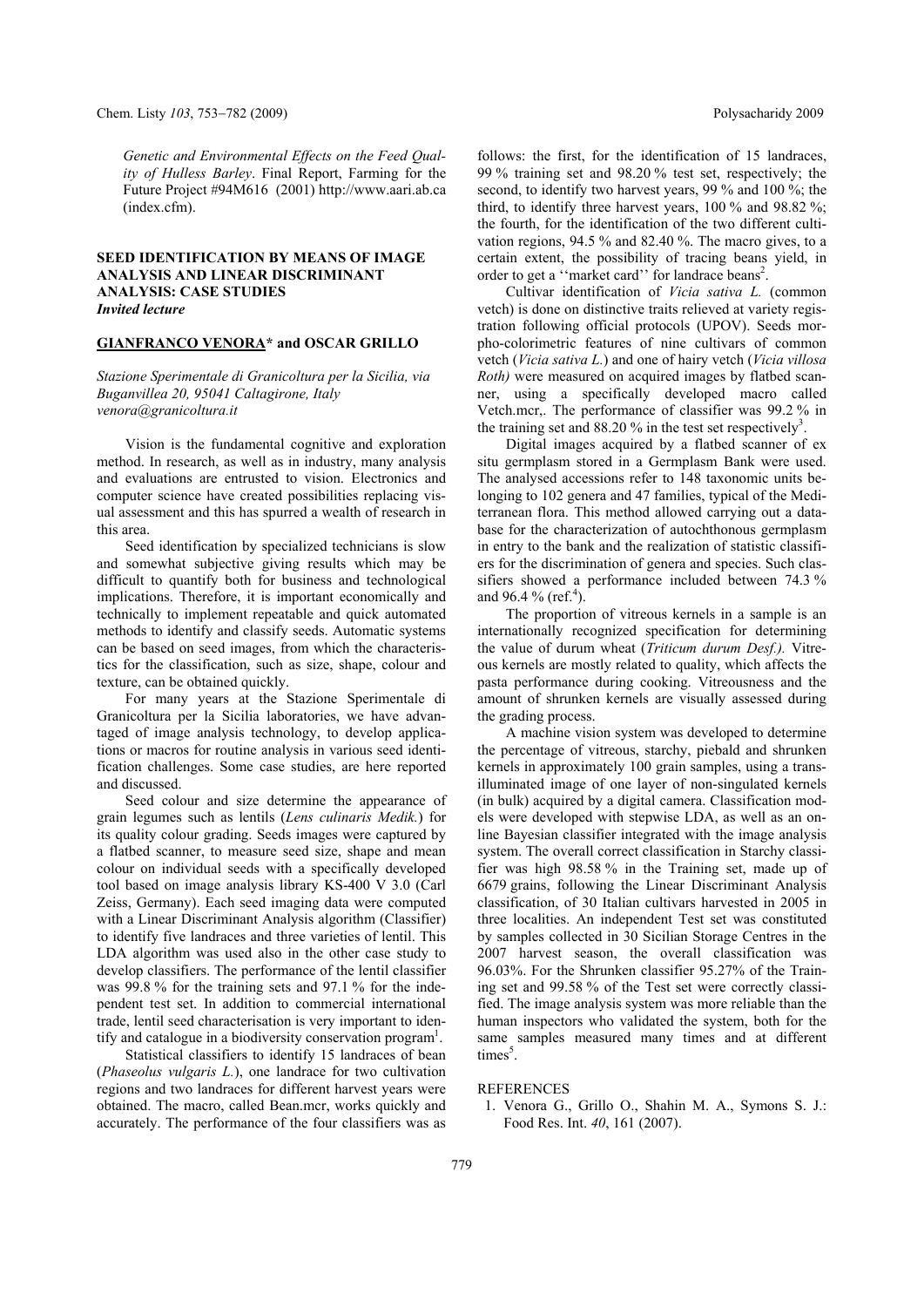Chem. Listy 103, 753–782 (2009) **Polysacharidy 2009** Polysacharidy 2009

- 2. Venora G., Grillo O., Ravalli C., Cremonini R.: Sci. Hortic-Amsterdam *121*, 410 (2009).
- 3. Venora G., Grillo O., Miceli C. *Proceedings of the 53rd Italian Society of Agricultural Genetics Annual Congress Torino, Italy - 16/19 September, 2009*. Abstract accepted, 2009.
- 4. Bacchetta G., Grillo O., Mattana E., Venora G.: Flora *203*, 669 (2008).
- 5. Venora G., Grillo O., Saccone R.: J. Cereal Sci. *49*, 429 (2009).

#### **GLUCAN MAGIC BULLET OR BIG CON?**  *Invited lecture*

# **VÁCLAV VĚTVIČKA**

*Department of Pathology, University of Louisville, Louisville, Kentucky, USA vaclav.vetvicka@louisville.edu* 

Polysaccharides have a long history as immunomodulators. The first investigations were published almost 60 years ago. When pharmacological actions of glucan are concerned, it all started with zymosan, which is basically a crude version of glucan. In 1956 it has been found that zymosan increased resistance to bacteria, later that it promotes rejection of sarcoma. Subsequent studies have shown that soluble glucans from mushrooms trigger rejection of cancer, in 1983 Japanese approved clinical use of Lentinan and Schizophyllan in patients with gastric carcinoma.

With commercialization of glucan came also a push to sell glucan as a newest magic bullet able to cure just about everything on Earth. How much are these claims accurate?

### **EVALUATION OF STARCH CONTENT IN CANE SUGAR**

#### **MACIEJ WOJTCZAK\* and ANETA ANTCZAK**

*Technical University of Lodz, Institute of Chemical Technology of Food, ul. Stefanowskiego 4/10, 90-924 Łódź, Poland maciej.wojtczak@p.lodz.pl* 

As a result of the 2006 reform of sugar market regime, Europe moved from the position of a significant exporter of white sugar to the position of the second in the world, after Russia, importer of sugar. The increasing entrance of cane sugar to the European market requires proper reaction of both sugar producers and industrial users of sugar. It is thus quite justified to undertake in Europe analysis of cane sugar concerning its quality as well as functional properties. The quality of cane sugar is strongly differentiated and it depends on the kind of sugar and on the country of its origin. Correct evaluation of the

quality of cane sugar requires proper analytical methods.

One of the criteria specific in the process of evaluation the quality of cane sugar is the content of starch. This polysaccharide is a natural component of sugar cane<sup>1</sup>. It is synthesized in the plant as a result of glucose condensation which takes place at night, that is, in the absence of light $l$ . From cane, starch gets into all products of cane processing, including raw as well as refined sugar $2<sup>3</sup>$ . The presence of starch in raw sugar results in an increase of juice viscosity, which leads to lowering of the effectiveness of juice filtration and to poorer results of the processes of purification and decolorization<sup>4</sup>. Besides, the presence of starch is an obstacle in the process of crystallization $1-3$ . We can thus see that the presence of starch finally leads to lower effectiveness of the refinery.

The aim of the present paper was to determine the content of starch in cane sugar of different origins by the ICUMSA method GS1-17. This method measures starch in sugar as a blue starch-iodine complex. The material for the analysis consisted of: raw and refined cane sugar samples and various commercial cane sugars.

The obtained results show that the content of starch in cane sugars was from 30 to about 400 mg  $kg^{-1}$ , depending on the kind of cane sugar. Thus, the determination of the content of starch may be treated as a one of the indicators differentiating white cane sugar from beet sugar, which contains no starch. The content of starch in refined cane sugar should be an important criterion of the quality of sugar as raw material for various branches of food industry.

*The study was supported by the researcher grant No. NN312 165934 form the Polish Ministry of Science and Higher Education.* 

REFERENCES

- 1. Poel P. W., Schiweck H., Schwartz T., in *Sugar Technology. Beet and cane sugar manufacture*, Verlag Dr Albert Bartens KG, 1998.
- 2. Eggleston G., Montes B., Monge A., Guidry D.: Int. Sugar J. *1310*, 97 (2008).
- 3. Eggleston G., Montes B., Monge A., Guidry D.: Int. Sugar J. *1305*, 579 (2007).
- 4. Rein P., in *Cane Sugar Engineering*, Verlag Dr Albert Bartens KG, 2007.

## **SYNTHESIS AND SWELLING BEHAVIOR OF CHITOSAN/POLY(ACRYLIC ACID) HYDROGEL MEMBRANES**

### **KATARZYNA ZIELIŃSKA\*, ALEXANDER CHOSTENKO, and STANISŁAW TRUSZKOWSKI**

*Chair of Nuclear and Radiation Chemistry, Faculty of Chemistry, Nicolaus Copernicus University, Gagarina Street 7, 87-100 Toruń, Poland kziel@doktorant.umk.pl* 

One of the way to partial reduction of water deficyt